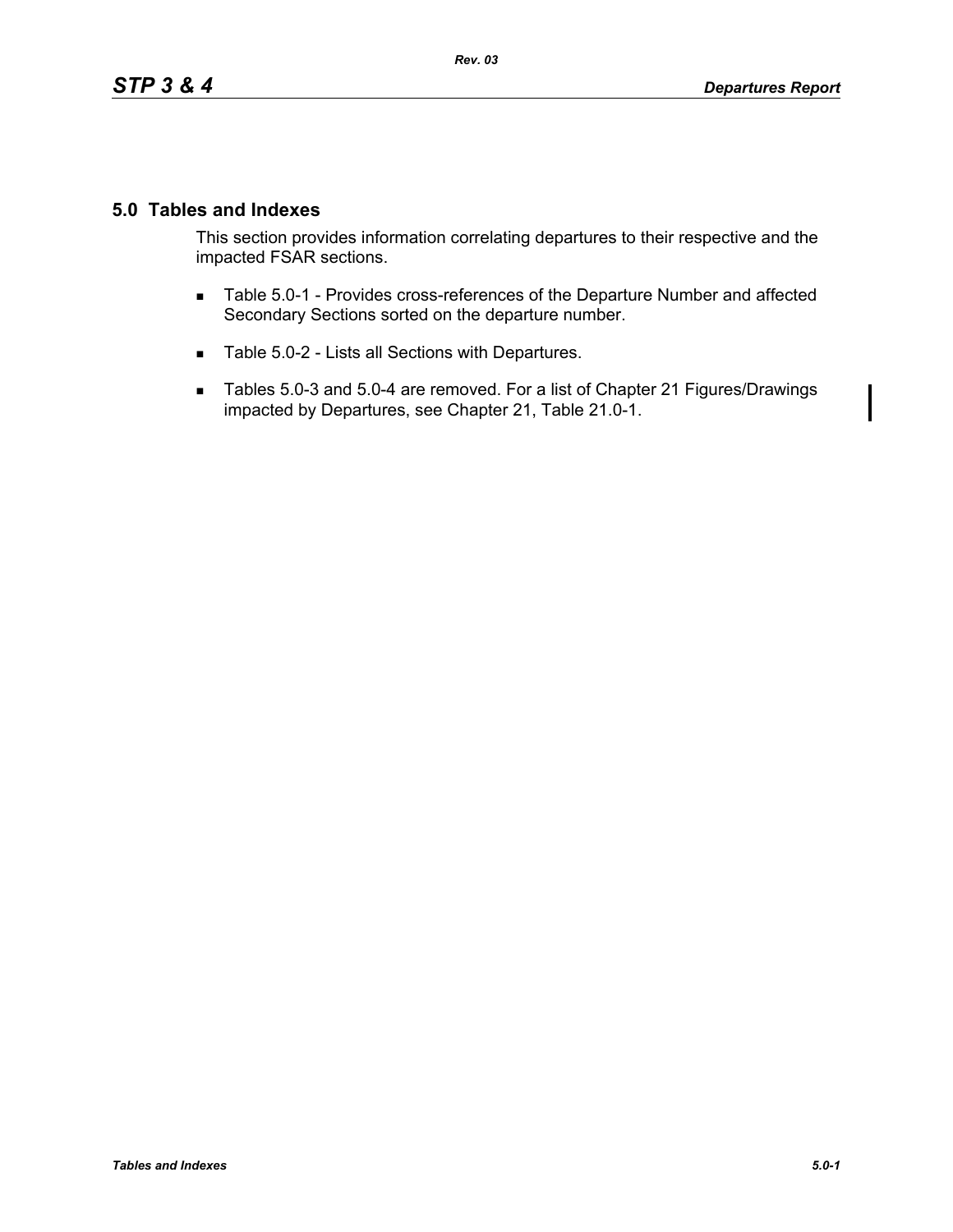| <b>Departure Numbers</b> | <b>Sections</b>            |  |
|--------------------------|----------------------------|--|
| <b>STD DEP T1 2.1-2</b>  | Tier 1 Section 2.1         |  |
| STD DEP T1 2.1-2         | Tier 2 Section 5.3         |  |
| STD DEP T1 2.2-1         | Tier 1 Section 2.2         |  |
| STD DEP T1 2.2-1         | Tier 2 Section 7.7         |  |
| STD DEP T1 2.3-1         | Tier 1 Section 2.3         |  |
| STD DEP T1 2.3-1         | Tier 1 Section 2.7         |  |
| STD DEP T1 2.3-1         | Tier 2 Appendix 1A         |  |
| STD DEP T1 2.3-1         | Tier 2 Section 1.2         |  |
| STD DEP T1 2.3-1         | Tier 2 Section 15.2        |  |
| STD DEP T1 2.3-1         | Tier 2 Section 16.3.3.1.1  |  |
| STD DEP T1 2.3-1         | Tier 2 Section 16.3.3.6.1  |  |
| STD DEP T1 2.3-1         | Tier 2 Section 16B.3.3.1.1 |  |
| STD DEP T1 2.3-1         | Tier 2 Section 16B.3.3.6.1 |  |
| STD DEP T1 2.3-1         | Tier 2 Section 3.4         |  |
| STD DEP T1 2.3-1         | Tier 2 Section 5.2         |  |
| STD DEP T1 2.3-1         | Tier 2 Section 7.1         |  |
| STD DEP T1 2.3-1         | Tier 2 Section 7.2         |  |
| STD DEP T1 2.3-1         | Tier 2 Section 7.3         |  |
| STD DEP T1 2.3-1         | Tier 2 Section 7.5         |  |
| STD DEP T1 2.3-1         | Tier 2 Section 6.2         |  |
| STD DEP T1 2.3-1         | Tier 2 Section 7.6         |  |
| STD DEP T1 2.3-1         | Tier 2 Section 11.5        |  |
| STD DEP T1 2.3-1         | Tier 2 Appendix 18F        |  |
| STD DEP T1 2.3-1         | Tier 2 Appendix 18H        |  |
| STD DEP T1 2.4-1         | Tier 1 Section 2.4         |  |
| STD DEP T1 2.4-1         | Tier 1 Section 2.6         |  |
| STD DEP T1 2.4-1         | Tier 2 Appendix 19L        |  |
| STD DEP T1 2.4-1         | Tier 2 Appendix 19Q        |  |
| STD DEP T1 2.4-1         | Tier 2 Appendix 1AA        |  |
| STD DEP T1 2.4-1         | Tier 2 Appendix 3MA        |  |
| STD DEP T1 2.4-1         | Tier 2 Section 3.1         |  |
| STD DEP T1 2.4-1         | Tier 2 Section 3.9         |  |
| STD DEP T1 2.4-1         | Tier 2 Section 5.4         |  |
| STD DEP T1 2.4-1         | Tier 2 Section 6.3         |  |
| STD DEP T1 2.4-1         | Tier 2 Section 6.6         |  |
| STD DEP T1 2.4-1         | Tier 2 Section 7.3         |  |

**Table 5.0-1 Tier 1 Departures and All Affected Sections**

 $\overline{\mathbf{I}}$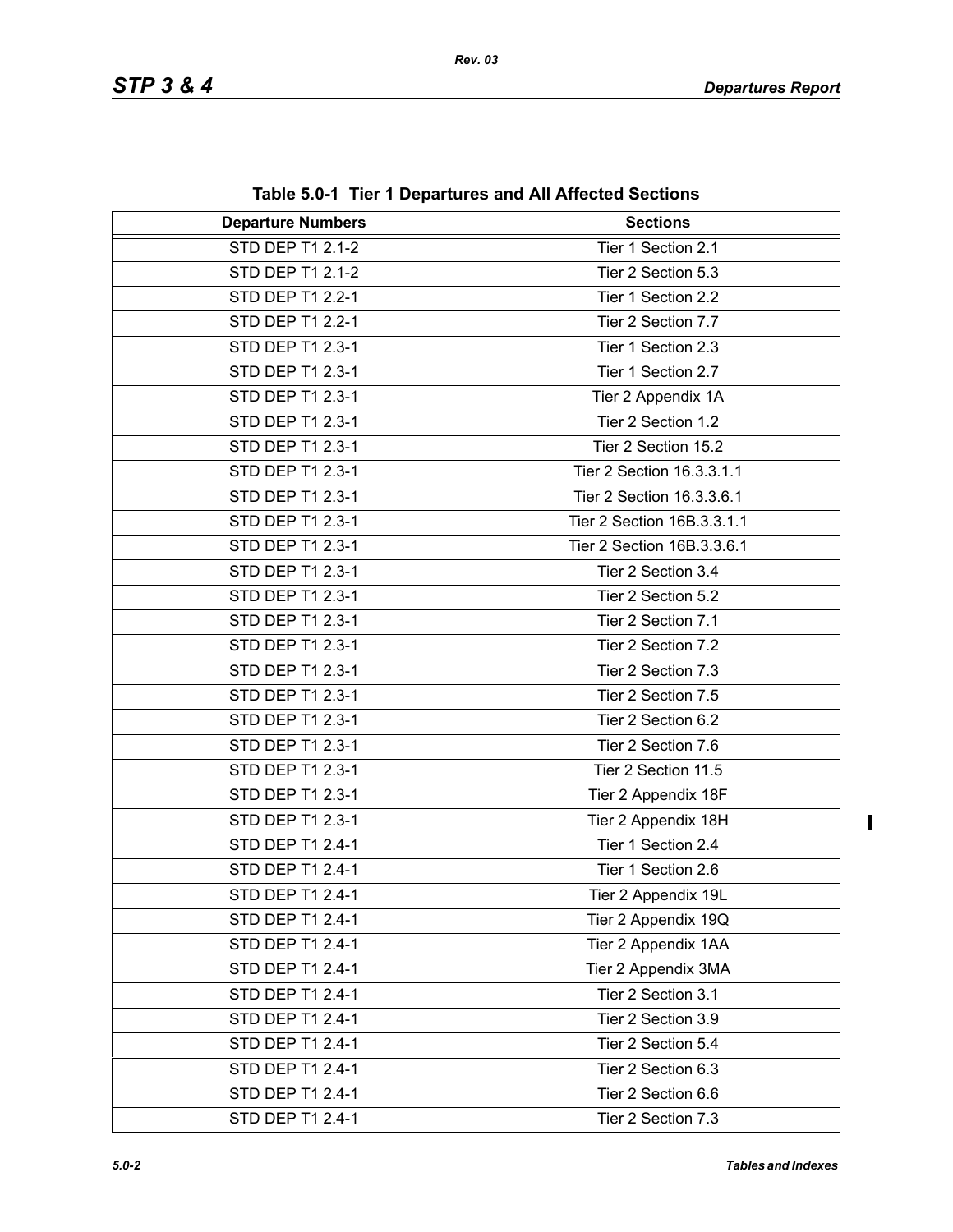| <b>Departure Numbers</b> | $\frac{1}{2}$ and $\frac{1}{2}$ . The TDepartures and All Anected Sections<br><b>Sections</b> |  |
|--------------------------|-----------------------------------------------------------------------------------------------|--|
| <b>STD DEP T1 2.4-1</b>  | Tier 2 Section 7.4                                                                            |  |
| STD DEP T1 2.4-1         | Tier 2 Section 9.1                                                                            |  |
| STD DEP T1 2.4-1         | Tier 2 Appendix 9A                                                                            |  |
| STD DEP T1 2.4-2         | Tier 1 Section 2.4                                                                            |  |
| STD DEP T1 2.4-2         | Tier 2 Section 10.2                                                                           |  |
| STD DEP T1 2.4-2         | Tier 2 Section 16.3.3.1.1                                                                     |  |
| <b>STD DEP T1 2.4-2</b>  | Tier 2 Section 16B.3.3.1.1                                                                    |  |
| STD DEP T1 2.4-2         | Tier 2 Section 5.2                                                                            |  |
| STD DEP T1 2.4-2         | Tier 2 Section 6.2                                                                            |  |
| STD DEP T1 2.4-2         | Tier 2 Section 7.3                                                                            |  |
| STD DEP T1 2.4-2         |                                                                                               |  |
| STD DEP T1 2.4-2         | Tier 2 Section 8.1                                                                            |  |
|                          | Tier 2 Section 8.3                                                                            |  |
| STD DEP T1 2.4-2         | Tier 2 Section 16.3.3.1.4                                                                     |  |
| STD DEP T1 2.4-2         | Tier 2 Section 16B.3.3.1.4                                                                    |  |
| STD DEP T1 2.4-3         | Tier 1 Section 2.4                                                                            |  |
| STD DEP T1 2.4-3         | Tier 2 Appendix 19K                                                                           |  |
| STD DEP T1 2.4-3         | Tier 2 Appendix 19M                                                                           |  |
| STD DEP T1 2.4-3         | Tier 2 Appendix 1A                                                                            |  |
| STD DEP T1 2.4-3         | Tier 2 Appendix 3B                                                                            |  |
| STD DEP T1 2.4-3         | Tier 2 Appendix 3M                                                                            |  |
| STD DEP T1 2.4-3         | Tier 2 Appendix 3MA                                                                           |  |
| STD DEP T1 2.4-3         | Tier 2 Section 14.2                                                                           |  |
| STD DEP T1 2.4-3         | Tier 2 Section 16.3.3.1.4                                                                     |  |
| STD DEP T1 2.4-3         | Tier 2 Section 16B.3.3.1.4                                                                    |  |
| STD DEP T1 2.4-3         | Tier 2 Section 19.11                                                                          |  |
| STD DEP T1 2.4-3         | Tier 2 Section 19.3                                                                           |  |
| STD DEP T1 2.4-3         | Tier 2 Section 3.2                                                                            |  |
| STD DEP T1 2.4-3         | Tier 2 Section 3.9                                                                            |  |
| STD DEP T1 2.4-3         | Tier 2 Section 5.4                                                                            |  |
| STD DEP T1 2.4-3         | Tier 2 Section 6.2                                                                            |  |
| STD DEP T1 2.4-3         | Tier 2 Section 6.3                                                                            |  |
| STD DEP T1 2.4-3         | Tier 2 Section 7.3                                                                            |  |
| STD DEP T1 2.4-3         | Tier 2 Section 16.3.3.1.1                                                                     |  |
| STD DEP T1 2.4-3         | Tier 2 Section 16B.3.3.1.1                                                                    |  |
| STD DEP T1 2.4-3         | Tier 2 Section 19.13                                                                          |  |
| STD DEP T1 2.4-3         | Tier 2 Section 19.9                                                                           |  |

**Table 5.0-1 Tier 1 Departures and All Affected Sections**

 $\mathbf I$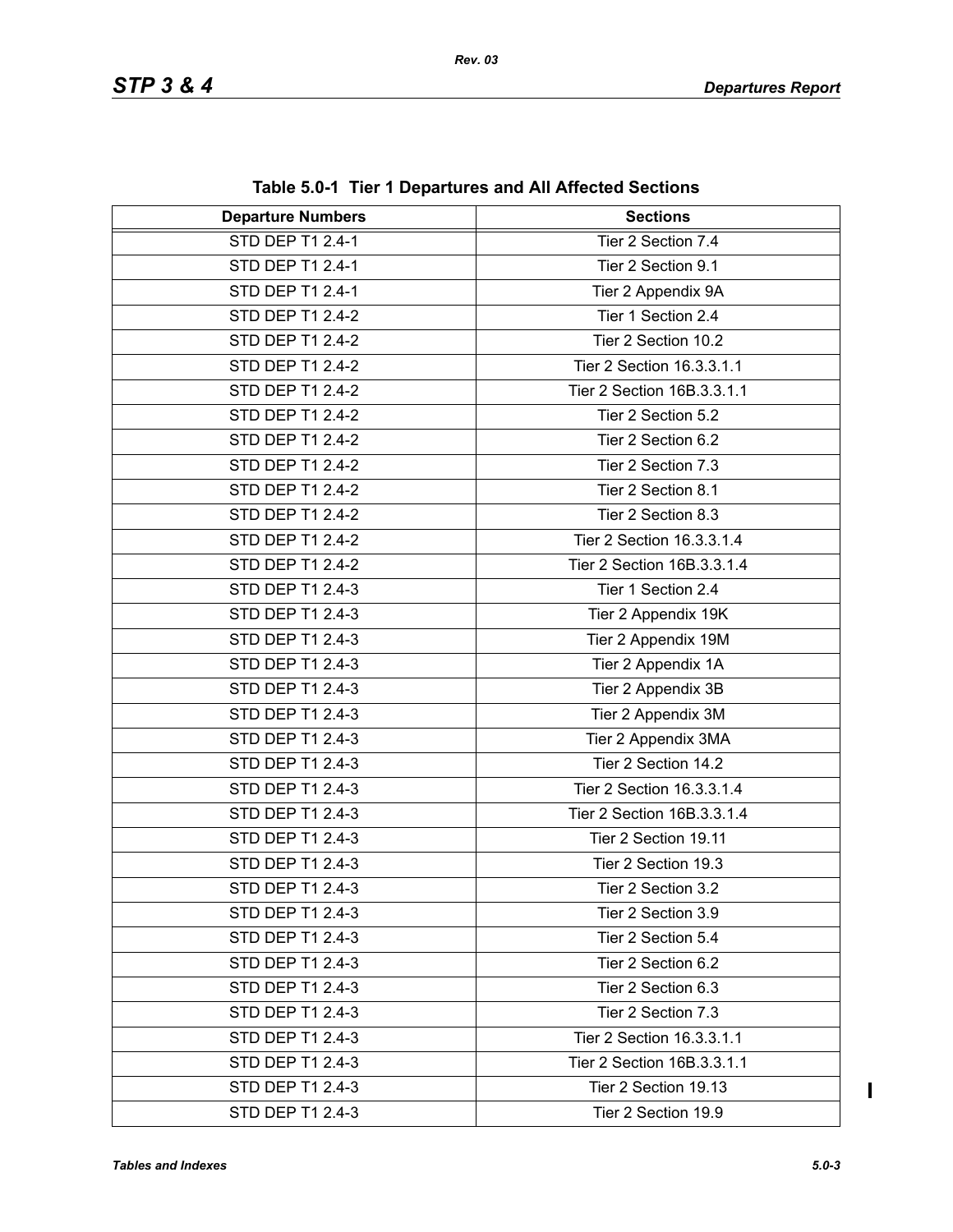| <b>Departure Numbers</b> | $1800$ vive the theory wild constructed becausing<br><b>Sections</b> |
|--------------------------|----------------------------------------------------------------------|
| STD DEP T1 2.4-3         | Tier 2 Appendix 3M                                                   |
| STD DEP T1 2.4-3         | Tier 2 Appendix 9A                                                   |
| STD DEP T1 2.12-1        | Tier 1 Section 2.12                                                  |
| STD DEP T1 2.12-2        | Tier 1 Section 2.12                                                  |
| STD DEP T1 2.12-2        | Tier 2 Section 8.1                                                   |
| STD DEP T1 2.12-2        | Tier 2 Section 16B.3.8.9                                             |
| STD DEP T1 2.12-2        | Tier 2 Section 8.3                                                   |
| STD DEP T1 2.12-2        | Tier 2 Appendix 19L                                                  |
| STD DEP T1 2.12-2        | Tier 2 Section 19Q                                                   |
| STD DEP T1 2.14-1        | Tier 1 Section 2.14                                                  |
| STD DEP T1 2.14-1        | Tier 1 Section 2.15                                                  |
| STD DEP T1 2.14-1        | Tier 1 Section 2.2                                                   |
| STD DEP T1 2.14-1        | Tier 1 Section 2.3                                                   |
| STD DEP T1 2.14-1        | Tier 1 Section 2.4                                                   |
| STD DEP T1 2.14-1        | Tier 1 Appendix 2.7                                                  |
| STD DEP T1 2.14-1        | Tier 2 Section 2.11                                                  |
| STD DEP T1 2.14-1        | Tier 2 Appendix 15A                                                  |
| STD DEP T1 2.14-1        | Tier 2 Appendix 18A                                                  |
| STD DEP T1 2.14-1        | Tier 2 Appendix 18B                                                  |
| STD DEP T1 2.14-1        | Tier 2 Appendix 18F                                                  |
| STD DEP T1 2.14-1        | Tier 2 Appendix 18H                                                  |
| STD DEP T1 2.14-1        | Tier 2 Appendix 19A                                                  |
| STD DEP T1 2.14-1        | Tier 2 Appendix 19B                                                  |
| STD DEP T1 2.14-1        | Tier 2 Appendix 19E                                                  |
| STD DEP T1 2.14-1        | Tier 2 Appendix 19M                                                  |
| STD DEP T1 2.14-1        | Tier 2 Appendix 1A                                                   |
| STD DEP T1 2.14-1        | Tier 2 Appendix 1AA                                                  |
| STD DEP T1 2.14-1        | Tier 2 Appendix 3I                                                   |
| STD DEP T1 2.14-1        | Tier 2 Appendix 3MA                                                  |
| STD DEP T1 2.14-1        | Tier 2 Appendix 9A                                                   |
| STD DEP T1 2.14-1        | Tier 2 Section 1.2                                                   |
| STD DEP T1 2.14-1        | Tier 2 Section 14.2                                                  |
| STD DEP T1 2.14-1        | Tier 2 Section 16.3.3.6.1                                            |
| STD DEP T1 2.14-1        | Tier 2 Section 16.3.3.6.2                                            |
| STD DEP T1 2.14-1        | Tier 2 Section 16.3.6.3.1                                            |
| STD DEP T1 2.14-1        | Tier 2 Section 1.7                                                   |

**Table 5.0-1 Tier 1 Departures and All Affected Sections**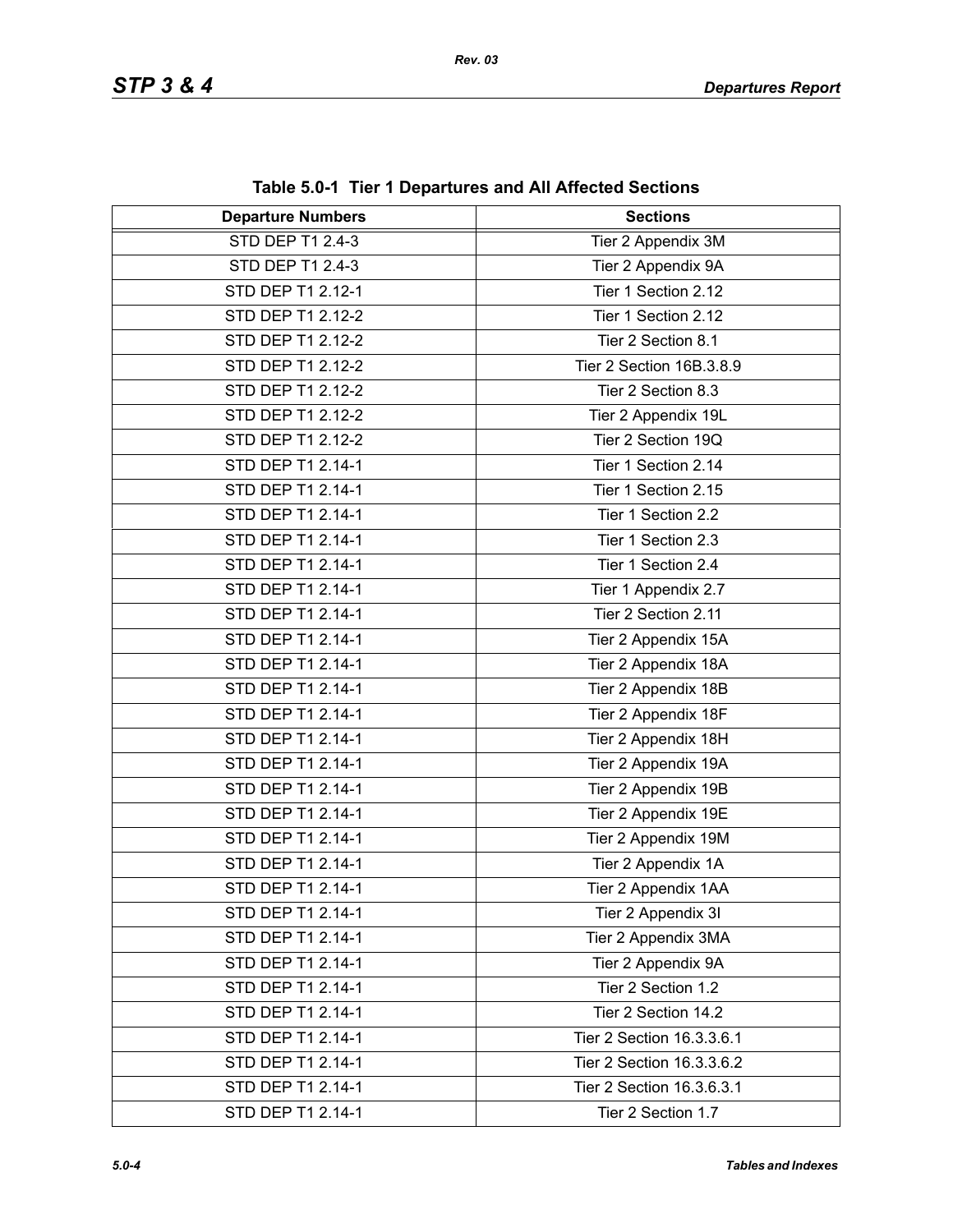| Table 5.0-1 Tier T Departures and All Affected Sections |                                   |  |
|---------------------------------------------------------|-----------------------------------|--|
| <b>Departure Numbers</b>                                | <b>Sections</b>                   |  |
| STD DEP T1 2.14-1                                       | Tier 2 Section 1.8                |  |
| STD DEP T1 2.14-1                                       | Tier 2 Appendix 7A                |  |
| STD DEP T1 2.14-1                                       | Tier 2 Section 8.3                |  |
| STD DEP T1 2.14-1                                       | Tier 2 Section 12.3               |  |
| STD DEP T1 2.14-1                                       | Tier 2 Section 13.5               |  |
| STD DEP T1 2.14-1                                       | Tier 2 Section 16.5.5             |  |
| STD DEP T1 2.14-1                                       | Tier 2 Section 16.5.0             |  |
| STD DEP T1 2.14-1                                       | Tier 2 Section 16B.3.3.6.1        |  |
| STD DEP T1 2.14-1                                       | Tier 2 Section 16B.3.3.6.2        |  |
| STD DEP T1 2.14-1                                       | Tier 2 Section 16B.3.6.3.1        |  |
| STD DEP T1 2.14-1                                       | Tier 2 Section 16B.3.6.3.2        |  |
| STD DEP T1 2.14-1                                       | Tier 2 Section 3.2                |  |
| STD DEP T1 2.14-1                                       | Tier 2 Section 3.9                |  |
| STD DEP T1 2.14-1                                       | Tier 2 Section 5.2                |  |
| STD DEP T1 2.14-1                                       | Tier 2 Section 5.4                |  |
| STD DEP T1 2.14-1                                       | Tier 2 Section 6.2                |  |
| STD DEP T1 2.14-1                                       | Tier 2 Section 6.5                |  |
| STD DEP T1 2.14-1                                       | Tier 2 Section 6.6                |  |
| STD DEP T1 2.14-1                                       | Tier 2 Section 7.1                |  |
| STD DEP T1 2.14-1                                       | Tier 2 Section 7.3                |  |
| STD DEP T1 2.14-1                                       | Tier 2 Section 7.4                |  |
| STD DEP T1 2.14-1                                       | Tier 2 Section 7.5                |  |
| STD DEP T1 2.14-1                                       | Tier 2 Section 7.6                |  |
| STD DEP T1 2.14-1                                       | Tier 2 Section 9.2                |  |
| STD DEP T1 2.14-1                                       | Tier 2 Section 9.4                |  |
| STD DEP T1 2.14-1                                       | Tier 2 Appendix 18H               |  |
| STD DEP T1 2.15-1                                       | Tier 1 Section 2.15               |  |
| STD DEP T1 2.15-1                                       | Tier 2 Section 2.0                |  |
| STD DEP T1 2.15-1                                       | Tier 2 Section 2.4S.13            |  |
| STD DEP T1 2.15-1                                       | Tier 2 Section 2.5S.04            |  |
| STD DEP T1 2.15-1                                       | Tier 2 Section 3, List of Tables  |  |
| STD DEP T1 2.15-1                                       | Tier 2 Section 3, List of Figures |  |
| STD DEP T1 2.15-1                                       | Tier 2 Section 3.1                |  |
| STD DEP T1 2.15-1                                       | Tier 2 Section 3.2                |  |
| STD DEP T1 2.15-1                                       | Tier 2 Section 3.3                |  |
| STD DEP T1 2.15-1                                       | Tier 2 Section 3.4                |  |

**Table 5.0-1 Tier 1 Departures and All Affected Sections**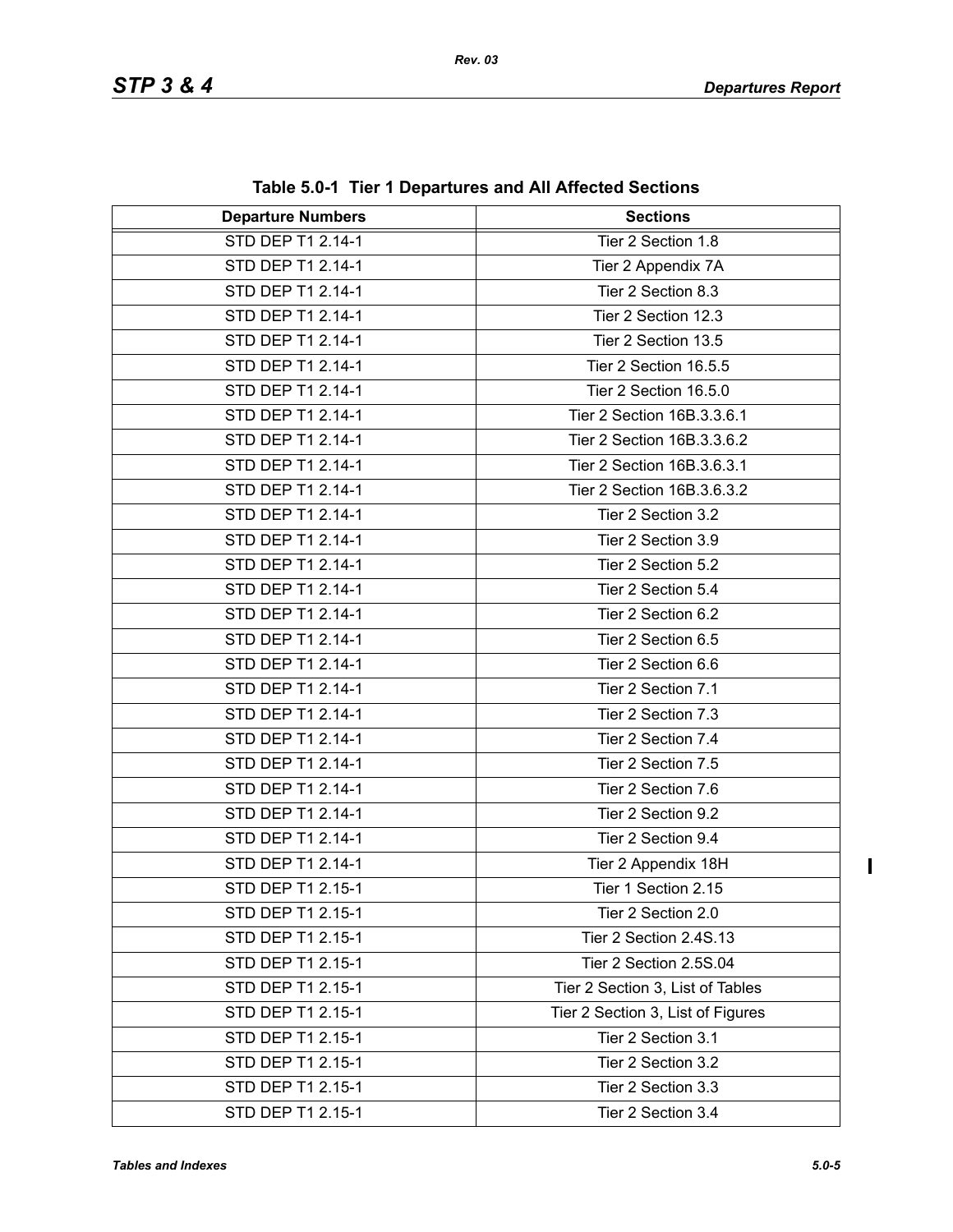$\mathbf I$ 

 $\mathbf I$  $\mathbf I$  $\blacksquare$ 

 $\mathbf{I}$ 

| <b>Departure Numbers</b> | <b>Sections</b>     |
|--------------------------|---------------------|
| STD DEP T1 2.15-1        | Tier 2 Section 3.7  |
| STD DEP T1 2-15-1        | Tier 2 Section 3.8  |
| STD DEP T1 2.15-1        | Tier 2 Appendix 3C  |
| STD DEP T1 2.15-1        | Tier 2 Appendix 3H  |
| STD DEP T1 2.15-1        | Tier 2 Section 11.4 |
| STD DEP T1 2.15-1        | Tier 2 Section 12.2 |
| STD DEP T1 2.15-1        | Tier 2 Section 14.3 |
| STD DEP T1 2.15-1        | Tier 2 Section 15.7 |
| STD DEP T1 2.15-1        | Tier 2 Section 19.4 |
| STD DEP T1 2.15-1        | Tier 2 Appendix 3I  |
| STD DEP T1 2.15-1        | Tier 2 Appendix 19H |
| STD DEP T1 2.15-2        | Tier 1 Section 2.15 |
| STD DEP T1 2.15-2        | Tier 2 Section 9.4  |
| STD DEP T1 3.4-1         | Tier 1 Section 2.2  |
| STD DEP T1 3.4-1         | Tier 1 Section 2.7  |
| STD DEP T1 3.4-1         | Tier 1 Section 3.4  |
| STD DEP T1 3.4-1         | Tier 1 Section 9.5  |
| STD DEP T1 3.4-1         | Tier 1 Section 9A   |
| STD DEP T1 3.4-1         | Tier 1 Appendix 9B  |
| STD DEP T1 3.4-1         | Tier 2 Section 1.2  |
| STD DEP T1 3.4-1         | Tier 2 Section 3.1  |
| STD DEP T1 3.4-1         | Tier 2 Section 3.2  |
| STD DEP T1 3.4-1         | Tier 2 Section 3.13 |
| STD DEP T1 3.4-1         | Tier 2 Section 6.2  |
| STD DEP T1 3.4-1         | Tier 2 Section 7.1  |
| STD DEP T1 3.4-1         | Tier 2 Section 7.2  |
| STD DEP T1 3.4-1         | Tier 2 Section 7.3  |
| STD DEP T1 3.4-1         | Tier 2 Section 7.4  |
| STD DEP T1 3.4-1         | Tier 2 Section 7.6  |
| STD DEP T1 3.4-1         | Tier 2 Section 7.7  |
| STD DEP T1 3.4-1         | Tier 2 Section 7.8  |
| STD DEP T1 3.4-1         | Tier 2 Section 10.1 |
| STD DEP T1 3.4-1         | Tier 2 Section 10.4 |
| STD DEP T1 3.4-1         | Tier 2 Section 11.5 |
| STD DEP T1 3.4-1         | Tier 2 Section 11.5 |
| STD DEP T1 3.4-1         | Tier 2 Section 12.3 |

**Table 5.0-1 Tier 1 Departures and All Affected Sections**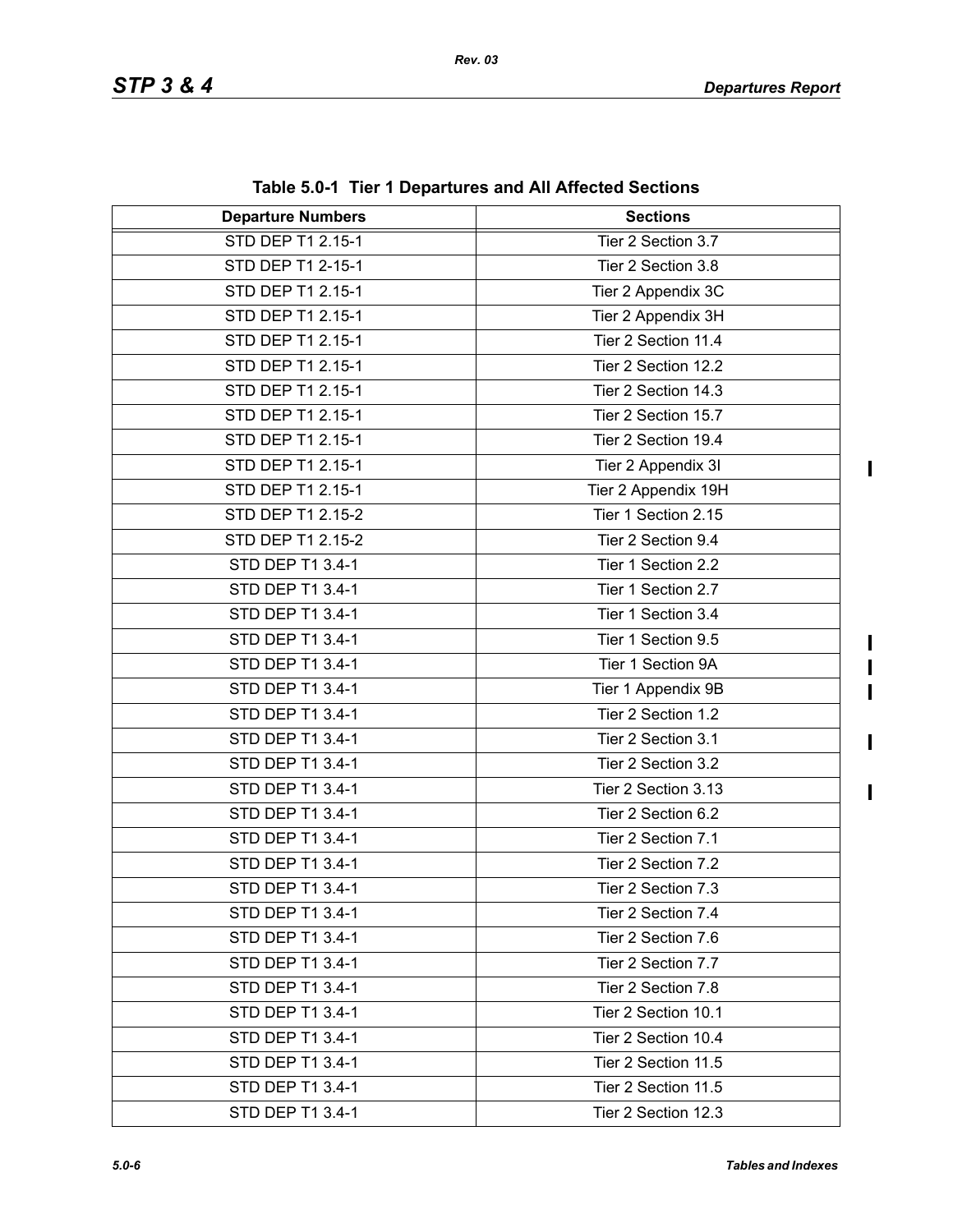| <b>Departure Numbers</b> | <b>Sections</b>            |  |
|--------------------------|----------------------------|--|
| <b>STD DEP T1 3.4-1</b>  | Tier 2 Section 12.3        |  |
| STD DEP T1 3.4-1         | Tier 2 Section 14.2        |  |
| STD DEP T1 3.4-1         | Tier 2 Section 14.2        |  |
| STD DEP T1 3.4-1         | Tier 2 Section 16.1.0      |  |
| STD DEP T1 3.4-1         | Tier 2 Section 16.3.3.1.4  |  |
| STD DEP T1 3.4-1         | Tier 2 Section 16.3.3.3.1  |  |
| STD DEP T1 3.4-1         | Tier 2 Section 16.5.0      |  |
| STD DEP T1 3.4-1         | Tier 2 Section 16B.3.3.1.1 |  |
| STD DEP T1 3.4-1         | Tier 2 Section 16B.3.3.1.4 |  |
| STD DEP T1 3.4-1         | Tier 2 Section 16B.3.3.3.1 |  |
| STD DEP T1 3.4-1         | Tier 2 Section 16B.3.3.4.1 |  |
| STD DEP T1 3.4-1         | Tier 2 Section 16B.3.3.5.1 |  |
| STD DEP T1 3.4-1         | Tier 2 Section 16B.3.3.6.1 |  |
| STD DEP T1 3.4-1         | Tier 2 Section 16B.3.3.6.2 |  |
| STD DEP T1 3.4-1         | Tier 2 Section 16B.3.8.4   |  |
| STD DEP T1 3.4-1         | Tier 2 Section 18.4        |  |
| STD DEP T1 3.4-1         | Tier 2 Section 18.6        |  |
| STD DEP T1 3.4-1         | Tier 2 Section 18.8        |  |
| STD DEP T1 3.4-1         | Tier 2 Section 19.1        |  |
| STD DEP T1 3.4-1         | Tier 2 Section 19.3        |  |
| STD DEP T1 3.4-1         | Tier 2 Section 19.7        |  |
| STD DEP T1 3.4-1         | Tier 2 Section 19.8        |  |
| STD DEP T1 3.4-1         | Tier 2 Section 19.9        |  |
| STD DEP T1 3.4-1         | Tier 2 Section 19.11       |  |
| STD DEP T1 3.4-1         | Tier 2 Appendix 7A         |  |
| STD DEP T1 3.4-1         | Tier 2 Appendix 7C         |  |
| STD DEP T1 3.4-1         | Tier 2 Appendix 15B        |  |
| STD DEP T1 3.4-1         | Tier 2 Appendix 15E        |  |
| STD DEP T1 3.4-1         | Tier 2 Appendix 18C        |  |
| STD DEP T1 3.4-1         | Tier 2 Appendix 18E        |  |
| STD DEP T1 3.4-1         | Tier 2 Appendix 19K        |  |
| STD DEP T1 3.4-1         | Tier 2 Appendix 19M        |  |
| STD DEP T1 3.4-1         | Tier 2 Appendix 19N        |  |
| STD DEP T1 3.4-1         | Tier 2 Appendix 19Q        |  |
| STD DEP T1 3.4-1         | Tier 2 Appendix 19QC       |  |
| STD DEP 3B-2             | Tier 2 Appendix 3B         |  |

**Table 5.0-1 Tier 1 Departures and All Affected Sections**

 $\mathbf{l}$  $\blacksquare$ 

 $\begin{array}{c} \rule{0pt}{2.5ex} \rule{0pt}{2.5ex} \rule{0pt}{2.5ex} \rule{0pt}{2.5ex} \rule{0pt}{2.5ex} \rule{0pt}{2.5ex} \rule{0pt}{2.5ex} \rule{0pt}{2.5ex} \rule{0pt}{2.5ex} \rule{0pt}{2.5ex} \rule{0pt}{2.5ex} \rule{0pt}{2.5ex} \rule{0pt}{2.5ex} \rule{0pt}{2.5ex} \rule{0pt}{2.5ex} \rule{0pt}{2.5ex} \rule{0pt}{2.5ex} \rule{0pt}{2.5ex} \rule{0pt}{2.5ex} \rule{0$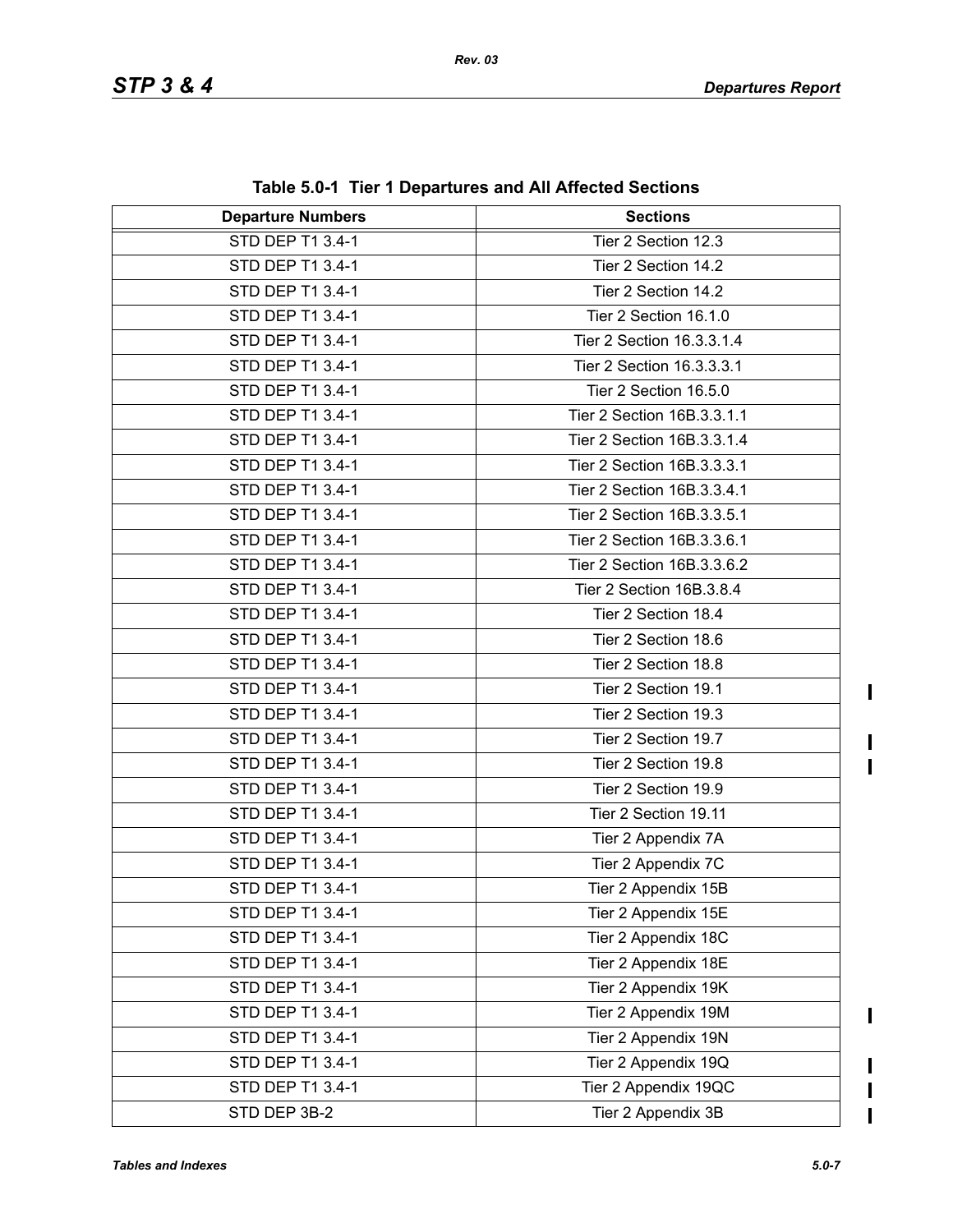$\begin{array}{c} \hline \end{array}$ 

| $1800$ vive the three properties and All Ancelea occupito |                      |  |
|-----------------------------------------------------------|----------------------|--|
| <b>Departure Numbers</b>                                  | <b>Sections</b>      |  |
| STP DEP T1 5.0-1                                          | Tier 1 Section 5.0   |  |
| STP DEP T1 5.0-1                                          | Tier 2 Section 2.2   |  |
| STP DEP T1 5.0-1                                          | Tier 2 Section 3.1   |  |
| STP DEP T1 5.0-1                                          | Tier 2 Section 3.4   |  |
| STP DEP T1 5.0-1                                          | Tier 2 Appendix 3H   |  |
| STP DEP T1 5.0-1                                          | Tier 2 Section 9.4   |  |
| STP DEP T1 5.0-1                                          | Tier 2 Section 19.3  |  |
| STP DEP T1 5.0-1                                          | Tier 2 Section 19.8  |  |
| STP DEP T1 5.0-1                                          | Tier 2 Section 19.9  |  |
| STP DEP T1 5.0-1                                          | Tier 2 Section 19.11 |  |
| STP DEP T1 5.0-1                                          | Tier 2 Section 19.13 |  |
| STP DEP T1 5.0-1                                          | Tier 2 Appendix 19K  |  |
| STP DEP T1 5.0-1                                          | Tier 2 Appendix 19Q  |  |
| STP DEP T1 5.0-1                                          | Tier 2 Appendix 19R  |  |

**Table 5.0-1 Tier 1 Departures and All Affected Sections**

|  |  |  | Table 5.0-1 Tier 2* Departures and All Affected Sections |
|--|--|--|----------------------------------------------------------|
|--|--|--|----------------------------------------------------------|

| <b>Departure Numbers</b> | <b>Sections</b>     |
|--------------------------|---------------------|
| <b>STD DEP 1.8-1</b>     | Tier 2 Section 1.8  |
| <b>STD DEP 1.8-1</b>     | Tier 2 Appendix 1C  |
| STD DEP 1.8-1            | Tier 2 Section 3.7  |
| STD DEP 1.8-1            | Tier 2 Section 3.8  |
| <b>STD DEP 1.8-1</b>     | Tier 2 Appendix 3H  |
| STD DEP 1.8-1            | Tier 2 Section 5.2  |
| STD DEP 1.8-1            | Tier 2 Appendix 7A  |
| <b>STD DEP 1.8-1</b>     | Tier 2 Section 12.3 |
| <b>STD DEP 1.8-1</b>     | Tier 2 Appendix 18E |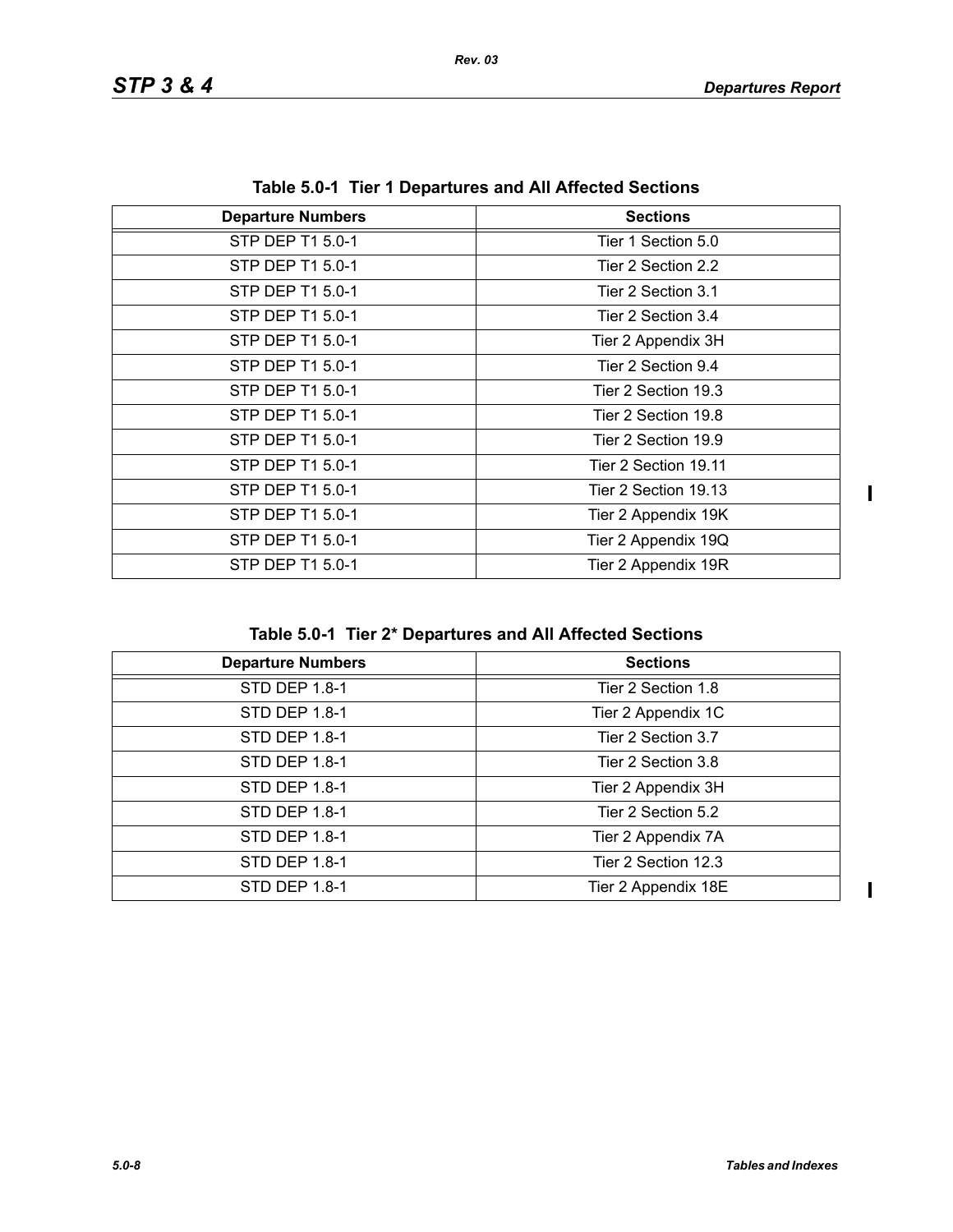| <b>Departure Numbers</b> | <b>Sections</b>     |
|--------------------------|---------------------|
| <b>STP DEP 1.1-1</b>     | Tier 2 Section 1.1  |
| <b>STP DEP 1.1-2</b>     | Tier 2 Section 1.1  |
| <b>STP DEP 1.1-2</b>     | Tier 2 Section 1.2  |
| <b>STP DEP 1.1-2</b>     | Tier 2 Section 3.1  |
| <b>STP DEP 1.1-2</b>     | Tier 2 Section 7.3  |
| <b>STP DEP 1.1-2</b>     | Tier 2 Section 7.4  |
| <b>STP DEP 1.1-2</b>     | Tier 2 Section 7.6  |
| <b>STP DEP 1.1-2</b>     | Tier 2 Section 8.1  |
| <b>STP DEP 1.1-2</b>     | Tier 2 Section 8.2  |
| <b>STP DEP 1.1-2</b>     | Tier 2 Section 8.3  |
| <b>STP DEP 1.1-2</b>     | Tier 2 Section 9.2  |
| <b>STP DEP 1.1-2</b>     | Tier 2 Section 9.3  |
| <b>STP DEP 1.1-2</b>     | Tier 2 Section 9.5  |
| <b>STP DEP 1.1-2</b>     | Tier 2 Section 10.2 |
| <b>STP DEP 1.1-2</b>     | Tier 2 Appendix 8A  |
| <b>STP DEP 1.1-2</b>     | Tier 2 Appendix 19I |
| <b>STP DEP 1.1-2</b>     | Tier 2 Appendix 19L |
| <b>STP DEP 1.1-2</b>     | Tier 2 Appendix 19M |
| <b>STP DEP 1.1-2</b>     | Tier 2 Appendix 19Q |
| <b>STD DEP 1.2-1</b>     | Tier 2 Section 1.2  |
| <b>STD DEP 1.2-1</b>     | Tier 2 Appendix 9A  |
| <b>STD DEP 1.2-1</b>     | Tier 2 Appendix 19M |
| <b>STP DEP 1.2-2</b>     | Tier 2 Section 1.2  |
| <b>STP DEP 1.2-2</b>     | Tier 2 Section 3.4  |
| <b>STP DEP 1.2-2</b>     | Tier 2 Section 10.4 |
| <b>STP DEP 1.2-2</b>     | Tier 2 Section 12.3 |
| <b>STP DEP 1.2-2</b>     | Tier 2 Appendix 9A  |
| <b>STP DEP 1.2-2</b>     | Tier 2 Appendix 19M |
| <b>STP DEP 1.2-2</b>     | Tier 2 Appendix 19R |
| STD DEP 1AA-1            | Tier 2 Appendix 1AA |
| <b>STD DEP 2.2-5</b>     | Tier 2 Section 19.3 |
| <b>STD DEP 2.2-5</b>     | Tier 2 Section 2.2  |
| <b>STD DEP 2.2-5</b>     | Tier 2 Appendix 19E |
| <b>STP DEP 3.5-1</b>     | Tier 2 Section 3.5  |
| STP DEP 3.6-1            | Tier 2 Section 3.6  |
| STD DEP 3.8-1            | Tier 2 Section 1.2  |

**Table 5.0-1 Tier 2 Departures and All Affected Sections**

 $\overline{\mathbf{I}}$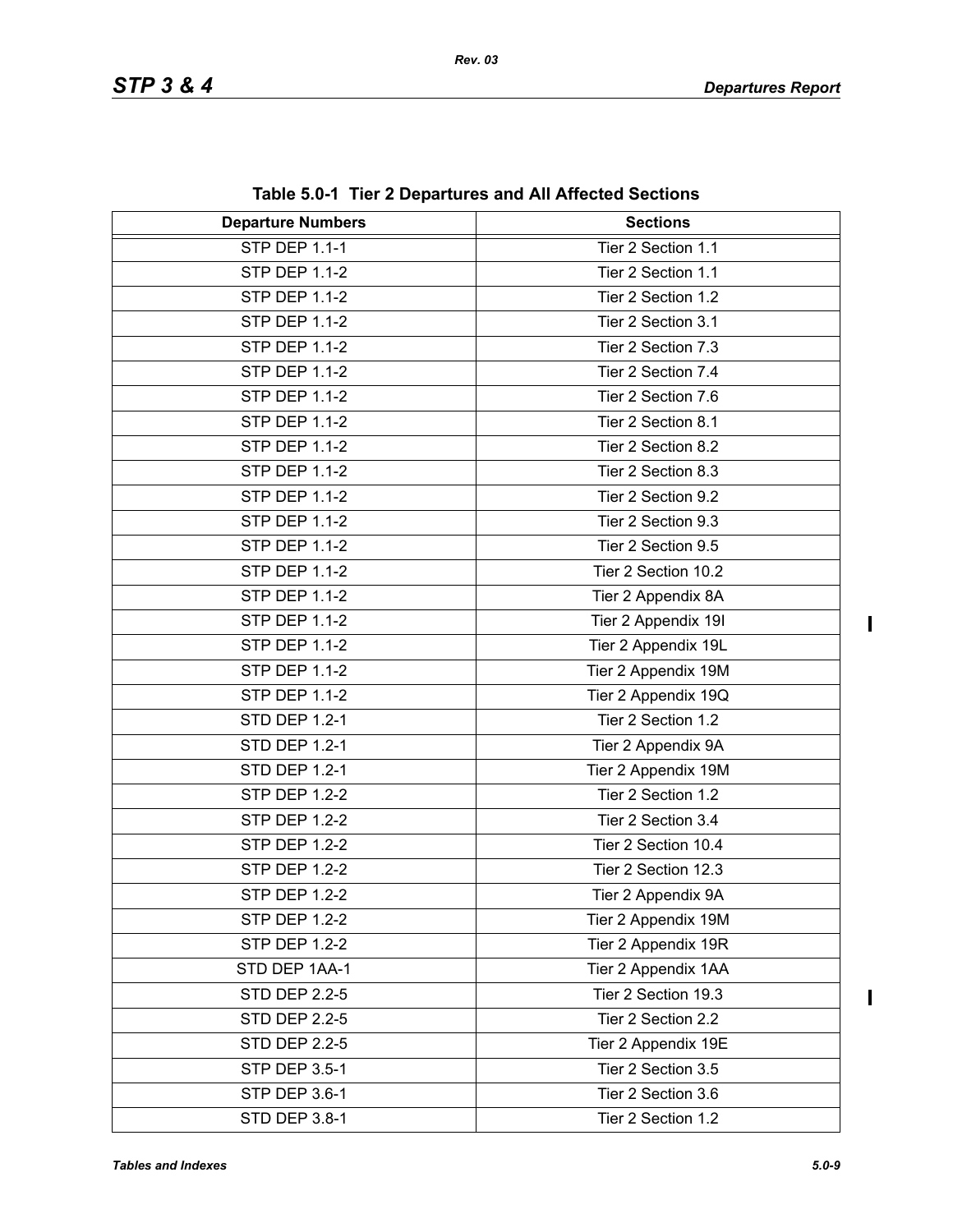| <b>Departure Numbers</b> | $\frac{1}{2}$ and $\frac{1}{2}$ and $\frac{1}{2}$ behaviored the summary control of $\frac{1}{2}$<br><b>Sections</b> |  |
|--------------------------|----------------------------------------------------------------------------------------------------------------------|--|
| <b>STD DEP 3.8-1</b>     | Tier 2 Section 3.4                                                                                                   |  |
| STD DEP 3.8-1            | Tier 2 Section 12.3                                                                                                  |  |
| STD DEP 3.8-1            | Tier 2 Appendix 9A                                                                                                   |  |
| STD DEP 3.9-1            | Tier 2 Section 3.9                                                                                                   |  |
| STD DEP 3B-1             | Tier 2 Appendix 3B                                                                                                   |  |
| STD DEP 3H-1             | Tier 2 Appendix 3H                                                                                                   |  |
| STD DEP 3I-1             | Tier 2 Appendix 3I                                                                                                   |  |
| STD DEP 3I-2             | Tier 2 Appendix 3I                                                                                                   |  |
| STD DEP 3MA-1            | Tier 2 Appendix 3MA                                                                                                  |  |
| STD DEP 4.5-1            | Tier 2 Section 4.5                                                                                                   |  |
| STD DEP 4.5-1            | Tier 2 Section 5.2                                                                                                   |  |
| STD DEP 4.6-1            | Tier 2 Section 4.6                                                                                                   |  |
| STD DEP 4.6-1            | Tier 2 Section 14.2                                                                                                  |  |
| <b>STD DEP 5.2-2</b>     | Tier 2 Section 5.2                                                                                                   |  |
| <b>STD DEP 5.3-1</b>     | Tier 2 Section 5.3                                                                                                   |  |
| STD DEP 5.4-1            | Tier 2 Section 5.4                                                                                                   |  |
| <b>STD DEP 5.4-1</b>     | Tier 2 Section 5.1                                                                                                   |  |
| STD DEP 5.4-1            | Tier 2 Section 7.7                                                                                                   |  |
| STD DEP 5.4-1            | Tier 2 Section 12.2                                                                                                  |  |
| STD DEP 5.4-1            | Tier 2 Appendix 19L                                                                                                  |  |
| <b>STD DEP 5.4-1</b>     | Tier 2 Appendix 19Q                                                                                                  |  |
| STD DEP 5.4-1            | Tier 2 Appendix 19QB                                                                                                 |  |
| <b>STD DEP 5.4-2</b>     | Tier 2 Section 5.4                                                                                                   |  |
| <b>STD DEP 5.4-5</b>     | Tier 2 Section 5.1                                                                                                   |  |
| <b>STD DEP 5.4-5</b>     | Tier 2 Section 5.4                                                                                                   |  |
| STD DEP 5A-1             | Tier 2 Section 5.2                                                                                                   |  |
| STD DEP 5A-1             | Tier 2 Appendix 5A                                                                                                   |  |
| STD DEP 5B-1             | Tier 2 Section 5.4                                                                                                   |  |
| STD DEP 5B-1             | Tier 2 Appendix 5B                                                                                                   |  |
| <b>STD DEP 6.2-2</b>     | Tier 2 Section 6.2                                                                                                   |  |
| <b>STD DEP 6.2-2</b>     | Tier 2 Section 16B.3.6.1.1                                                                                           |  |
| STD DEP 6.2-2            | Tier 2 Section 16B.3.6.1.2                                                                                           |  |
| <b>STD DEP 6.2-2</b>     | Tier 2 Section 16B.3.6.1.4                                                                                           |  |
| STD DEP 6.2-3            | Tier 2 Section 6.2                                                                                                   |  |
| STD DEP 6.6-1            | Tier 2 Section 6.6                                                                                                   |  |
| STD DEP 6C-1             | Tier 2 Section 1.8                                                                                                   |  |

**Table 5.0-1 Tier 2 Departures and All Affected Sections**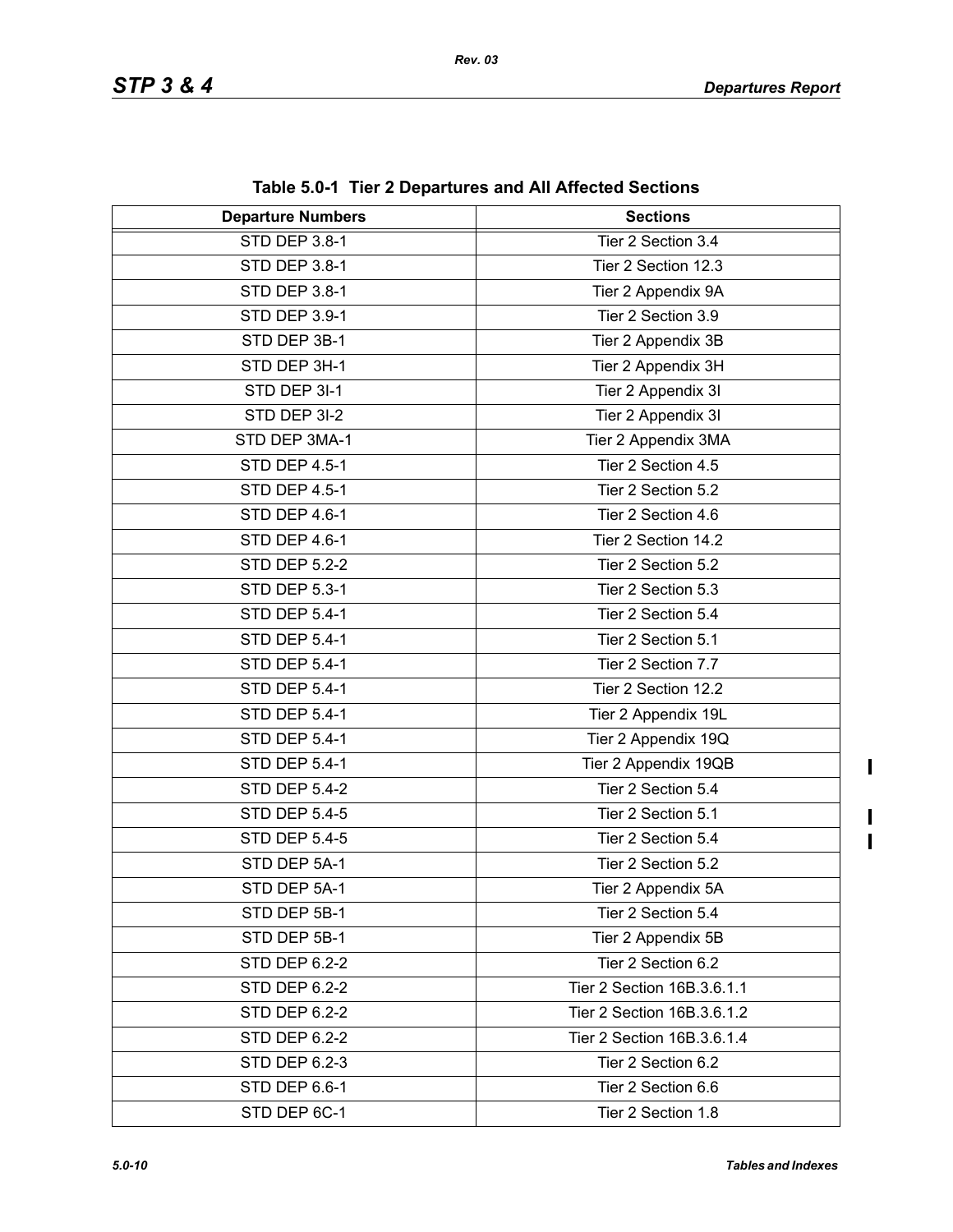| <b>Departure Numbers</b> | <b>Sections</b>            |
|--------------------------|----------------------------|
| STD DEP 6C-1             | Tier 2 Appendix 6C         |
| STD DEP 6C-1             | Tier 2 Section 5.4         |
| STD DEP 6C-1             | Tier 2 Section 6.2         |
| STD DEP 6C-1             | Tier 2 Section 6.3         |
| STD DEP 6C-1             | Tier 2 Appendix 19L        |
| STD DEP 6C-1             | Tier 2 Appendix 19Q        |
| <b>STD DEP 7.1-1</b>     | Tier 2 Section 7.1         |
| <b>STD DEP 7.1-1</b>     | Tier 2 Section 7.2         |
| <b>STD DEP 7.1-1</b>     | Tier 2 Section 7.3         |
| STD DEP 7.1-1            | Tier 2 Section 7.6         |
| <b>STD DEP 7.1-1</b>     | Tier 2 Section 11.5        |
| <b>STD DEP 7.1-1</b>     | Tier 2 Appendix 6B         |
| <b>STD DEP 7.1-1</b>     | Tier 2 Appendix 7A         |
| <b>STD DEP 7.1-2</b>     | Tier 2 Section 7.1         |
| <b>STD DEP 7.1-2</b>     | Tier 2 Section 7.6         |
| <b>STD DEP 7.2-2</b>     | Tier 2 Section 7.2         |
| <b>STD DEP 7.2-4</b>     | Tier 2 Section 7.2         |
| <b>STD DEP 7.2-6</b>     | Tier 2 Section 7.2         |
| <b>STD DEP 7.3-1</b>     | Tier 2 Section 7.3         |
| STD DEP 7.3-10           | Tier 2 Section 7.3         |
| STD DEP 7.3-11           | Tier 2 Section 5.2         |
| STD DEP 7.3-11           | Tier 2 Section 7.3         |
| STD DEP 7.3-11           | Tier 2 Appendix 3E         |
| STD DEP 7.3-12           | Tier 2 Section 5.2         |
| STD DEP 7.3-12           | Tier 2 Section 7.3         |
| STD DEP 7.3-12           | Tier 2 Section 16.3.4.3    |
| STD DEP 7.3-12           | Tier 2 Section 16B.3.4.3   |
| STD DEP 7.3-13           | Tier 2 Section 7.3         |
| STD DEP 7.3-14           | Tier 2 Section 7.3         |
| STD DEP 7.3-15           | Tier 2 Section 7.3         |
| STD DEP 7.3-16           | Tier 2 Section 7.3         |
| STD DEP 7.3-17           | Tier 2 Section 7.3         |
| STD DEP 7.3-17           | Tier 2 Section 16B.3.3.1.4 |
| STD DEP 7.3-18           | Tier 2 Section 7.3         |
| <b>STD DEP 7.3-2</b>     | Tier 2 Section 7.3         |
| <b>STD DEP 7.3-4</b>     | Tier 2 Section 7.3         |

**Table 5.0-1 Tier 2 Departures and All Affected Sections**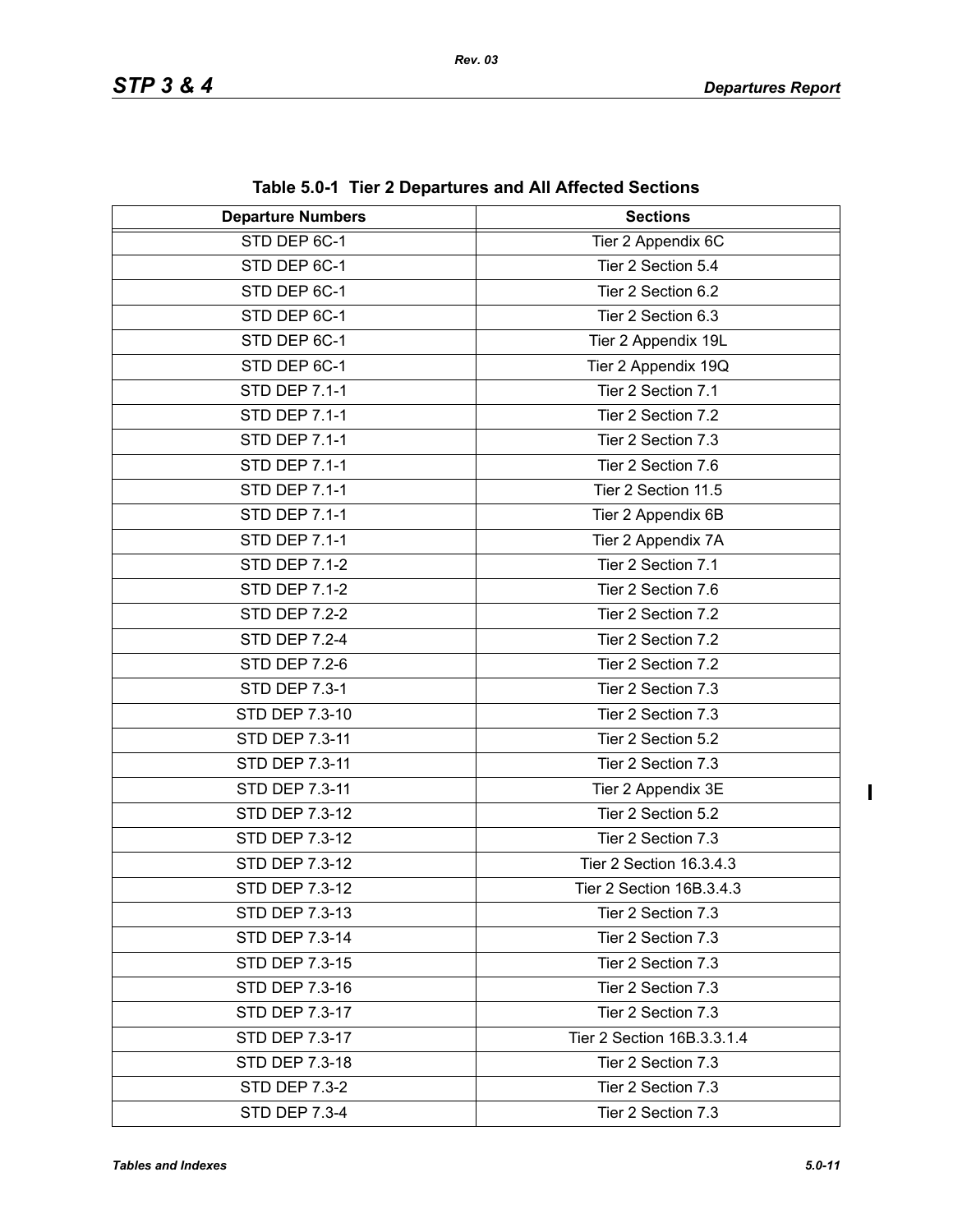| <b>Departure Numbers</b> | <b>Sections</b>            |  |
|--------------------------|----------------------------|--|
| <b>STD DEP 7.3-5</b>     | Tier 2 Section 7.3         |  |
| <b>STD DEP 7.3-6</b>     | Tier 2 Section 7.3         |  |
| <b>STD DEP 7.3-6</b>     | Tier 2 Section 5.1         |  |
| STD DEP 7.3-7            | Tier 2 Section 7.3         |  |
| <b>STD DEP 7.3-9</b>     | Tier 2 Section 7.3         |  |
| STD DEP 7.3-11           | Tier 2 Section 5.1         |  |
| <b>STD DEP 7.4-1</b>     | Tier 2 Section 7.1         |  |
| STD DEP 7.4-1            | Tier 2 Section 7.4         |  |
| <b>STD DEP 7.4-2</b>     | Tier 2 Section 7.4         |  |
| <b>STD DEP 7.5-1</b>     | Tier 2 Section 7.5         |  |
| <b>STD DEP 7.5-1</b>     | Tier 2 Section 16.3.3.6.1  |  |
| <b>STD DEP 7.5-1</b>     | Tier 2 Section 16B.3.3.6.1 |  |
| <b>STD DEP 7.5-1</b>     | Tier 2 Section 18.4        |  |
| STD DEP 7.6-1            | Tier 2 Section 7.6         |  |
| <b>STD DEP 7.6-2</b>     | Tier 2 Section 7.6         |  |
| <b>STD DEP 7.6-3</b>     | Tier 2 Section 7.6         |  |
| STD DEP 7.6-4            | Tier 2 Section 7.6         |  |
| <b>STD DEP 7.7-1</b>     | Tier 2 Section 4.6         |  |
| <b>STD DEP 7.7-1</b>     | Tier 2 Section 7.7         |  |
| <b>STD DEP 7.7-1</b>     | Tier 2 Appendix 15B        |  |
| STD DEP 7.7-10           | Tier 2 Section 7.7         |  |
| STD DEP 7.7-10           | Tier 2 Section 16B.3.9.4   |  |
| STD DEP 7.7-11           | Tier 2 Section 7.7         |  |
| STD DEP 7.7-12           | Tier 2 Section 7.7         |  |
| STD DEP 7.7-13           | Tier 2 Section 7.7         |  |
| STD DEP 7.7-14           | Tier 2 Section 7.7         |  |
| STD DEP 7.7-18           | Tier 2 Section 7.7         |  |
| STD DEP 7.7-18           | Tier 2 Section 16B.3.9.3   |  |
| STD DEP 7.7-18           | Tier 2 Section 16B.3.10.3  |  |
| STD DEP 7.7-18           | Tier 2 Section 16B.3.10.4  |  |
| STD DEP 7.7-18           | Tier 2 Section 16B.3.10.5  |  |
| <b>STD DEP 7.7-2</b>     | Tier 2 Section 7.3         |  |
| <b>STD DEP 7.7-2</b>     | Tier 2 Section 7.7         |  |
| <b>STD DEP 7.7-20</b>    | Tier 2 Section 7.7         |  |
| STD DEP 7.7-22           | Tier 2 Section 7.7         |  |
| STD DEP 7.7-23           | Tier 2 Section 7.7         |  |

**Table 5.0-1 Tier 2 Departures and All Affected Sections**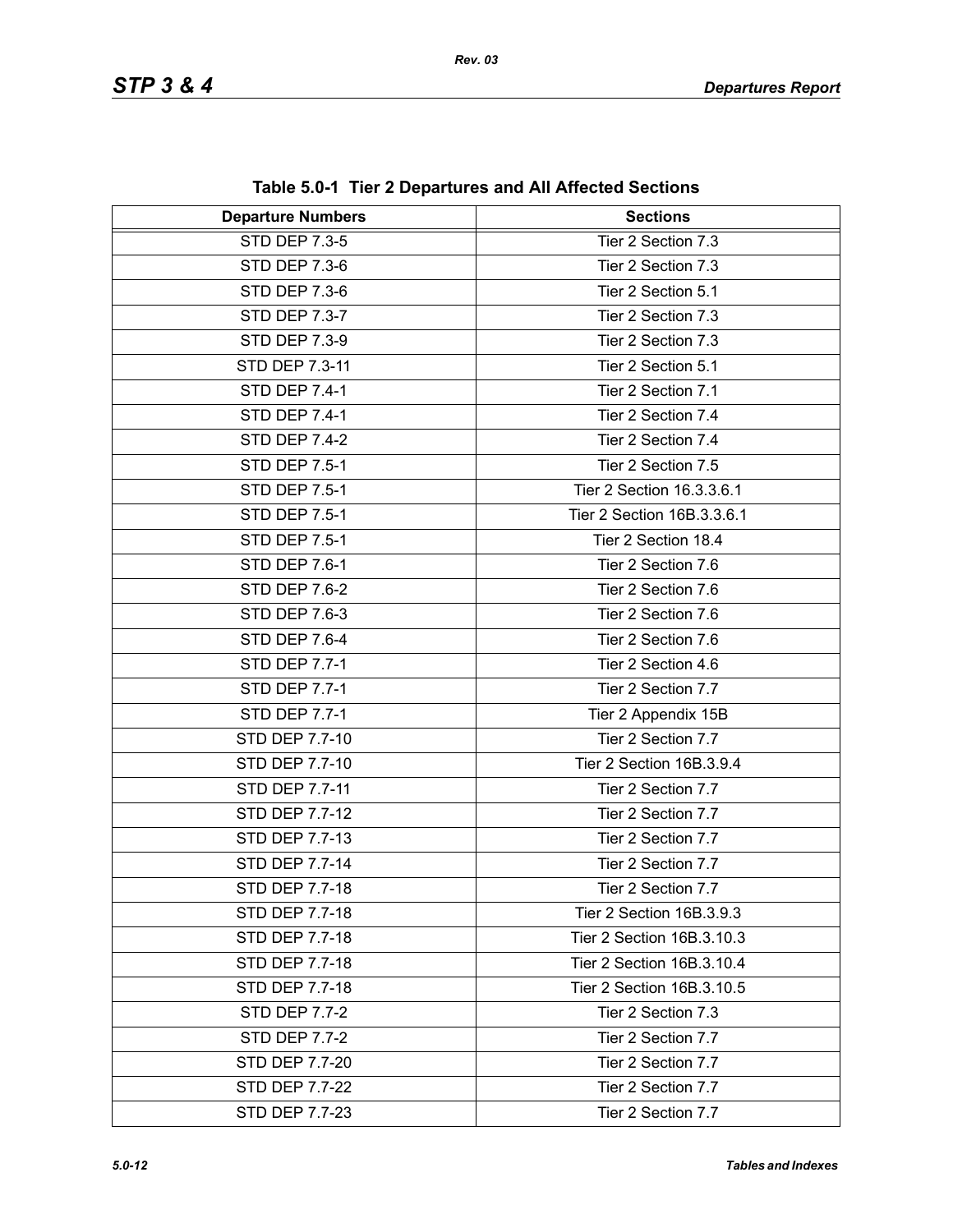| <b>Departure Numbers</b> | $1000$ vive $1001$ $\leq$ Departates and American Occupits<br><b>Sections</b> |  |
|--------------------------|-------------------------------------------------------------------------------|--|
| STD DEP 7.7-24           | Tier 2 Section 7.7                                                            |  |
| STD DEP 7.7-27           | Tier 2 Section 7.7                                                            |  |
| STD DEP 7.7-3            | Tier 2 Section 7.7                                                            |  |
| STD DEP 7.7-3            | Tier 2 Section 10.4                                                           |  |
| <b>STD DEP 7.7-4</b>     | Tier 2 Section 7.7                                                            |  |
| <b>STD DEP 7.7-5</b>     | Tier 2 Section 7.7                                                            |  |
| STD DEP 7.7-6            | Tier 2 Section 7.7                                                            |  |
| <b>STD DEP 7.7-8</b>     | Tier 2 Section 7.7                                                            |  |
| STD DEP 7.7-9            | Tier 2 Section 7.7                                                            |  |
| STP DEP 8.2-1            | Tier 2 Section 3.1                                                            |  |
| <b>STP DEP 8.2-1</b>     | Tier 2 Section 8.2                                                            |  |
| STD DEP 8.3-1            | Tier 2 Section 1.2                                                            |  |
| STD DEP 8.3-1            | Tier 2 Appendix 1C                                                            |  |
| STD DEP 8.3-1            | Tier 2 Section 3.2                                                            |  |
| STD DEP 8.3-1            | Tier 2 Section 7.2                                                            |  |
| STD DEP 8.3-1            | Tier 2 Section 7.4                                                            |  |
| STD DEP 8.3-1            | Tier 2 Section 7.7                                                            |  |
| STD DEP 8.3-1            | Tier 2 Section 8.1                                                            |  |
| STD DEP 8.3-1            | Tier 2 Section 8.2                                                            |  |
| STD DEP 8.3-1            | Tier 2 Section 8.3                                                            |  |
| STD DEP 8.3-1            | Tier 2 Section 9.5                                                            |  |
| STD DEP 8.3-1            | Tier 2 Section 14.2                                                           |  |
| <b>STD DEP 8.3-1</b>     | Tier 2 Section 15.2                                                           |  |
| STD DEP 8.3-1            | Tier 2 Section 16.3.3.1.4                                                     |  |
| STD DEP 8.3-1            | Tier 2 Section 16.3.5.1                                                       |  |
| STD DEP 8.3-1            | Tier 2 Section 16.3.8.1                                                       |  |
| STD DEP 8.3-1            | Tier 2 Section 16.3.8.11                                                      |  |
| STD DEP 8.3-1            | Tier 2 Section 16.3.8.4                                                       |  |
| STD DEP 8.3-1            | Tier 2 Section 16.3.8.9                                                       |  |
| STD DEP 8.3-1            | Tier 2 Section 16B.3.3.1.1                                                    |  |
| STD DEP 8.3-1            | Tier 2 Section 16B.3.3.1.4                                                    |  |
| STD DEP 8.3-1            | Tier 2 Section 16B.3.3.6.2                                                    |  |
| STD DEP 8.3-1            | Tier 2 Section 16B.3.8.1                                                      |  |
| STD DEP 8.3-1            | Tier 2 Section 16B.3.8.2                                                      |  |
| STD DEP 8.3-1            | Tier 2 Section 16B.3.8.7                                                      |  |
| STD DEP 8.3-1            | Tier 2 Section 16B.3.8.8                                                      |  |

**Table 5.0-1 Tier 2 Departures and All Affected Sections**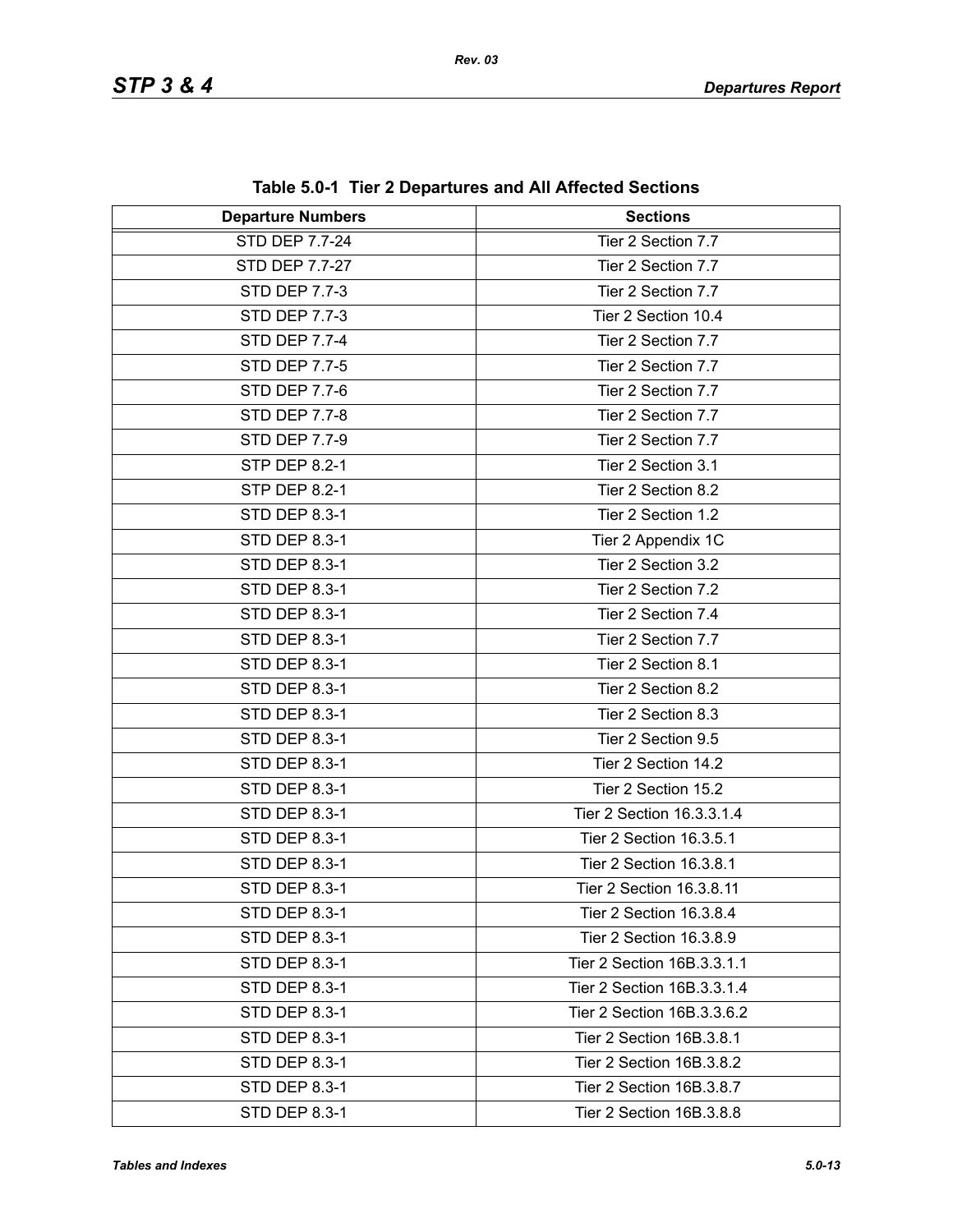| <b>Departure Numbers</b> | $\frac{1}{2}$<br><b>Sections</b> |  |
|--------------------------|----------------------------------|--|
| <b>STD DEP 8.3-1</b>     | Tier 2 Section 16B.3.8.9         |  |
| STD DEP 8.3-1            | Tier 2 Section 16B.3.8.11        |  |
| STD DEP 8.3-1            | Tier 2 Section 19.11             |  |
| STD DEP 8.3-1            | Tier 2 Section 19.3              |  |
| STD DEP 8.3-1            | Tier 2 Section 19.7              |  |
| STD DEP 8.3-1            | Tier 2 Appendix 19B              |  |
| <b>STD DEP 8.3-1</b>     | Tier 2 Appendix 19K              |  |
| STD DEP 8.3-1            | Tier 2 Appendix 19L              |  |
| STD DEP 8.3-1            | Tier 2 Appendix 19Q              |  |
| STP DEP 8.3-3            | Tier 2 Section 8.3               |  |
| <b>STP DEP 8.3-3</b>     | Tier 2 Section 16B.3.8.9         |  |
| STD DEP 8A.1-1           | Tier 2 Appendix 8A               |  |
| STD DEP 9.1-1            | Tier 2 Section 1.2               |  |
| <b>STD DEP 9.1-1</b>     | Tier 2 Section 1.8               |  |
| <b>STD DEP 9.1-1</b>     | Tier 2 Section 1.8               |  |
| STD DEP 9.1-1            | Tier 2 Section 3.2               |  |
| STD DEP 9.1-1            | Tier 2 Section 9.1               |  |
| STD DEP 9.1-1            | Tier 2 Section 12.4              |  |
| <b>STD DEP 9.1-1</b>     | Tier 2 Section 14.2              |  |
| <b>STD DEP 9.2-1</b>     | Tier 2 Section 9.2               |  |
| <b>STP DEP 9.2-2</b>     | Tier 2 Section 9.2               |  |
| STP DEP 9.2-3            | Tier 2 Section 9.2               |  |
| STP DEP 9.2-3            | Tier 2 Section 10.1              |  |
| STP DEP 9.2-3            | Tier 2 Section 10.4              |  |
| STP DEP 9.2-5            | Tier 2 Section 3.9               |  |
| <b>STP DEP 9.2-5</b>     | Tier 2 Section 9.2               |  |
| STP DEP 9.2-5            | Tier 2 Section 19.3              |  |
| <b>STP DEP 9.2-5</b>     | Tier 2 Section 19.9              |  |
| STD DEP 9.2-7            | Tier 2 Section 9.2               |  |
| STD DEP 9.2-7            | Tier 2 Section 6.2               |  |
| STD DEP 9.2-7            | Tier 2 Section 9.4               |  |
| STP DEP 9.2-8            | Tier 2 Section 9.2               |  |
| <b>STD DEP 9.2-9</b>     | Tier 2 Section 6.2               |  |
| <b>STD DEP 9.2-9</b>     | Tier 2 Section 9.2               |  |
| <b>STD DEP 9.2-9</b>     | Tier 2 Section 9.4               |  |
| STP DEP 9.2-10           | Tier 2 Section 9.2               |  |

**Table 5.0-1 Tier 2 Departures and All Affected Sections**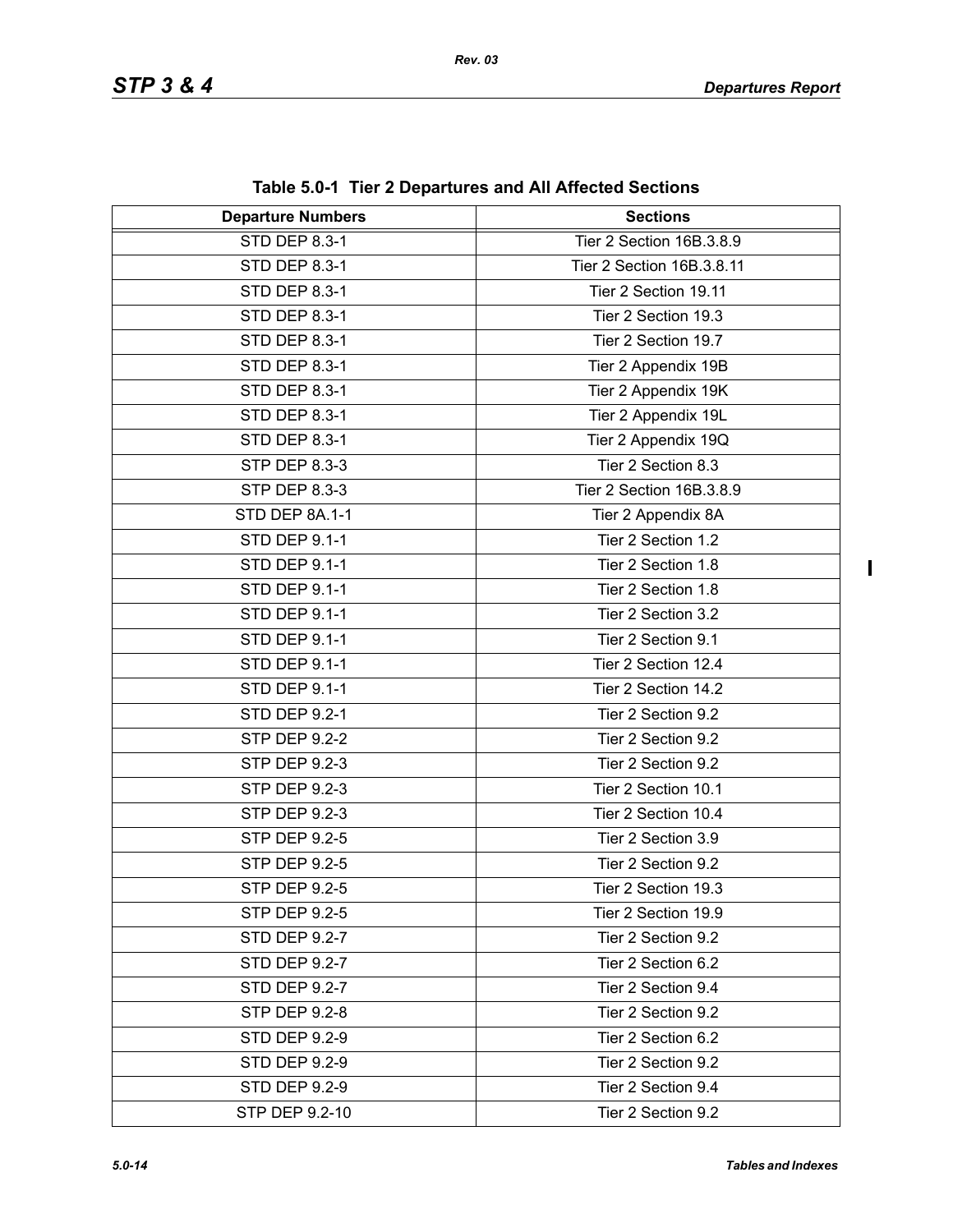| <b>Departure Numbers</b> | <b>Sections</b>     |  |
|--------------------------|---------------------|--|
| <b>STP DEP 9.2-10</b>    | Tier 2 Appendix 19R |  |
| STD DEP 9.3-1            | Tier 2 Section 9.3  |  |
| <b>STD DEP 9.3-2</b>     | Tier 2 Section 3.2  |  |
| <b>STD DEP 9.3-2</b>     | Tier 2 Section 3.9  |  |
| <b>STD DEP 9.3-2</b>     | Tier 2 Section 6.2  |  |
| <b>STD DEP 9.3-2</b>     | Tier 2 Section 9.3  |  |
| STD DEP 9.3-3            | Tier 2 Section 9.3  |  |
| STP DEP 9.4-1            | Tier 2 Section 9.4  |  |
| STP DEP 9.4-1            | Tier 2 Section 12.3 |  |
| <b>STD DEP 9.4-2</b>     | Tier 2 Section 6.4  |  |
| <b>STD DEP 9.4-2</b>     | Tier 2 Section 9.4  |  |
| <b>STD DEP 9.4-2</b>     | Tier 2 Section 9.5  |  |
| <b>STD DEP 9.4-3</b>     | Tier 2 Section 1.2  |  |
| <b>STD DEP 9.4-3</b>     | Tier 2 Section 9.4  |  |
| STD DEP 9.4-4            | Tier 2 Section 1.2  |  |
| STD DEP 9.4-4            | Tier 2 Section 9.2  |  |
| STD DEP 9.4-4            | Tier 2 Section 9.4  |  |
| <b>STD DEP 9.4-5</b>     | Tier 2 Section 9.4  |  |
| STD DEP 9.4-6            | Tier 2 Section 9.4  |  |
| STD DEP 9.4-7            | Tier 2 Section 9.2  |  |
| <b>STD DEP 9.4-7</b>     | Tier 2 Section 9.4  |  |
| STP DEP 9.4-8            | Tier 2 Section 2.0  |  |
| <b>STP DEP 9.4-8</b>     | Tier 2 Section 9.2  |  |
| <b>STP DEP 9.4-8</b>     | Tier 2 Section 9.4  |  |
| <b>STP DEP 9.4-9</b>     | Tier 2 Section 9.4  |  |
| <b>STD DEP 9.5-1</b>     | Tier 2 Section 9.5  |  |
| STD DEP 9.5-1            | Tier 2 Section 1.8  |  |
| <b>STD DEP 9.5-1</b>     | Tier 2 Section 8.1  |  |
| <b>STD DEP 9.5-1</b>     | Tier 2 Section 8.3  |  |
| <b>STD DEP 9.5-1</b>     | Tier 2 Section 14.2 |  |
| <b>STD DEP 9.5-2</b>     | Tier 2 Section 9.5  |  |
| <b>STD DEP 9.5-2</b>     | Tier 2 Appendix 19E |  |
| STD DEP 9.5-3            | Tier 2 Section 7.7  |  |
| <b>STD DEP 9.5-3</b>     | Tier 2 Section 9.5  |  |
| <b>STD DEP 9.5-4</b>     | Tier 2 Section 9.5  |  |
| <b>STP DEP 9.5-6</b>     | Tier 2 Section 9.5  |  |

**Table 5.0-1 Tier 2 Departures and All Affected Sections**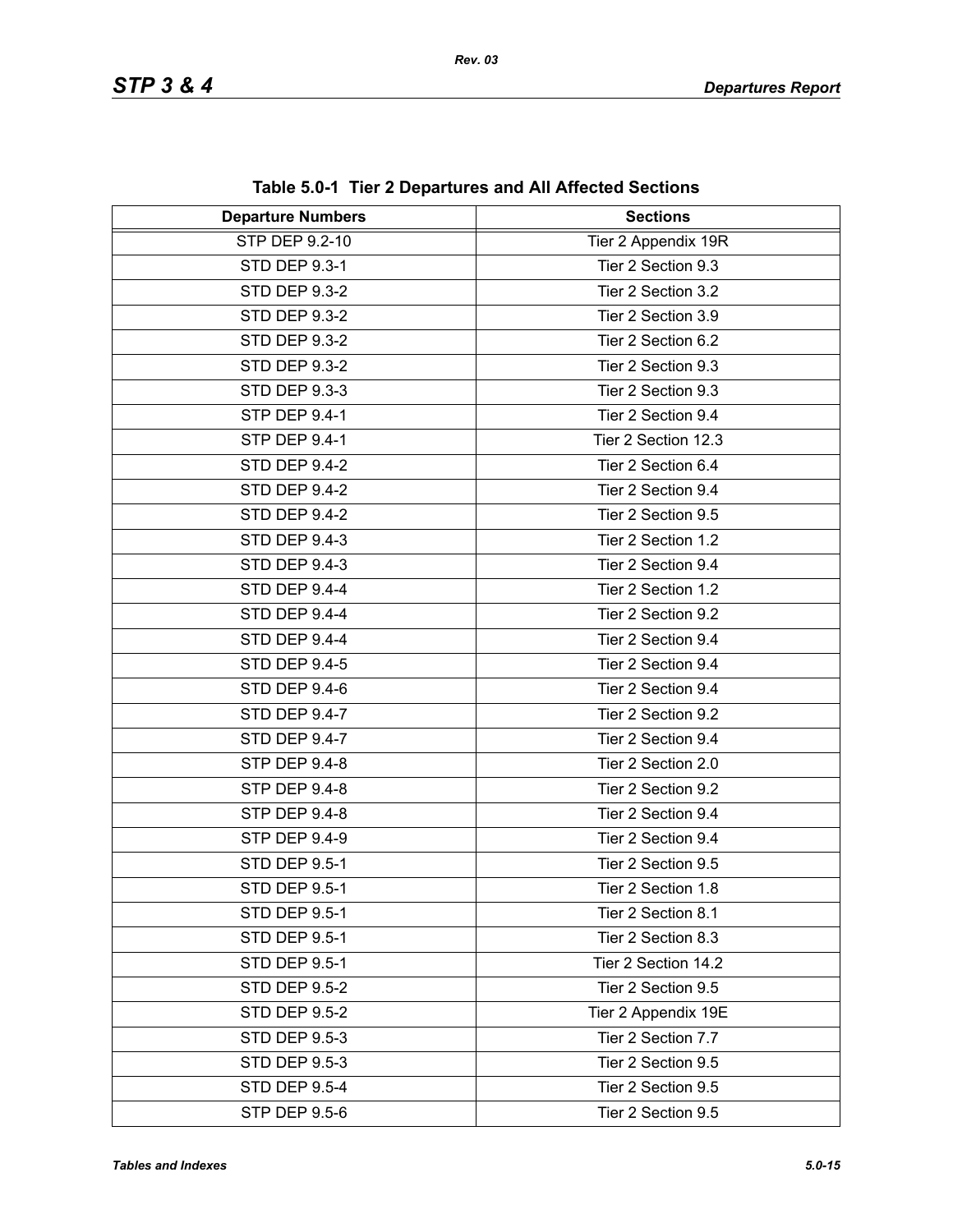| <b>Departure Numbers</b> | <b>Sections</b>            |  |
|--------------------------|----------------------------|--|
| STP DEP 9.5-7            | Tier 2 Section 9.5         |  |
| STP DEP 10.1-1           | Tier 2 Section 10.1        |  |
| <b>STP DEP 10.1-2</b>    | Tier 2 Section 10.1        |  |
| STP DEP 10.1-3           | Tier 2 Section 10.1        |  |
| STP DEP 10.1-3           | Tier 2 Section 1.1         |  |
| <b>STP DEP 10.1-3</b>    | Tier 2 Section 5.1         |  |
| STP DEP 10.1-3           | Tier 2 Section 5.4         |  |
| <b>STP DEP 10.1-3</b>    | Tier 2 Section 11.1        |  |
| STP DEP 10.1-4           | Tier 2 Section 10.1        |  |
| STP DEP 10.2-1           | Tier 2 Section 10.1        |  |
| STP DEP 10.2-1           | Tier 2 Section 10.2        |  |
| STP DEP 10.2-1           | Tier 2 Section 10.3        |  |
| STP DEP 10.2-1           | Tier 2 Section 1.2         |  |
| STP DEP 10.2-1           | Tier 2 Section 8.3         |  |
| STP DEP 10.2-2           | Tier 2 Section 10.2        |  |
| STP DEP 10.2-3           | Tier 2 Section 10.2        |  |
| STP DEP 10.2-4           | Tier 2 Section 10.2        |  |
| STD DEP 10.3-1           | Tier 2 Section 10.3        |  |
| STP DEP 10.4-1           | Tier 2 Section 10.3        |  |
| STP DEP 10.4-1           | Tier 2 Section 10.4        |  |
| <b>STP DEP 10.4-2</b>    | Tier 2 Section 1.2         |  |
| STP DEP 10.4-2           | Tier 2 Section 10.1        |  |
| STP DEP 10.4-2           | Tier 2 Section 10.4        |  |
| <b>STP DEP 10.4-2</b>    | Tier 2 Appendix 19R        |  |
| STP DEP 10.4-3           | Tier 2 Section 10.3        |  |
| STP DEP 10.4-3           | Tier 2 Section 10.4        |  |
| STP DEP 10.4-3           | Tier 2 Section 11.3        |  |
| <b>STD DEP 10.4-5</b>    | Tier 2 Section 7.7         |  |
| STD DEP 10.4-5           | Tier 2 Section 10.1        |  |
| STD DEP 10.4-5           | Tier 2 Section 10.4        |  |
| <b>STD DEP 10.4-5</b>    | Tier 2 Section 11.3        |  |
| STD DEP 10.4-5           | Tier 2 Section 16B.3.3.4.2 |  |
| STD DEP 10.4-5           | Tier 2 Appendix 18H        |  |
| STD DEP 10.4-5           | Tier 2 Section 19.1        |  |
| STD DEP 10.4-5           | Tier 2 Section 19.3        |  |
| STD DEP 10.4-5           | Tier 2 Section 19.9        |  |

**Table 5.0-1 Tier 2 Departures and All Affected Sections**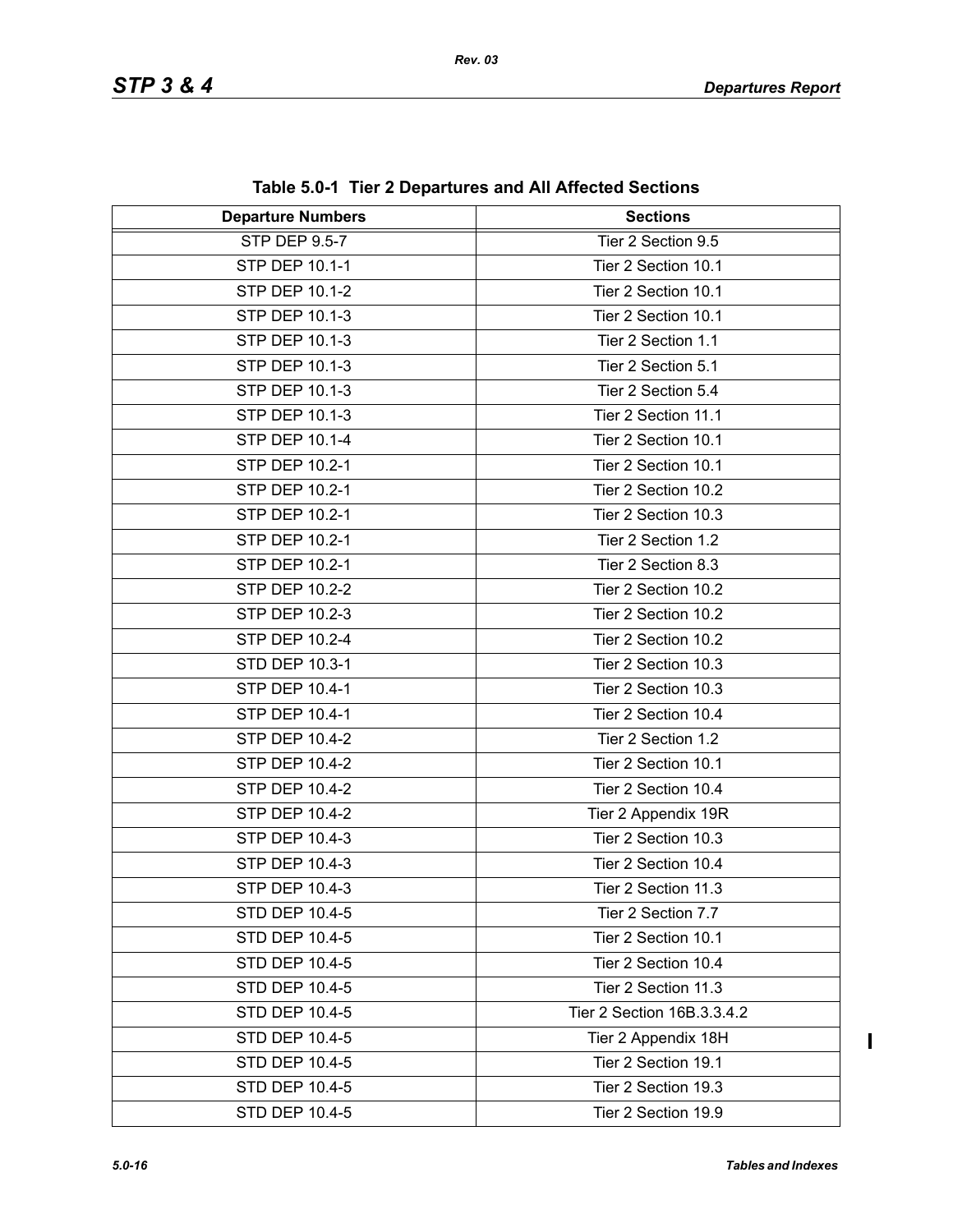| <b>Departure Numbers</b> | <b>Sections</b>          |  |
|--------------------------|--------------------------|--|
| <b>STD DEP 10.4-5</b>    | Tier 2 Appendix 19L      |  |
| STD DEP 10.4-5           | Tier 2 Appendix 19Q      |  |
| <b>STD DEP 10.4-6</b>    | Tier 2 Section 1.2       |  |
| STD DEP 10.4-6           | Tier 2 Section 10.4      |  |
| STD DEP 10.4-7           | Tier 2 Section 10.4      |  |
| STD DEP 11.2-1           | Tier 2 Section 1.8       |  |
| STD DEP 11.2-1           | Tier 2 Appendix 3M       |  |
| STD DEP 11.2-1           | Tier 2 Section 11.2      |  |
| STD DEP 11.2-1           | Tier 2 Section 12.2      |  |
| STD DEP 11.2-1           | Tier 2 Section 14.2      |  |
| STD DEP 11.2-1           | Tier 2 Section 12.4      |  |
| <b>STD DEP 11.3-1</b>    | Tier 2 Section 11.3      |  |
| STD DEP 11.3-1           | Tier 2 Section 15.7      |  |
| STD DEP 11.4-1           | Tier 2 Section 1.2       |  |
| STD DEP 11.4-1           | Tier 2 Section 11.4      |  |
| STD DEP 11.4-1           | Tier 2 Section 12.2      |  |
| STD DEP 11.4-1           | Tier 2 Section 14.2      |  |
| STD DEP 11.5-1           | Tier 2 Section 7.5       |  |
| STD DEP 11.5-1           | Tier 2 Section 7.6       |  |
| STD DEP 11.5-1           | Tier 2 Section 11.5      |  |
| STD DEP 11.5-1           | Tier 2 Appendix 9A       |  |
| STD DEP 11.5-1           | Tier 2 Section 12.3      |  |
| STD DEP 12.3-1           | Tier 2 Section 12.3      |  |
| <b>STD DEP 12.3-2</b>    | Tier 2 Section 12.3      |  |
| STD DEP 12.3-3           | Tier 2 Section 3.8       |  |
| STD DEP 12.3-3           | Tier 2 Section 12.3      |  |
| STD DEP 12.3-4           | Tier 2 Section 12.3      |  |
| STD DEP 14.2-1           | Tier 2 Section 14.2      |  |
| STD DEP 16.2-1           | Tier 2 Section 16.2.0    |  |
| STD DEP 16.2-1           | Tier 2 Section 16B.2.0   |  |
| STD DEP 16.2-2           | Tier 2 Section 16B.2.0   |  |
| STD DEP 16.3-1           | Tier 2 Section 16.3.0    |  |
| STD DEP 16.3-1           | Tier 2 Section 16B.3.0   |  |
| STD DEP 16.3-2           | Tier 2 Section 16B.3.0   |  |
| STD DEP 16.3-3           | Tier 2 Section 16B.3.1.7 |  |
| STD DEP 16.3-4           | Tier 2 Section 16.3.10.7 |  |

**Table 5.0-1 Tier 2 Departures and All Affected Sections**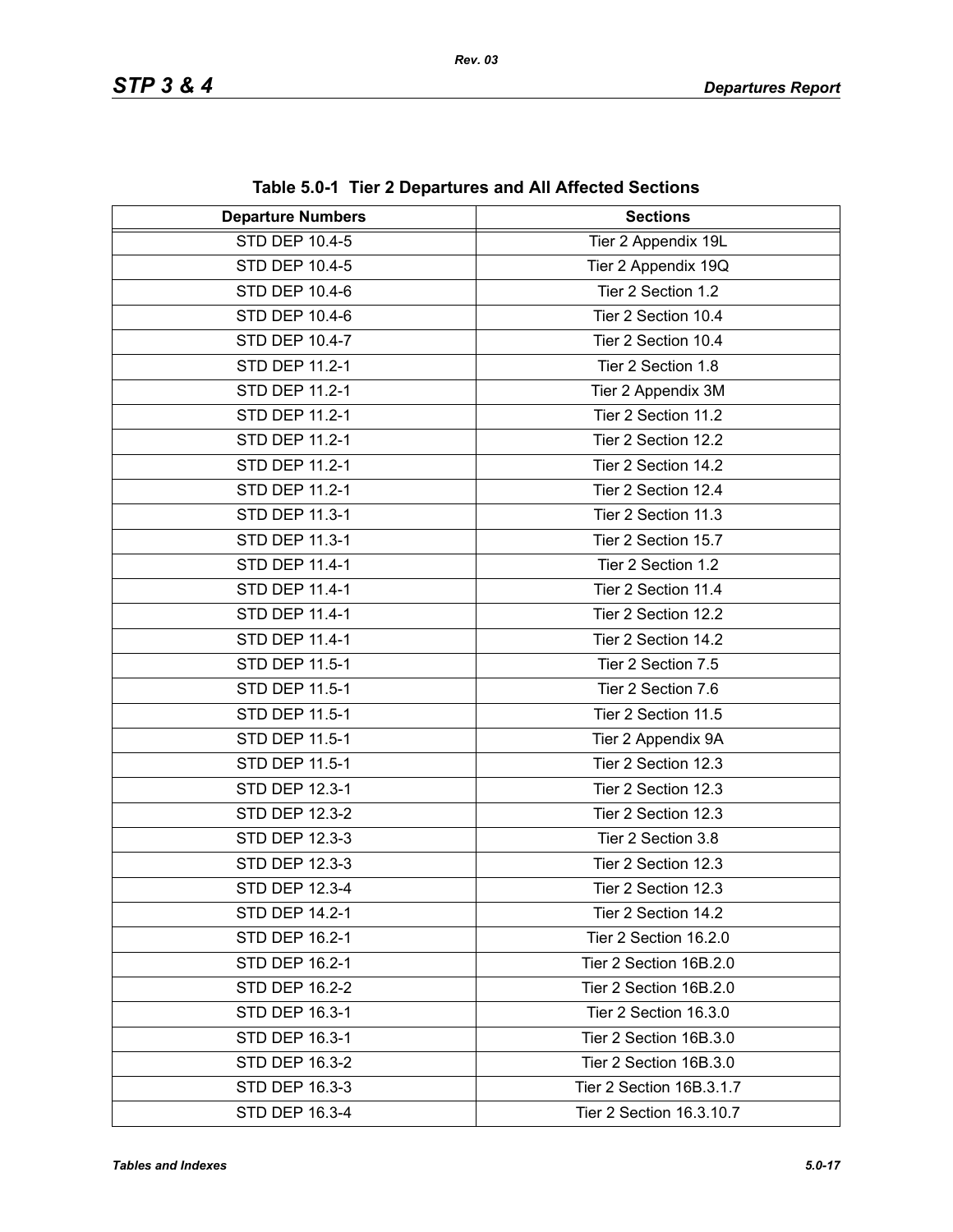| <b>Departure Numbers</b> | <b>Sections</b>            |  |
|--------------------------|----------------------------|--|
| STD DEP 16.3-4           | Tier 2 Section 16B.3.1.1   |  |
| STD DEP 16.3-4           | Tier 2 Section 16B.3.10.7  |  |
| STD DEP 16.3-5           | Tier 2 Section 16.3.4.1    |  |
| STD DEP 16.3-5           | Tier 2 Section 16B.3.4.1   |  |
| STD DEP 16.3-6           | Tier 2 Section 16B.3.4.1   |  |
| STD DEP 16.3-7           | Tier 2 Section 16B.3.4.2   |  |
| STD DEP 16.3-8           | Tier 2 Section 16.5.0      |  |
| STD DEP 16.3-8           | Tier 2 Section 16B.3.4.9   |  |
| STD DEP 16.3-9           | Tier 2 Section 16B.3.4.7   |  |
| STD DEP 16.3-9           | Tier 2 Section 16B.3.4.8   |  |
| STD DEP 16.3-9           | Tier 2 Section 16B.3.9.7   |  |
| STD DEP 16.3-9           | Tier 2 Section 16B.3.9.8   |  |
| STD DEP 16.3-10          | Tier 2 Section 16B.3.5.1   |  |
| STD DEP 16.3-11          | Tier 2 Section 16B.3.4.3   |  |
| STD DEP 16.3-12          | Tier 2 Section 16B.3.9.7   |  |
| STD DEP 16.3-12          | Tier 2 Section 16B.3.9.8   |  |
| STD DEP 16.3-13          | Tier 2 Section 16B.3.9.8   |  |
| STD DEP 16.3-14          | Tier 2 Section 16B.3.9.2   |  |
| STD DEP 16.3-15          | Tier 2 Section 16.3.9.5    |  |
| STD DEP 16.3-16          | Tier 2 Section 16.3.7.1    |  |
| STD DEP 16.3-16          | Tier 2 Section 16.3.7.2    |  |
| STD DEP 16.3-16          | Tier 2 Section 16.3.7.3    |  |
| STD DEP 16.3-16          | Tier 2 Section 16B.3.7.1   |  |
| STD DEP 16.3-16          | Tier 2 Section 16B.3.7.2   |  |
| STD DEP 16.3-16          | Tier 2 Section 16B.3.7.3   |  |
| STD DEP 16.3-17          | Tier 2 Section 16.3.10.12  |  |
| STD DEP 16.3-17          | Tier 2 Section 16B.3.10.12 |  |
| STD DEP 16.3-18          | Tier 2 Section 16B.3.10.8  |  |
| STD DEP 16.3-19          | Tier 2 Section 16.3.10.4   |  |
| STD DEP 16.3-20          | Tier 2 Section 16B.3.10.4  |  |
| STD DEP 16.3-21          | Tier 2 Section 16.3.10.5   |  |
| STD DEP 16.3-22          | Not Used                   |  |
| STD DEP 16.3-23          | Tier 2 Section 16B.3.10.5  |  |
| STD DEP 16.3-24          | Tier 2 Section 16B.3.10.3  |  |
| STD DEP 16.3-25          | Tier 2 Section 16.3.9.1    |  |
| STD DEP 16.3-25          | Tier 2 Section 16B.3.9.1   |  |

**Table 5.0-1 Tier 2 Departures and All Affected Sections**

 $\blacksquare$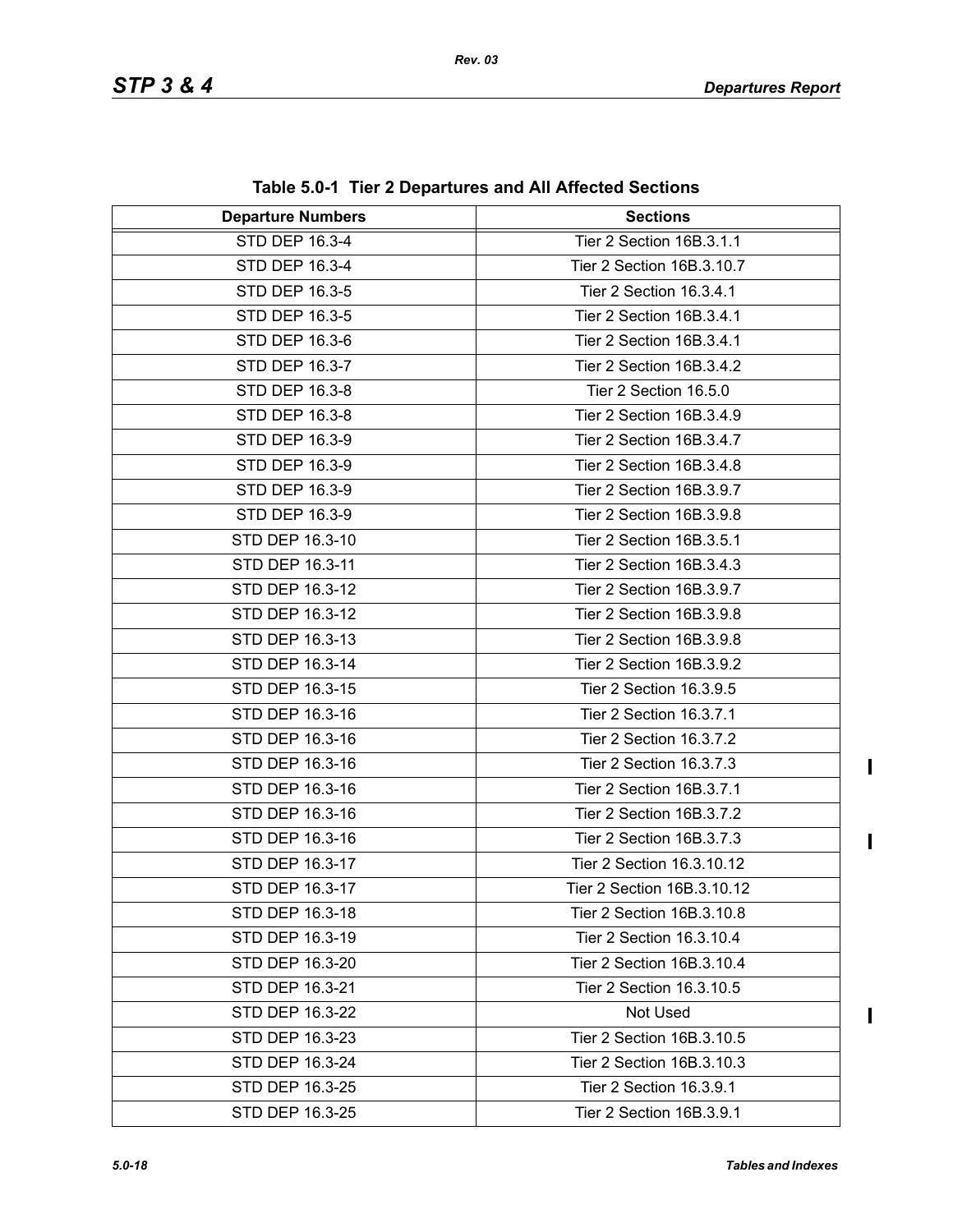| <b>Departure Numbers</b> | <b>Sections</b>            |  |
|--------------------------|----------------------------|--|
| STD DEP 16.3-26          | Tier 2 Section 16B.3.10.2  |  |
| STD DEP 16.3-27          | Tier 2 Section 16B.3.10.2  |  |
| STD DEP 16.3-28          | Tier 2 Section 16B.3.10.1  |  |
| STD DEP 16.3-29          | Tier 2 Section 16.3.6.4.1  |  |
| STD DEP 16.3-29          | Tier 2 Section 16B.3.6.4.1 |  |
| STD DEP 16.3-30          | Tier 2 Section 16B.3.6.4.1 |  |
| STD DEP 16.3-31          | Tier 2 Section 16B.3.6.4.3 |  |
| STD DEP 16.3-32          | Tier 2 Section 16.3.6.2.1  |  |
| STD DEP 16.3-32          | Tier 2 Section 16B.3.6.2.1 |  |
| STD DEP 16.3-33          | Tier 2 Section 16B.3.6.2.1 |  |
| STD DEP 16.3-34          | Tier 2 Section 16B.3.6.1.6 |  |
| STD DEP 16.3-35          | Tier 2 Section 16B.3.9.6   |  |
| STD DEP 16.3-36          | Tier 2 Section 16B.3.6.2.3 |  |
| STD DEP 16.3-37          | Tier 2 Section 16B.3.6.2.3 |  |
| STD DEP 16.3-38          | Not Used                   |  |
| STD DEP 16.3-39          | Tier 2 Section 16.3.3.4.2  |  |
| STD DEP 16.3-39          | Tier 2 Section 16B.3.3.4.2 |  |
| STD DEP 16.3-40          | Tier 2 Section 16B.3.8.2   |  |
| STD DEP 16.3-41          | Tier 2 Section 16.3.8.2    |  |
| STD DEP 16.3-42          | Tier 2 Section 16B.3.8.4   |  |
| STD DEP 16.3-43          | Tier 2 Section 16B.3.6.1.1 |  |
| STD DEP 16.3-44          | Tier 2 Section 16B.3.6.1.1 |  |
| STD DEP 16.3-45          | Tier 2 Section 16B.3.6.1.1 |  |
| STD DEP 16.3-46          | Tier 2 Section 16.3.7.2    |  |
| STD DEP 16.3-46          | Tier 2 Section 16.3.7.3    |  |
| STD DEP 16.3-46          | Tier 2 Section 16B.3.7.2   |  |
| STD DEP 16.3-46          | Tier 2 Section 16B.3.7.3   |  |
| STD DEP 16.3-47          | Tier 2 Section 16.3.7.4    |  |
| STD DEP 16.3-47          | Tier 2 Section 16B.3.7.4   |  |
| STD DEP 16.3-48          | Tier 2 Section 16B.3.7.4   |  |
| STD DEP 16.3-49          | Tier 2 Section 16.3.8.1    |  |
| STD DEP 16.3-50          | Tier 2 Section 16.3.3.1.4  |  |
| STD DEP 16.3-51          | Tier 2 Section 16.3.8.3    |  |
| STD DEP 16.3-51          | Tier 2 Section 16B.3.8.3   |  |
| STD DEP 16.3-52          | Tier 2 Section 16B.3.8.8   |  |
| STD DEP 16.3-53          | Not Used                   |  |

**Table 5.0-1 Tier 2 Departures and All Affected Sections**

 $\mathbf I$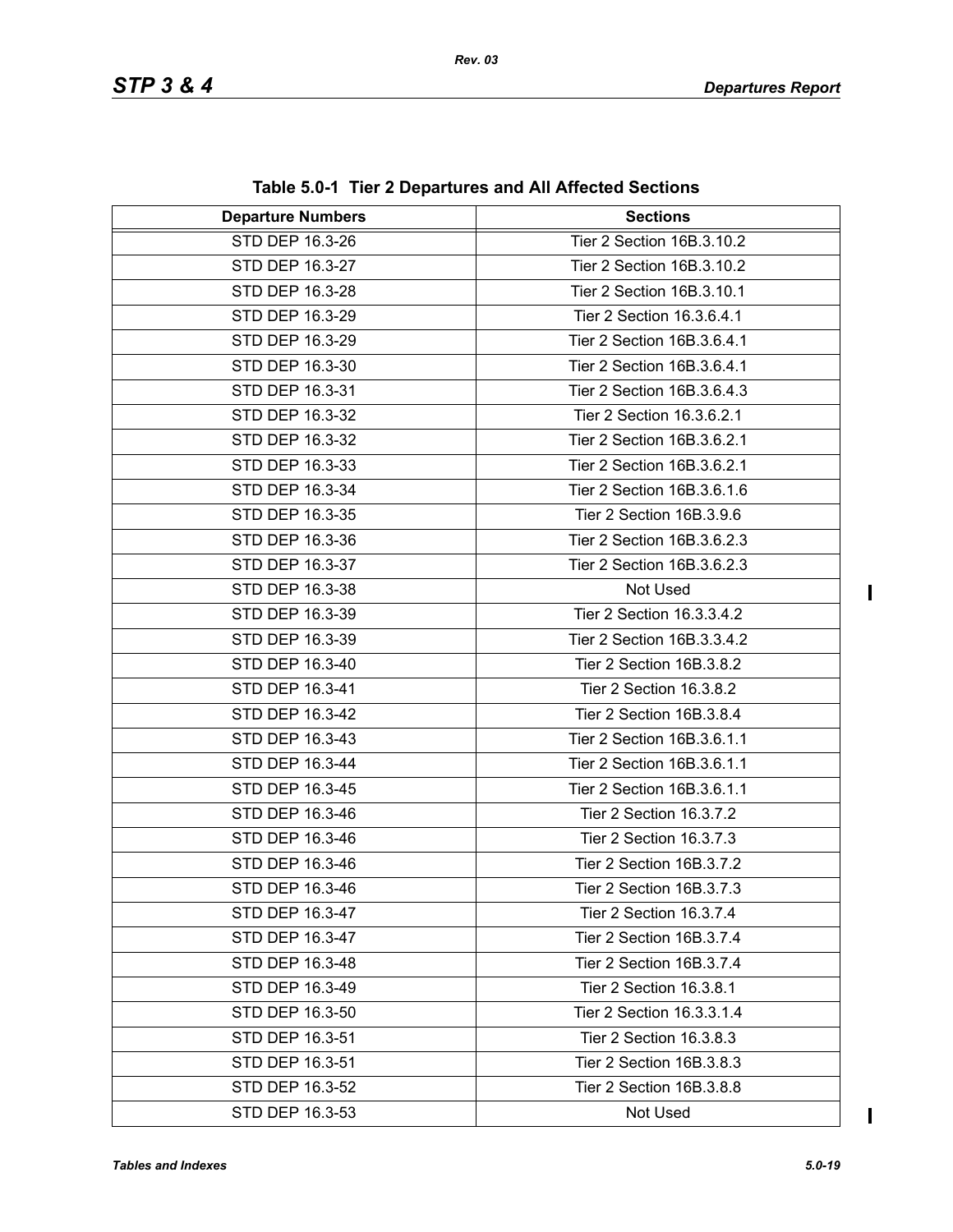$\mathbf I$ 

 $\mathbf{I}$ 

| <b>Departure Numbers</b> | <b>Sections</b>            |  |
|--------------------------|----------------------------|--|
| STD DEP 16.3-54          | Not Used                   |  |
| STD DEP 16.3-55          | Tier 2 Section 16B.3.3.4.1 |  |
| STD DEP 16.3-56          | Not Used                   |  |
| STD DEP 16.3-57          | Tier 2 Section 16B.3.3.1.2 |  |
| STD DEP 16.3-58          | Tier 2 Section 16.3.8.6    |  |
| STD DEP 16.3-59          | Tier 2 Section 16.3.3.6.2  |  |
| STD DEP 16.3-59          | Tier 2 Section 16B.3.3.6.2 |  |
| STD DEP 16.3-60          | Tier 2 Section 16.3.3.6.2  |  |
| STD DEP 16.3-60          | Tier 2 Section 16B.3.3.6.2 |  |
| STD DEP 16.3-61          | Tier 2 Section 16.3.3.7.1  |  |
| STD DEP 16.3-62          | Tier 2 Section 16B.3.3.8.1 |  |
| STD DEP 16.3-63          | Tier 2 Section 16B.3.3.8.2 |  |
| STD DEP 16.3-64          | Tier 2 Section 16.3.3.5.1  |  |
| STD DEP 16.3-65          | Tier 2 Section 16.3.3.5.1  |  |
| STD DEP 16.3-66          | Tier 2 Section 16B.3.3.5.1 |  |
| STD DEP 16.3-67          | Tier 2 Section 16B.3.3.5.1 |  |
| STD DEP 16.3-68          | Tier 2 Section 16B.3.1.3   |  |
| STD DEP 16.3-69          | Tier 2 Section 16.3.6.1.2  |  |
| STD DEP 16.3-70          | Tier 2 Section 16B.3.6.1.2 |  |
| STD DEP 16.3-71          | Tier 2 Section 16.3.6.1.3  |  |
| STD DEP 16.3-71          | Tier 2 Section 16B.3.6.1.3 |  |
| STD DEP 16.3-72          | Tier 2 Section 16.3.6.1.3  |  |
| STD DEP 16.3-72          | Tier 2 Section 16B.3.6.1.3 |  |
| STD DEP 16.3-73          | Tier 2 Section 16B.3.6.1.3 |  |
| STD DEP 16.3-74          | Tier 2 Section 16B.3.6.1.3 |  |
| STD DEP 16.3-75          | Tier 2 Section 16B.3.7.6   |  |
| STD DEP 16.3-76          | Tier 2 Section 16B.3.7.5   |  |
| STD DEP 16.3-77          | Tier 2 Section 16B.3.3.6.1 |  |
| STD DEP 16.3-78          | Tier 2 Section 16.3.3.6.1  |  |
| STD DEP 16.3-78          | Tier 2 Section 16B.3.3.6.1 |  |
| STD DEP 16.3-79          | Not Used                   |  |
| STD DEP 16.3-80          | Tier 2 Section 16B.3.8.1   |  |
| STD DEP 16.3-81          | Tier 2 Section 16.3.3.1.2  |  |
| STD DEP 16.3-81          | Tier 2 Section 16B.3.3.1.2 |  |
| STD DEP 16.3-82          | Tier 2 Section 16B.3.3.1.2 |  |
| STD DEP 16.3-83          | Tier 2 Section 16B.3.3.1.3 |  |

**Table 5.0-1 Tier 2 Departures and All Affected Sections**

 $\overline{\phantom{a}}$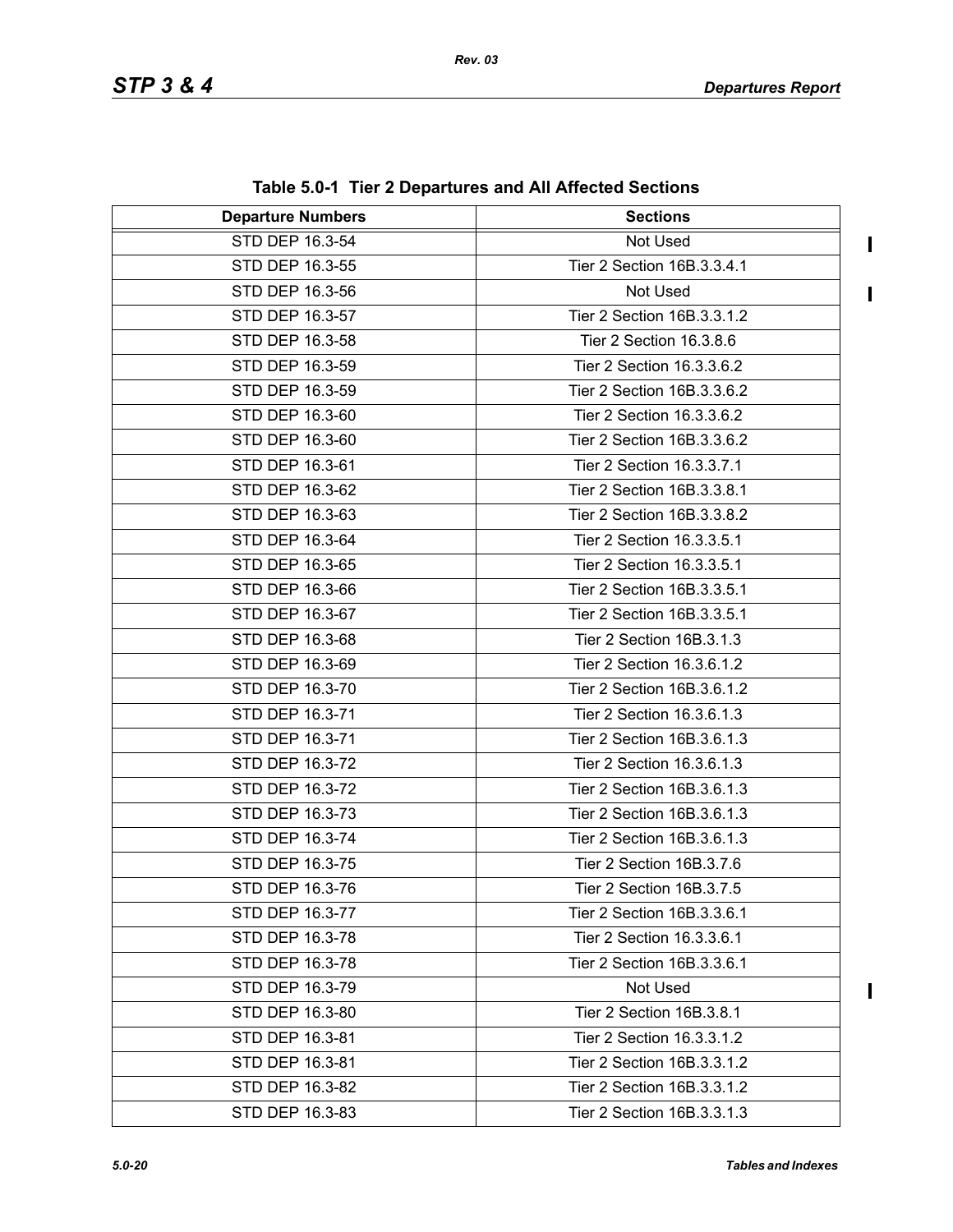$\begin{array}{c} \hline \end{array}$ 

 $\mathbf I$  $\overline{\mathbf{I}}$  $\mathbf{I}$ 

| <b>Departure Numbers</b> | <b>Sections</b>            |  |
|--------------------------|----------------------------|--|
| STD DEP 16.3-84          | Tier 2 Section 16.3.3.1.1  |  |
| STD DEP 16.3-85          | Tier 2 Section 16B.3.3.1.1 |  |
| STD DEP 16.3-86          | Tier 2 Section 16.3.3.1.4  |  |
| STD DEP 16.3-87          | Tier 2 Section 16B.3.3.1.4 |  |
| STD DEP 16.3-88          | Not Used                   |  |
| STD DEP 16.3-89          | Tier 2 Section 16B.3.1.2   |  |
| STD DEP 16.3-90          | Tier 2 Section 16B.3.1.3   |  |
| STD DEP 16.3-91          | Tier 2 Section 16B.3.3.1.1 |  |
| STD DEP 16.3-92          | Tier 2 Section 16B.3.3.1.1 |  |
| STD DEP 16.3-93          | Tier 2 Section 16B.3.3.1.1 |  |
| STD DEP 16.3-94          | Tier 2 Section 16.3.3.1.4  |  |
| STD DEP 16.3-95          | Tier 2 Section 16B.3.2.3   |  |
| STD DEP 16.3-96          | Tier 2 Section 16.3.4.1    |  |
| STD DEP 16.3-96          | Tier 2 Section 16B.3.4.1   |  |
| STD DEP 16.5-1           | Tier 2 Section 16.5.0      |  |
| STD DEP 16.5-2           | Tier 2 Section 16.5.0      |  |
| STD DEP 16.5-3           | Tier 2 Section 16.5.0      |  |
| STD DEP 16.5-4           | Tier 2 Section 16.5.0      |  |
| STD DEP 16.5-5           | Tier 2 Section 16.5.0      |  |
| STD DEP 18.4-1           | Tier 2 Section 18.4        |  |
| STD DEP 19.3-1           | Tier 2 Section 19.3        |  |
| STD DEP 19.7-1           | Tier 2 Section 19.7        |  |
| STD DEP 19I.7-1          | Tier 2 Appendix 19I        |  |
| STP DEP 19R-1            | Tier 2 Appendix 19K        |  |
| STP DEP 19R-1            | Tier 2 Section 19.7.3      |  |
| STP DEP 19R-1            | Tier 2 Section 19.8.5.3    |  |
| STP DEP 19R-1            | Tier 2 Section 19.9.10     |  |
| STP DEP 19R-1            | Tier 2 Section 19.10.1     |  |
| STP DEP 19R-1            | Tier 2 Appendix 19R        |  |
| STD DEP Vendor           | Tier 2 Section 4.5         |  |
| STD DEP Vendor           | Tier 2 Section 5.2         |  |
| STD DEP Vendor           | Tier 2 Section 5.3         |  |
| STD DEP Vendor           | Tier 2 Section 5.4         |  |
| STD DEP Vendor           | Tier 2 Section 6C-1        |  |

**Table 5.0-1 Tier 2 Departures and All Affected Sections**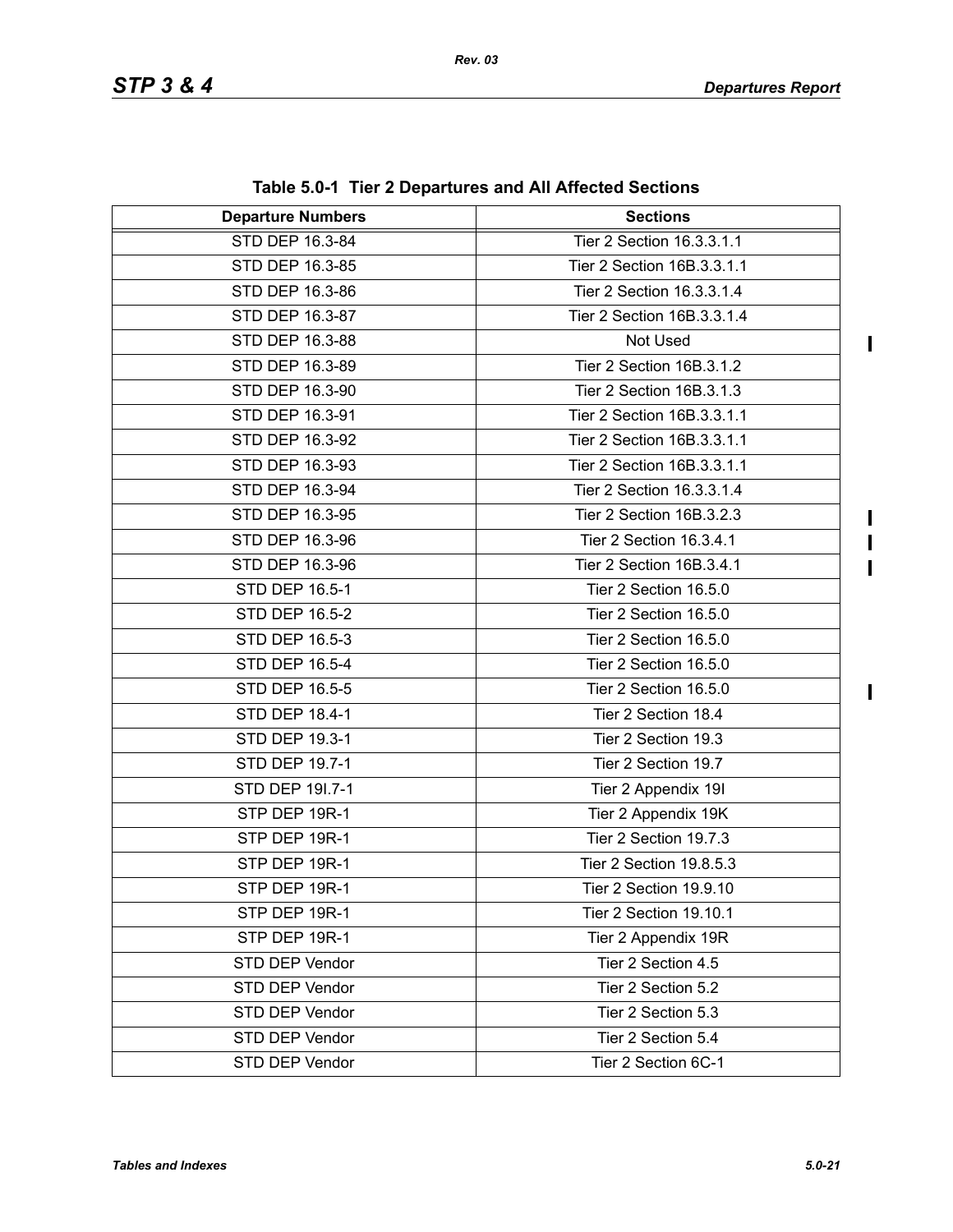$\begin{array}{c} \hline \end{array}$ 

| <b>Sections</b>     | <b>Departure Numbers</b> |  |
|---------------------|--------------------------|--|
| Tier 1 Section 2.1  | STD DEP T1 2.1-2         |  |
| Tier 1 Section 2.2  | STD DEP T1 2.14-1        |  |
| Tier 1 Section 2.2  | STD DEP T1 2.2-1         |  |
| Tier 1 Section 2.2  | STD DEP T1 3.4-1         |  |
| Tier 1 Section 2.2  | STD DEP Admin            |  |
| Tier 1 Section 2.3  | STD DEP T1 2.14-1        |  |
| Tier 1 Section 2.3  | STD DEP T1 2.3-1         |  |
| Tier 1 Section 2.4  | STD DEP T1 2.14-1        |  |
| Tier 1 Section 2.4  | STD DEP T1 2.4-1         |  |
| Tier 1 Section 2.4  | STD DEP T1 2.4-2         |  |
| Tier 1 Section 2.4  | STD DEP T1 2.4-3         |  |
| Tier 1 Section 2.6  | STD DEP T1 2.4-1         |  |
| Tier 1 Section 2.7  | STD DEP T1 2.14-1        |  |
| Tier 1 Section 2.7  | STD DEP T1 2.3-1         |  |
| Tier 1 Section 2.7  | STD DEP T1 3.4-1         |  |
| Tier 1 Section 3.4  | STD DEP T1 3.4-1         |  |
| Tier 1 Section 2.11 | STD DEP T1 2.14-1        |  |
| Tier 1 Section 2.12 | STD DEP T1 2.12-1        |  |
| Tier 1 Section 2.12 | STD DEP T1 2.12-2        |  |
| Tier 1 Section 2.14 | STD DEP T1 2.14-1        |  |
| Tier 1 Section 2.15 | STD DEP T1 2.14-1        |  |
| Tier 1 Section 2.15 | STD DEP T1 2.15-1        |  |
| Tier 1 Section 2.15 | STD DEP T1 2.15-2        |  |
| Tier 1 Section 5.0  | STP DEP T1 5.0-1         |  |

| Table 5.0-2 Tier 1 Sections and Affected Departure Numbers |  |  |  |  |
|------------------------------------------------------------|--|--|--|--|
|------------------------------------------------------------|--|--|--|--|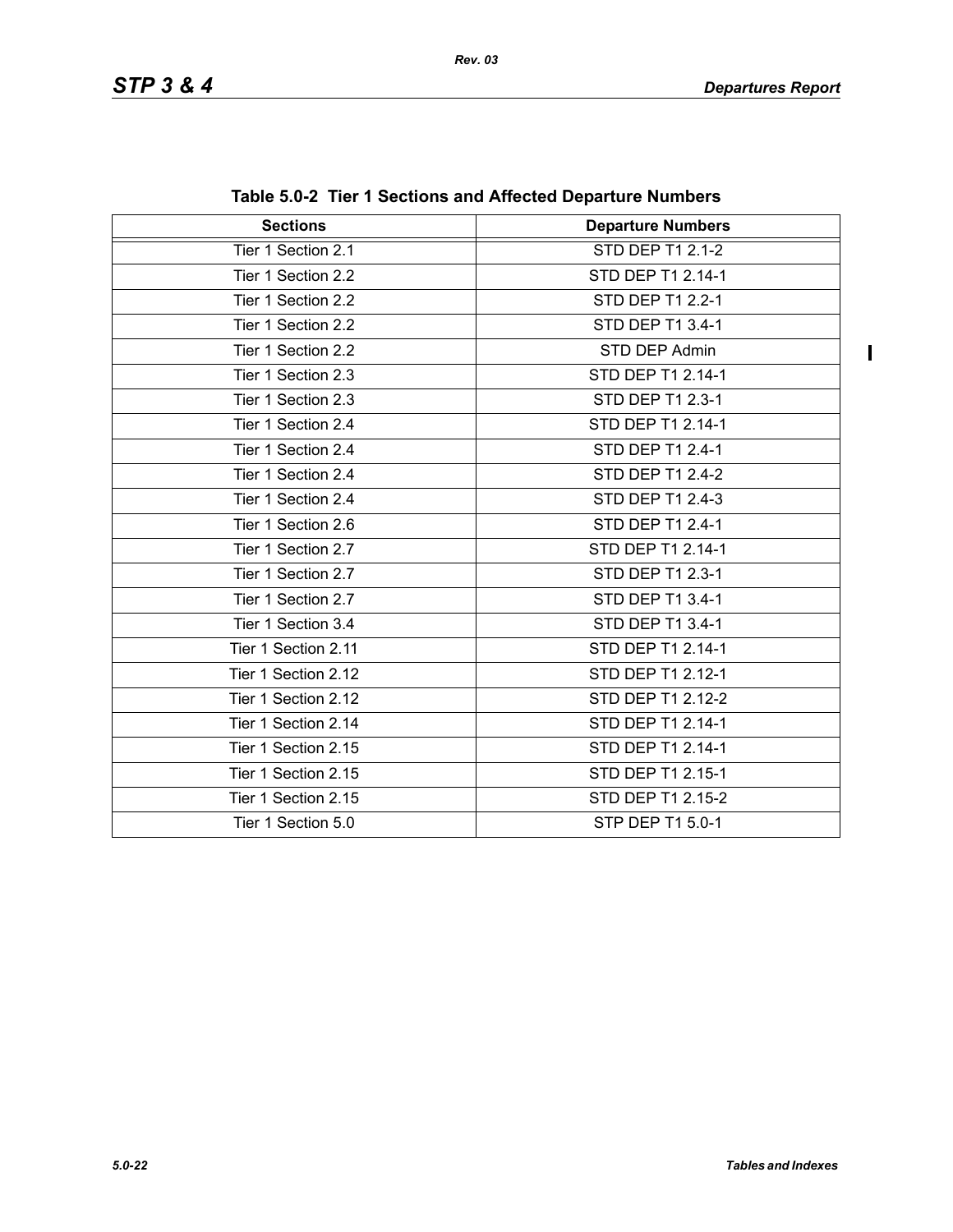$\blacksquare$  $\mathbf I$ 

 $\mathbf{I}$ 

 $\mathbf{I}$ 

 $\begin{array}{c} \hline \end{array}$ 

 $\mathbf I$  $\blacksquare$ 

| <b>Sections</b>        | <b>Departure Numbers</b> |
|------------------------|--------------------------|
| Tier 2 Section 1.1     | STD DEP 1.1-1            |
| Tier 2 Section 1.1     | <b>STP DEP 1.1-2</b>     |
| Tier 2 Section 1.1     | <b>STP DEP 10.1-3</b>    |
| Tier 2 Section 1.1     | STD DEP Vendor           |
| Tier 2 Section 1.2     | STD DEP 10.4-6           |
| Tier 2 Section 1.2     | STD DEP 11.4-1           |
| Tier 2 Section 1.2     | STD DEP 3.8-1            |
| Tier 2 Section 1.2     | <b>STD DEP 8.3-1</b>     |
| Tier 2 Section 1.2     | STD DEP 9.1-1            |
| Tier 2 Section 1.2     | STD DEP 9.4-3            |
| Tier 2 Section 1.2     | <b>STD DEP 9.4-4</b>     |
| Tier 2 Section 1.2     | STD DEP T1 2.14-1        |
| Tier 2 Section 1.2     | STD DEP T1 2.3-1         |
| Tier 2 Section 1.2     | STD DEP T1 3.4-1         |
| Tier 2 Section 1.2     | <b>STP DEP 1.1-2</b>     |
| Tier 2 Section 1.2     | <b>STP DEP 1.2-1</b>     |
| Tier 2 Section 1.2     | <b>STP DEP 1.2-2</b>     |
| Tier 2 Section 1.2     | STP DEP 10.2-1           |
| Tier 2 Section 1.2     | STP DEP 10.4-2           |
| Tier 2 Section 1.2     | STD DEP Admin            |
| Tier 2 Section 1.7     | STD DEP T1 2.14-1        |
| Tier 2 Section 1.7     | STD DEP T1 3.4-1         |
| Tier 2 Section 1.8     | STD DEP 1.8-1            |
| Tier 2 Section 1.8     | STD DEP 5A-1             |
| Tier 2 Section 1.8     | STD DEP 6C-1             |
| Tier 2 Section 1.8     | STD DEP T1 2.14-1        |
| Tier 2 Section 1.8     | <b>STD DEP 9.1-1</b>     |
| Tier 2 Section 1.8     | STD DEP 9.1-1            |
| Tier 2 Section 1.8     | STD DEP 11.2-1           |
| Tier 2 Section 1.8     | <b>STD DEP 9.5-1</b>     |
| Tier 2 Section 1.9     | STD DEP T1 3.4-1         |
| Tier 2 Section 1.9     | STD DEP T1 9.4-8         |
| Tier 2 Section 2.0     | STD DEP T1 2.15-1        |
| Tier 2 Section 2.4S.13 | STD DEP T1 2.15-1        |
| Tier 2 Section 2.5S.04 | STD DEP T1 2.15-1        |
| Tier 2 Appendix 1A     | STD DEP T1 2.14-1        |

**Table 5.0-2 Tier 2 Sections and All Affected Departure Numbers**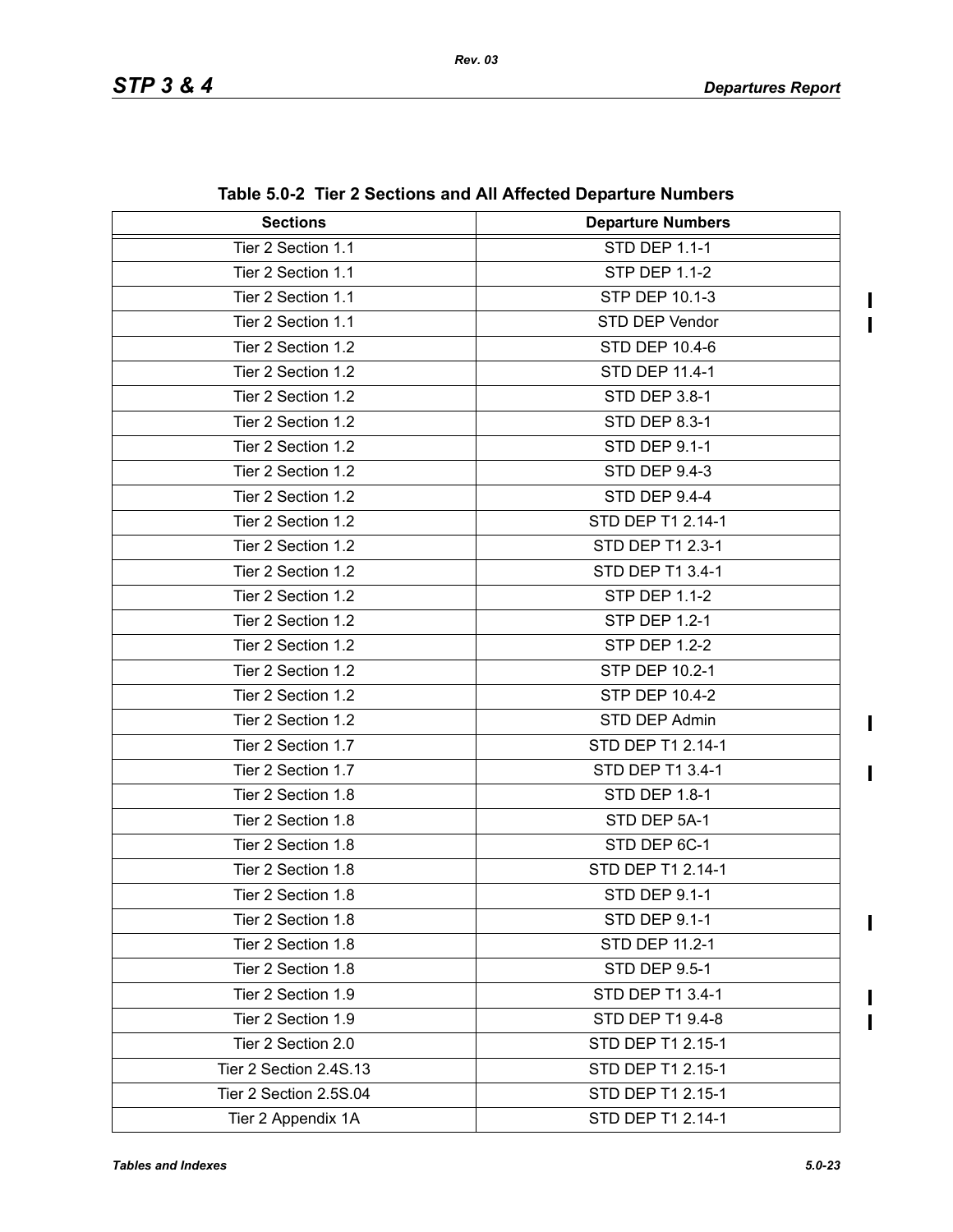| <b>Sections</b>                   | <b>Departure Numbers</b> |
|-----------------------------------|--------------------------|
| Tier 2 Appendix 1A                | STD DEP T1 2.3-1         |
| Tier 2 Appendix 1A                | STD DEP T1 2.4-3         |
| Tier 2 Appendix 1AA               | STD DEP 1AA-1            |
| Tier 2 Appendix 1AA               | STD DEP T1 2.14-1        |
| Tier 2 Appendix 1AA               | STD DEP T1 2.4-1         |
| Tier 2 Appendix 1C                | <b>STD DEP 1.8-1</b>     |
| Tier 2 Appendix 1C                | <b>STD DEP 8.3-1</b>     |
| Tier 2 Section 2.0                | <b>STP DEP 9.4-8</b>     |
| Tier 2 Section 2.2                | <b>STD DEP 2.2-5</b>     |
| Tier 2 Section 2.2                | STP DEP T1 5.0-1         |
| Tier 2 Section 3, List of Tables  | STD DEP T1 2.15-1        |
| Tier 2 Section 3, List of Figures | STD DEP T1 2.15-1        |
| Tier 2 Section 3.1                | STD DEP T1 2.15-1        |
| Tier 2 Section 3.1                | STD DEP T1 2.4-1         |
| Tier 2 Section 3.1                | STD DEP T1 3.4-1         |
| Tier 2 Section 3.1                | <b>STP DEP 1.1-2</b>     |
| Tier 2 Section 3.1                | <b>STP DEP 8.2-1</b>     |
| Tier 2 Section 3.1                | STP DEP T1 5.0-1         |
| Tier 2 Section 3.2                | <b>STD DEP 8.3-1</b>     |
| Tier 2 Section 3.2                | <b>STD DEP 9.1-1</b>     |
| Tier 2 Section 3.2                | <b>STD DEP 9.3-2</b>     |
| Tier 2 Section 3.2                | STD DEP T1 2.14-1        |
| Tier 2 Section 3.2                | STD DEP T1 2.4-3         |
| Tier 2 Section 3.2                | STD DEP T1 3.4-1         |
| Tier 2 Section 3.2                | STD DEP T1 2.15-1        |
| Tier 2 Section 3.3                | STD DEP T1 2.15-1        |
| Tier 2 Section 3.4                | STD DEP T1 2.15-1        |
| Tier 2 Section 3.4                | STD DEP 3.8-1            |
| Tier 2 Section 3.4                | <b>STP DEP 1.2-2</b>     |
| Tier 2 Section 3.4                | STD DEP T1 2.3-1         |
| Tier 2 Section 3.4                | STP DEP T1 5.0-1         |
| Tier 2 Section 3.5                | <b>STP DEP 3.5-1</b>     |
| Tier 2 Section 3.6                | STD DEP 3.6-1            |
| Tier 2 Section 3.7                | STD DEP 1.8-1            |
| Tier 2 Section 3.7                | STD DEP T1 2.15-1        |
| Tier 2 Section 3.8                | STD DEP T1 2.15-1        |

**Table 5.0-2 Tier 2 Sections and All Affected Departure Numbers**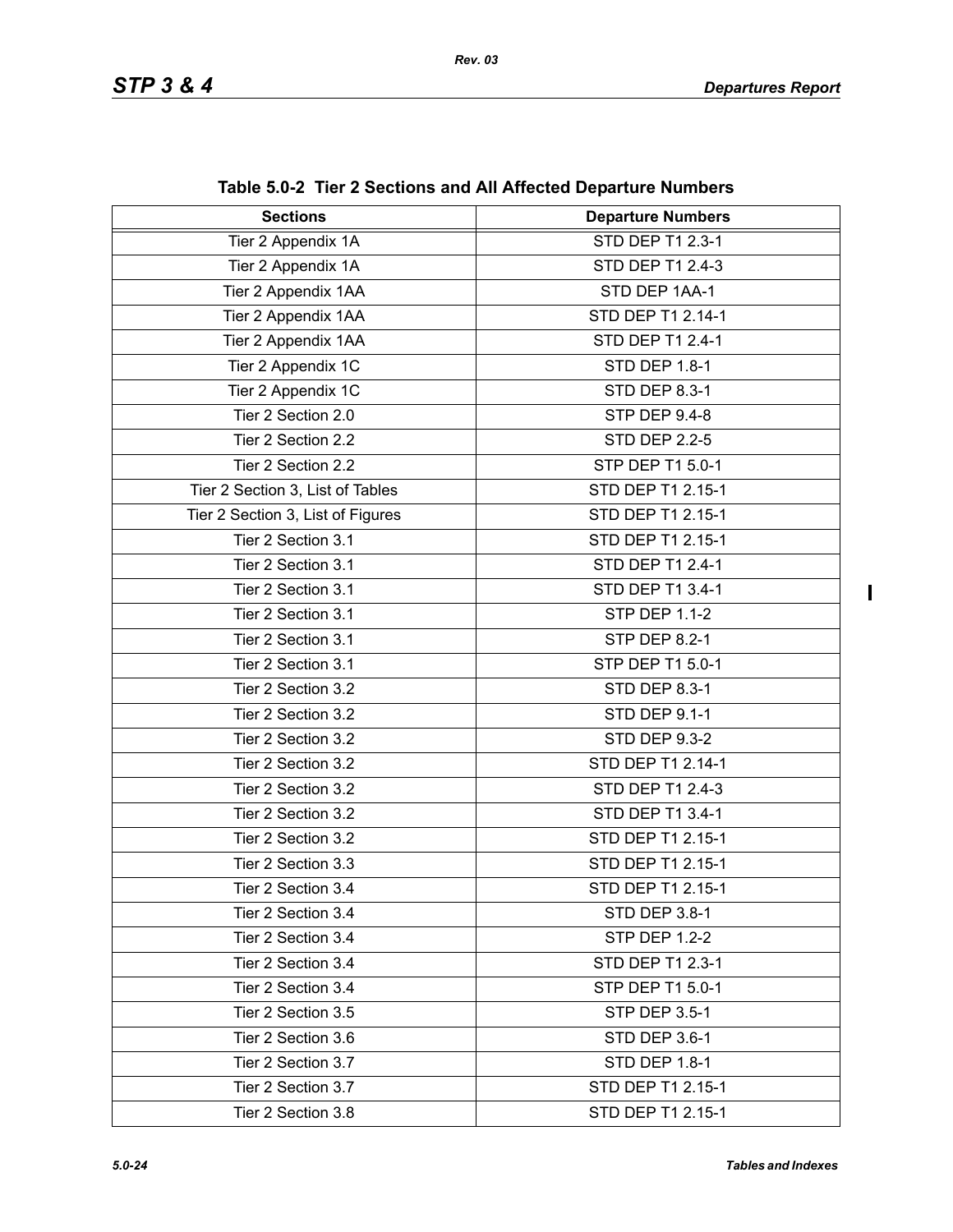$\blacksquare$ 

 $\mathbf{I}$ 

| <b>Sections</b>     | <b>Departure Numbers</b> |
|---------------------|--------------------------|
| Tier 2 Section 3.8  | <b>STD DEP 1.8-1</b>     |
| Tier 2 Section 3.8  | STD DEP 12.3-3           |
| Tier 2 Section 3.9  | <b>STD DEP 9.3-2</b>     |
| Tier 2 Section 3.9  | STD DEP T1 2.14-1        |
| Tier 2 Section 3.9  | STD DEP T1 2.4-1         |
| Tier 2 Section 3.9  | STD DEP T1 2.4-3         |
| Tier 2 Section 3.9  | STD DEP 3.9-1            |
| Tier 2 Section 3.9  | <b>STP DEP 9.2-5</b>     |
| Tier 2 Section 3.13 | STD DEP T1 3.4-1         |
| Tier 2 Appendix 3B  | STD DEP 3B-1             |
| Tier 2 Appendix 3B  | STD DEP 3B-2             |
| Tier 2 Appendix 3B  | STD DEP T1 2.4-3         |
| Tier 2 Appendix 3C  | STD DEP T1 2.15-1        |
| Tier 2 Appendix 3E  | STD DEP 7.3-11           |
| Tier 2 Appendix 3H  | STD DEP T1 2.15-1        |
| Tier 2 Appendix 3H  | STD DEP 1.8-1            |
| Tier 2 Appendix 3H  | STP DEP T1 5.0-1         |
| Tier 2 Appendix 3H  | STD DEP 3H-1             |
| Tier 2 Appendix 3I  | STD DEP 3I-1             |
| Tier 2 Appendix 3I  | STD DEP 3I-2             |
| Tier 2 Appendix 3I  | STD DEP T1 2.14-1        |
| Tier 2 Appendix 3I  | STD DEP T1 2.15-1        |
| Tier 2 Appendix 3M  | STD DEP T1 2.4-3         |
| Tier 2 Appendix 3M  | STD DEP 11.2-1           |
| Tier 2 Appendix 3MA | STD DEP T1 2.14-1        |
| Tier 2 Appendix 3MA | STD DEP T1 2.4-1         |
| Tier 2 Appendix 3MA | STD DEP T1 2.4-3         |
| Tier 2 Appendix 3MA | STD DEP 3MA-1            |
| Tier 2 Section 4.5  | STD DEP 4.5-1            |
| Tier 2 Section 4.5  | STD DEP Vendor           |
| Tier 2 Section 4.6  | <b>STD DEP 7.7-1</b>     |
| Tier 2 Section 4.6  | STD DEP 4.6-1            |
| Tier 2 Section 5.1  | STP DEP 10.1-3           |
| Tier 2 Section 5.1  | <b>STD DEP 7.3-6</b>     |
| Tier 2 Section 5.1  | STD DEP 7.3-11           |
| Tier 2 Section 5.1  | <b>STD DEP 5.4-1</b>     |

**Table 5.0-2 Tier 2 Sections and All Affected Departure Numbers**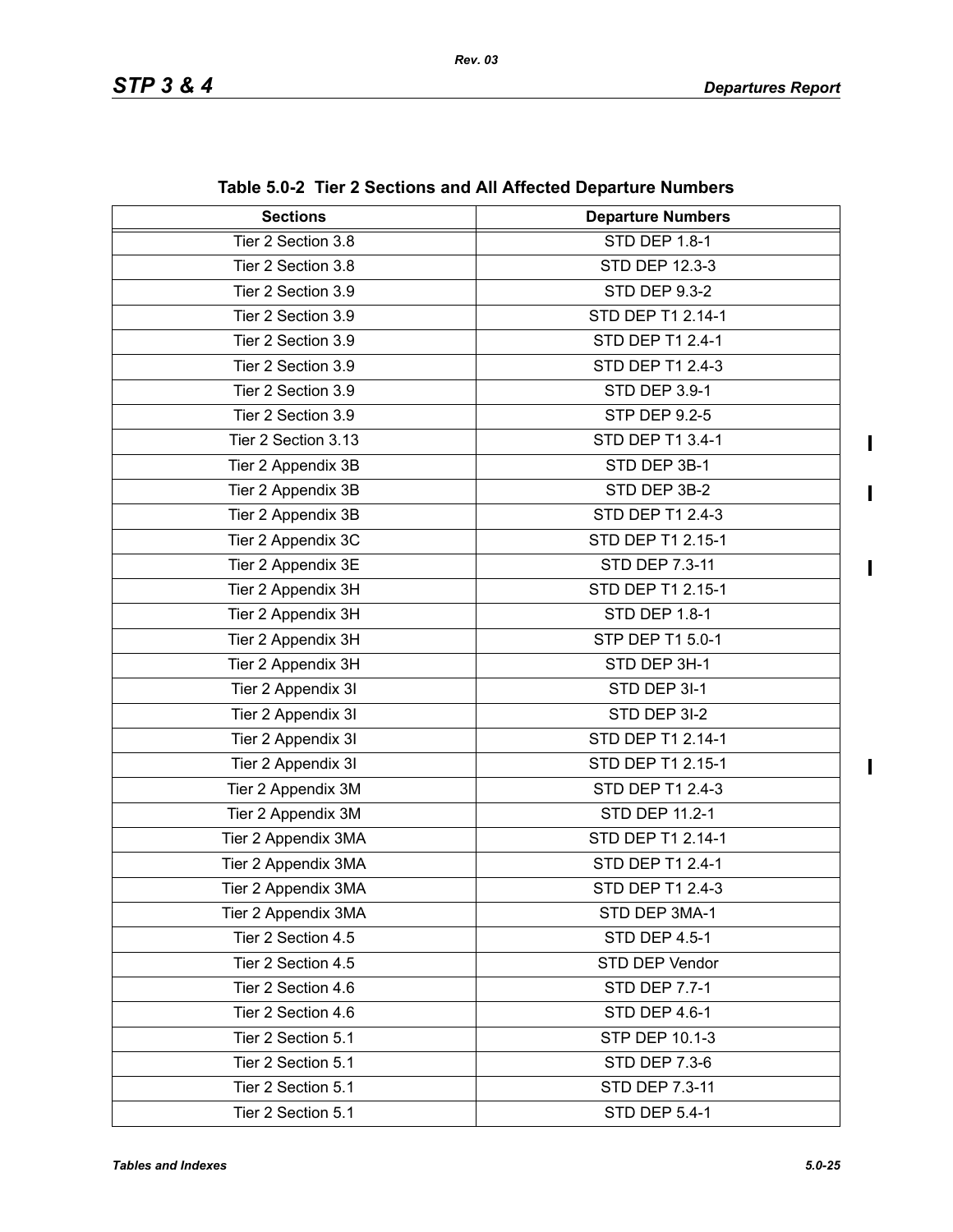$\blacksquare$ 

 $\overline{\phantom{a}}$ 

 $\begin{array}{c} \hline \end{array}$  $\overline{\mathbf{I}}$ 

| <b>Sections</b>    | <b>Departure Numbers</b> |
|--------------------|--------------------------|
| Tier 2 Section 5.1 | <b>STD DEP 5.4-5</b>     |
| Tier 2 Section 5.2 | <b>STD DEP 4.5-1</b>     |
| Tier 2 Section 5.2 | <b>STD DEP 5.2-2</b>     |
| Tier 2 Section 5.2 | STD DEP 5A-1             |
| Tier 2 Section 5.2 | STD DEP 7.3-11           |
| Tier 2 Section 5.2 | <b>STD DEP 7.3-12</b>    |
| Tier 2 Section 5.2 | STD DEP T1 2.14-1        |
| Tier 2 Section 5.2 | STD DEP T1 2.3-1         |
| Tier 2 Section 5.2 | STD DEP T1 2.4-2         |
| Tier 2 Section 5.2 | STD DEP 1.8-1            |
| Tier 2 Section 5.2 | STD DEP Vendor           |
| Tier 2 Section 5.2 | STD DEP Admin            |
| Tier 2 Section 5.3 | STD DEP 5.3-1            |
| Tier 2 Section 5.3 | STD DEP T1 2.1-2         |
| Tier 2 Section 5.3 | STD DEP Vendor           |
| Tier 2 Section 5.3 | STD DEP Admin            |
| Tier 2 Section 5.4 | STD DEP T1 2.4-1         |
| Tier 2 Section 5.4 | STD DEP T1 2.4-3         |
| Tier 2 Section 5.4 | STD DEP T1 2.14-1        |
| Tier 2 Section 5.4 | STD DEP 5B-1             |
| Tier 2 Section 5.4 | <b>STD DEP 5.4-2</b>     |
| Tier 2 Section 5.4 | <b>STD DEP 5.4-1</b>     |
| Tier 2 Section 5.4 | <b>STD DEP 5.4-3</b>     |
| Tier 2 Section 5.4 | <b>STD DEP 5.4-4</b>     |
| Tier 2 Section 5.4 | STD DEP Vendor           |
| Tier 2 Section 5.4 | STP DEP 10.1-3           |
| Tier 2 Section 5.4 | STD DEP 6C-1             |
| Tier 2 Section 5.4 | <b>STD DEP 5.4-5</b>     |
| Tier 2 Section 5.4 | STD DEP 7.3-11           |
| Tier 2 Appendix 5A | STD DEP 5A-1             |
| Tier 2 Appendix 5B | STD DEP 5B-1             |
| Tier 2 Section 6.2 | STD DEP 6.2-2            |
| Tier 2 Section 6.2 | STD DEP 6.2-3            |
| Tier 2 Section 6.2 | STD DEP 9.2-7            |
| Tier 2 Section 6.2 | <b>STD DEP 9.2-9</b>     |
| Tier 2 Section 6.2 | <b>STD DEP 9.3-2</b>     |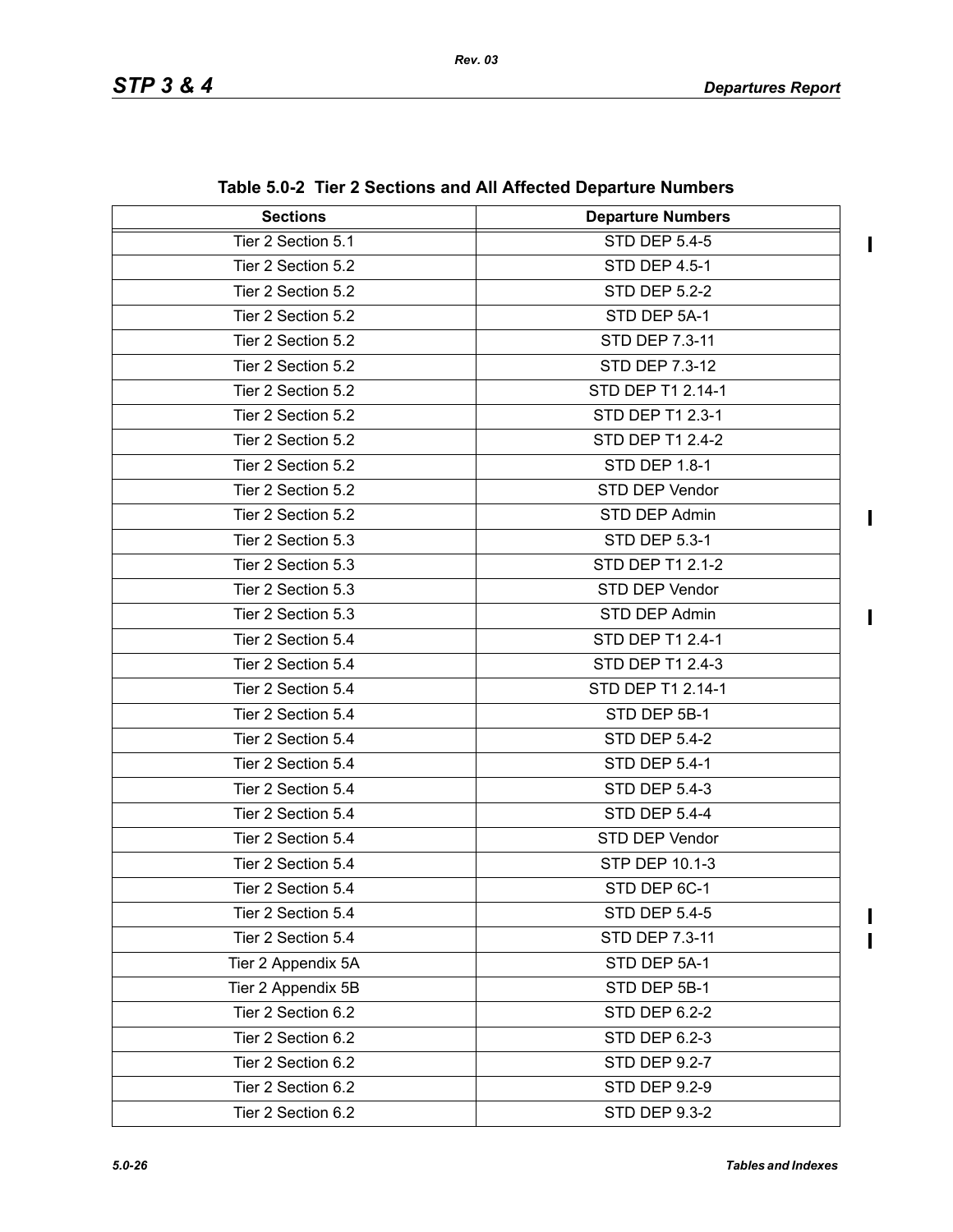| $\frac{1}{2}$ and $\frac{1}{2}$ and $\frac{1}{2}$ because and All Allected Departure Numbers |                          |
|----------------------------------------------------------------------------------------------|--------------------------|
| <b>Sections</b>                                                                              | <b>Departure Numbers</b> |
| Tier 2 Section 6.2                                                                           | STD DEP T1 2.14-1        |
| Tier 2 Section 6.2                                                                           | STD DEP T1 2.4-3         |
| Tier 2 Section 6.2                                                                           | STD DEP T1 3.4-1         |
| Tier 2 Section 6.2                                                                           | STD DEP 6C-1             |
| Tier 2 Section 6.2                                                                           | STP DEP T1 2.4-2         |
| Tier 2 Section 6.2                                                                           | STD DEP T1 2.3-1         |
| Tier 2 Section 6.3                                                                           | STD DEP T1 2.4-1         |
| Tier 2 Section 6.3                                                                           | STD DEP T1 2.4-3         |
| Tier 2 Section 6.3                                                                           | STD DEP 6C-1             |
| Tier 2 Section 6.4                                                                           | <b>STD DEP 9.4-2</b>     |
| Tier 2 Section 6.5                                                                           | STD DEP T1 2.14-1        |
| Tier 2 Section 6.6                                                                           | STD DEP 6.6-1            |
| Tier 2 Section 6.6                                                                           | STD DEP T1 2.4-3         |
| Tier 2 Section 6.6                                                                           | STD DEP T1 2.14-1        |
| Tier 2 Section 6.6                                                                           | STD DEP T1 2.4-1         |
| Tier 2 Appendix 6B                                                                           | <b>STD DEP 7.1-1</b>     |
| Tier 2 Appendix 6C                                                                           | STD DEP 6C-1             |
| Tier 2 Appendix 6C                                                                           | STD DEP Vendor           |
| Tier 2 Section 7.1                                                                           | <b>STD DEP 1.8-1</b>     |
| Tier 2 Section 7.1                                                                           | <b>STD DEP 7.1-1</b>     |
| Tier 2 Section 7.1                                                                           | <b>STD DEP 7.1-2</b>     |
| Tier 2 Section 7.1                                                                           | <b>STD DEP 7.4-1</b>     |
| Tier 2 Section 7.1                                                                           | STD DEP T1 2.14-1        |
| Tier 2 Section 7.1                                                                           | STD DEP T1 2.3-1         |
| Tier 2 Section 7.1                                                                           | STD DEP T1 3.4-1         |
| Tier 2 Section 7.1                                                                           | STD DEP Admin            |
| Tier 2 Section 7.2                                                                           | <b>STD DEP 1.8-1</b>     |
| Tier 2 Section 7.2                                                                           | <b>STD DEP 7.1-1</b>     |
| Tier 2 Section 7.2                                                                           | <b>STD DEP 7.2-2</b>     |
| Tier 2 Section 7.2                                                                           | <b>STD DEP 7.2-4</b>     |
| Tier 2 Section 7.2                                                                           | <b>STD DEP 7.2-6</b>     |
| Tier 2 Section 7.2                                                                           | STD DEP 8.3-1            |
| Tier 2 Section 7.2                                                                           | STD DEP T1 2.3-1         |
| Tier 2 Section 7.2                                                                           | STD DEP T1 3.4-1         |
| Tier 2 Section 7.2                                                                           | STD DEP Admin            |
| Tier 2 Section 7.3                                                                           | STD DEP 1.8-1            |

**Table 5.0-2 Tier 2 Sections and All Affected Departure Numbers**

 $\mathbf I$  $\mathbf{I}$ 

 $\blacksquare$  $\overline{\mathbf{I}}$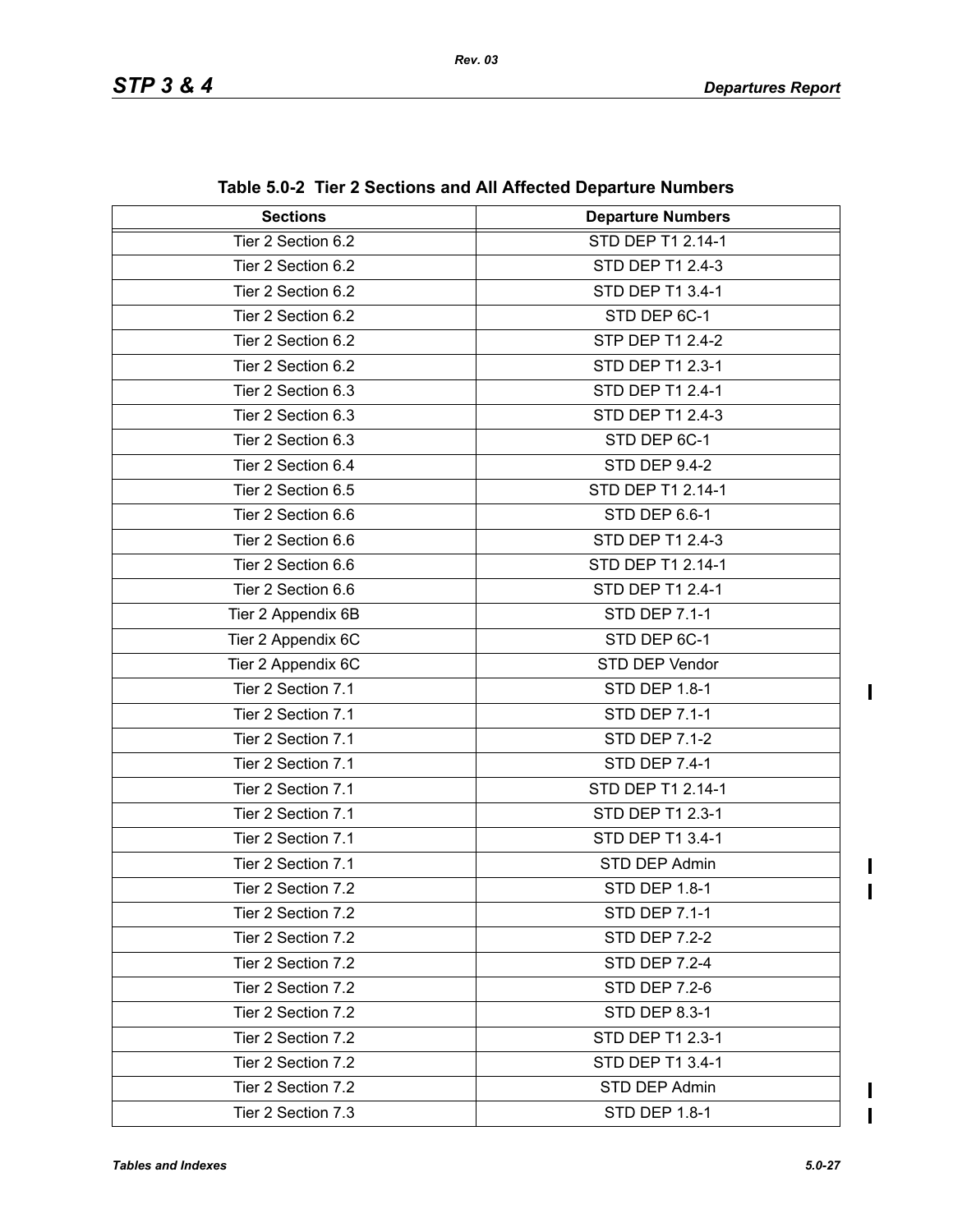| <b>Sections</b>    | adio 0.0 $\sim$ 1101 $\epsilon$ 0.000010113 and An Anobiota Dopartare Nambors<br><b>Departure Numbers</b> |
|--------------------|-----------------------------------------------------------------------------------------------------------|
| Tier 2 Section 7.3 | <b>STD DEP 7.1-1</b>                                                                                      |
| Tier 2 Section 7.3 | <b>STD DEP 7.3-1</b>                                                                                      |
| Tier 2 Section 7.3 | STD DEP 7.3-10                                                                                            |
| Tier 2 Section 7.3 | STD DEP 7.3-11                                                                                            |
|                    |                                                                                                           |
| Tier 2 Section 7.3 | STD DEP 7.3-12                                                                                            |
| Tier 2 Section 7.3 | STD DEP 7.3-13                                                                                            |
| Tier 2 Section 7.3 | STD DEP 7.3-14                                                                                            |
| Tier 2 Section 7.3 | STD DEP 7.3-15                                                                                            |
| Tier 2 Section 7.3 | STD DEP 7.3-16                                                                                            |
| Tier 2 Section 7.3 | STD DEP 7.3-17                                                                                            |
| Tier 2 Section 7.3 | <b>STD DEP 7.3-2</b>                                                                                      |
| Tier 2 Section 7.3 | <b>STD DEP 7.3-4</b>                                                                                      |
| Tier 2 Section 7.3 | <b>STD DEP 7.3-5</b>                                                                                      |
| Tier 2 Section 7.3 | <b>STD DEP 7.3-6</b>                                                                                      |
| Tier 2 Section 7.3 | <b>STD DEP 7.3-7</b>                                                                                      |
| Tier 2 Section 7.3 | <b>STD DEP 7.3-9</b>                                                                                      |
| Tier 2 Section 7.3 | <b>STD DEP 7.7-2</b>                                                                                      |
| Tier 2 Section 7.3 | STD DEP T1 2.14-1                                                                                         |
| Tier 2 Section 7.3 | STD DEP T1 2.3-1                                                                                          |
| Tier 2 Section 7.3 | STD DEP T1 2.4-1                                                                                          |
| Tier 2 Section 7.3 | STD DEP T1 2.4-2                                                                                          |
| Tier 2 Section 7.3 | STD DEP T1 2.4-3                                                                                          |
| Tier 2 Section 7.3 | STD DEP T1 3.4-1                                                                                          |
| Tier 2 Section 7.3 | <b>STP DEP 1.1-2</b>                                                                                      |
| Tier 2 Section 7.3 | STD DEP Admin                                                                                             |
| Tier 2 Section 7.4 | <b>STD DEP 1.8-1</b>                                                                                      |
| Tier 2 Section 7.4 | <b>STD DEP 7.4-1</b>                                                                                      |
| Tier 2 Section 7.4 | STD DEP 7.4-2                                                                                             |
| Tier 2 Section 7.4 | <b>STD DEP 8.3-1</b>                                                                                      |
| Tier 2 Section 7.4 | STD DEP T1 2.14-1                                                                                         |
| Tier 2 Section 7.4 | STD DEP T1 2.4-1                                                                                          |
| Tier 2 Section 7.4 | STD DEP T1 3.4-1                                                                                          |
| Tier 2 Section 7.4 | <b>STP DEP 1.1-2</b>                                                                                      |
| Tier 2 Section 7.4 | STD DEP Admin                                                                                             |
| Tier 2 Section 7.5 | <b>STD DEP 1.8-1</b>                                                                                      |
| Tier 2 Section 7.5 | STD DEP 11.5-1                                                                                            |

**Table 5.0-2 Tier 2 Sections and All Affected Departure Numbers**

 $\blacksquare$  $\blacksquare$ 

 $\mathbf I$  $\overline{\mathbf{I}}$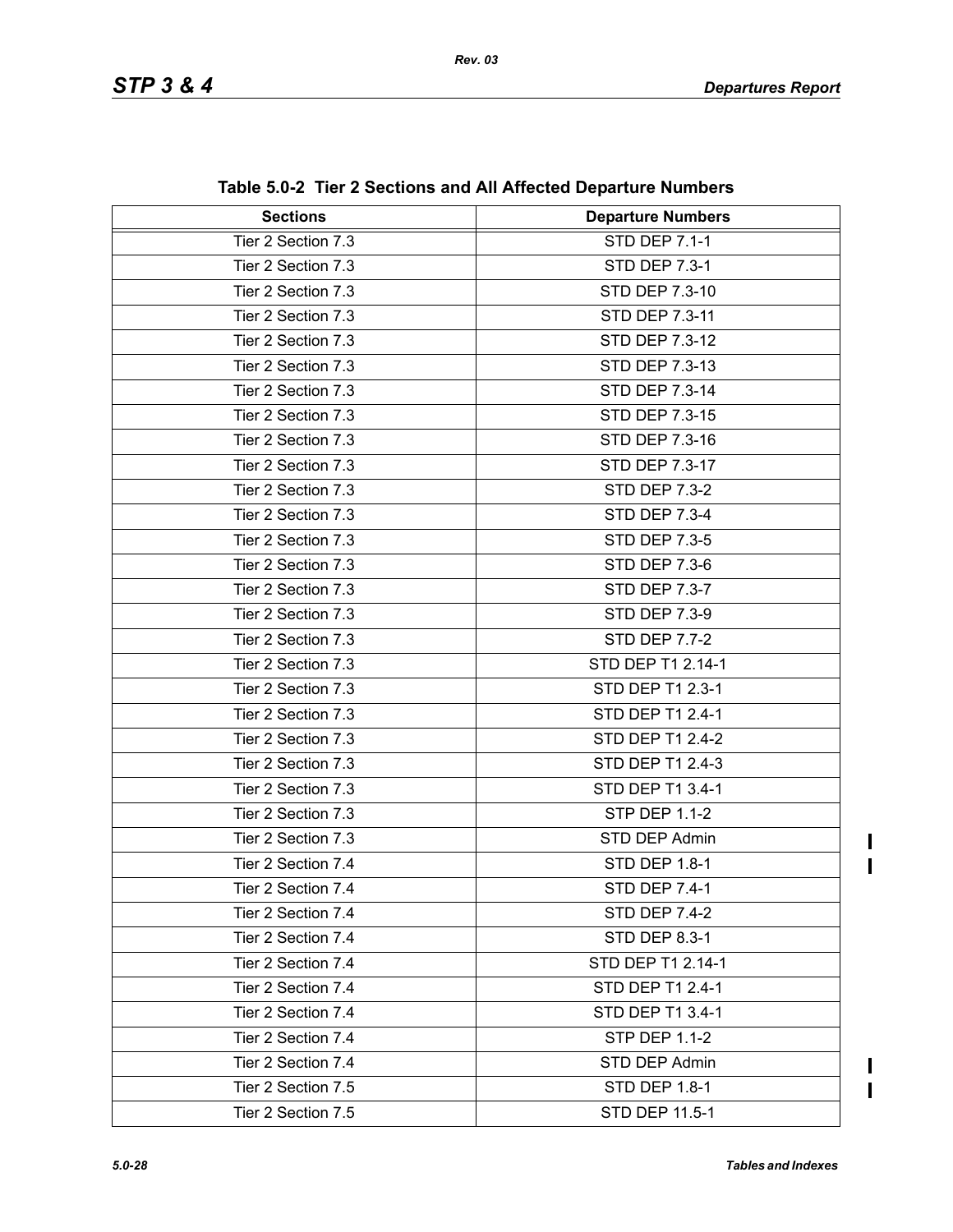$\blacksquare$  $\mathbf{I}$ 

 $\blacksquare$ 

 $\mathbf I$  $\mathbf{I}$ 

| <b>Sections</b>    | <b>Departure Numbers</b> |
|--------------------|--------------------------|
| Tier 2 Section 7.5 | <b>STD DEP 7.5-1</b>     |
| Tier 2 Section 7.5 | STD DEP T1 2.14-1        |
| Tier 2 Section 7.5 | STD DEP T1 2.3-1         |
| Tier 2 Section 7.5 | STD DEP Admin            |
| Tier 2 Section 7.6 | <b>STD DEP 1.8-1</b>     |
| Tier 2 Section 7.6 | STD DEP 11.5-1           |
| Tier 2 Section 7.6 | <b>STD DEP 7.1-1</b>     |
| Tier 2 Section 7.6 | <b>STD DEP 7.1-2</b>     |
| Tier 2 Section 7.6 | <b>STD DEP 7.6-1</b>     |
| Tier 2 Section 7.6 | STD DEP 7.6-2            |
| Tier 2 Section 7.6 | <b>STD DEP 7.6-3</b>     |
| Tier 2 Section 7.6 | STD DEP 7.6-4            |
| Tier 2 Section 7.6 | STD DEP T1 2.14-1        |
| Tier 2 Section 7.6 | STD DEP T1 3.4-1         |
| Tier 2 Section 7.6 | <b>STP DEP 1.1-2</b>     |
| Tier 2 Section 7.6 | STD DEP T1 2.2-1         |
| Tier 2 Section 7.6 | STD DEP T1 2.3-1         |
| Tier 2 Section 7.6 | STD DEP Admin            |
| Tier 2 Section 7.7 | <b>STD DEP 1.8-1</b>     |
| Tier 2 Section 7.7 | <b>STD DEP 5.4-1</b>     |
| Tier 2 Section 7.7 | <b>STD DEP 7.7-1</b>     |
| Tier 2 Section 7.7 | STD DEP 7.7-10           |
| Tier 2 Section 7.7 | STD DEP 7.7-11           |
| Tier 2 Section 7.7 | STD DEP 7.7-12           |
| Tier 2 Section 7.7 | STD DEP 7.7-13           |
| Tier 2 Section 7.7 | <b>STD DEP 7.7-18</b>    |
| Tier 2 Section 7.7 | <b>STD DEP 7.7-2</b>     |
| Tier 2 Section 7.7 | STD DEP 7.7-20           |
| Tier 2 Section 7.7 | STD DEP 7.7-22           |
| Tier 2 Section 7.7 | STD DEP 7.7-23           |
| Tier 2 Section 7.7 | <b>STD DEP 7.7-24</b>    |
| Tier 2 Section 7.7 | STD DEP 7.7-27           |
| Tier 2 Section 7.7 | <b>STD DEP 7.7-3</b>     |
| Tier 2 Section 7.7 | <b>STD DEP 7.7-4</b>     |
| Tier 2 Section 7.7 | <b>STD DEP 7.7-5</b>     |
| Tier 2 Section 7.7 | <b>STD DEP 7.7-6</b>     |

**Table 5.0-2 Tier 2 Sections and All Affected Departure Numbers**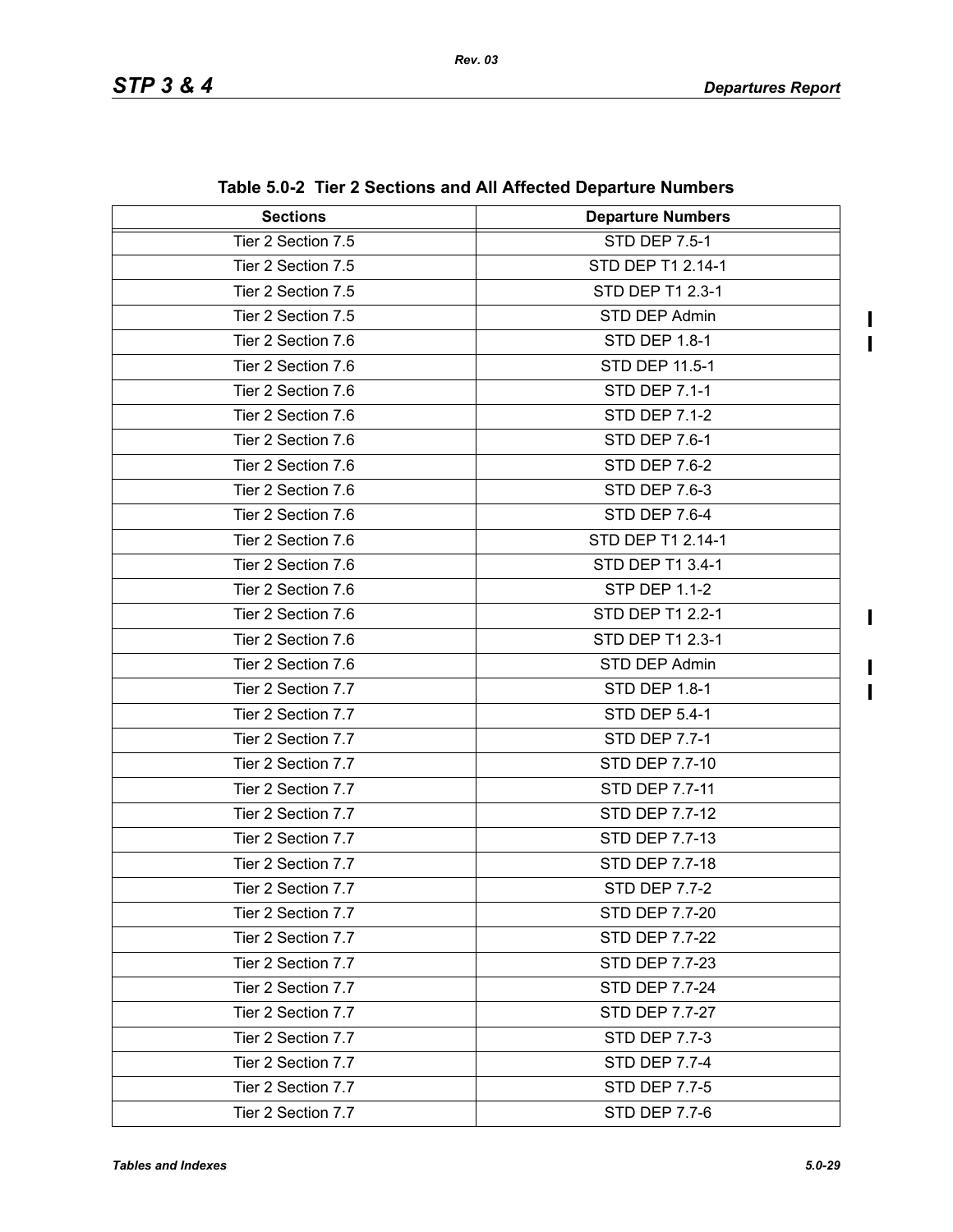$\overline{\mathbf{I}}$ 

 $\mathbf{I}$ 

| <b>Sections</b>    | $\frac{1}{2}$ and $\frac{1}{2}$ becausing and the throughout began target and the set<br><b>Departure Numbers</b> |
|--------------------|-------------------------------------------------------------------------------------------------------------------|
| Tier 2 Section 7.7 | <b>STD DEP 7.7-7</b>                                                                                              |
| Tier 2 Section 7.7 | <b>STD DEP 7.7-9</b>                                                                                              |
| Tier 2 Section 7.7 | <b>STD DEP 8.3-1</b>                                                                                              |
| Tier 2 Section 7.7 | <b>STD DEP 9.5-3</b>                                                                                              |
| Tier 2 Section 7.7 | STD DEP T1 3.4-1                                                                                                  |
| Tier 2 Section 7.7 | <b>STD DEP 10.4-5</b>                                                                                             |
| Tier 2 Section 7.7 | STD DEP Admin                                                                                                     |
| Tier 2 Section 7.8 | STD DEP T1 3.4-1                                                                                                  |
| Tier 2 Appendix 7A | <b>STD DEP 1.8-1</b>                                                                                              |
| Tier 2 Appendix 7A | <b>STD DEP 7.7-1</b>                                                                                              |
| Tier 2 Appendix 7A | STD DEP T1 3.4-1                                                                                                  |
| Tier 2 Appendix 7A | STD DEP T1 2.14-1                                                                                                 |
| Tier 2 Appendix 7A | STD DEP Admin                                                                                                     |
| Tier 2 Appendix 7C | STD DEP T1 3.4-1                                                                                                  |
| Tier 2 Appendix 7C | STD DEP Admin                                                                                                     |
| Tier 2 Section 8.1 | <b>STD DEP 8.3-1</b>                                                                                              |
| Tier 2 Section 8.1 | STD DEP T1 2.12-2                                                                                                 |
| Tier 2 Section 8.1 | STD DEP T1 2.4-2                                                                                                  |
| Tier 2 Section 8.1 | <b>STP DEP 1.1-2</b>                                                                                              |
| Tier 2 Section 8.1 | <b>STD DEP 9.5-1</b>                                                                                              |
| Tier 2 Section 8.2 | <b>STD DEP 8.3-1</b>                                                                                              |
| Tier 2 Section 8.2 | <b>STP DEP 1.1-2</b>                                                                                              |
| Tier 2 Section 8.2 | <b>STP DEP 8.2-1</b>                                                                                              |
| Tier 2 Section 8.3 | <b>STD DEP 8.3-1</b>                                                                                              |
| Tier 2 Section 8.3 | STP DEP 10.2-1                                                                                                    |
| Tier 2 Section 8.3 | STD DEP T1 2.12-2                                                                                                 |
| Tier 2 Section 8.3 | STD DEP T1 2.4-2                                                                                                  |
| Tier 2 Section 8.3 | STD DEP T1 2.14-1                                                                                                 |
| Tier 2 Section 8.3 | <b>STP DEP 1.1-2</b>                                                                                              |
| Tier 2 Section 8.3 | STP DEP 8.3-3                                                                                                     |
| Tier 2 Section 8.3 | <b>STD DEP 9.5-1</b>                                                                                              |
| Tier 2 Appendix 8A | STD DEP 8A.1-1                                                                                                    |
| Tier 2 Appendix 8A | <b>STP DEP 1.1-2</b>                                                                                              |
| Tier 2 Section 9.1 | <b>STD DEP 9.1-1</b>                                                                                              |
| Tier 2 Section 9.1 | STD DEP T1 2.4-1                                                                                                  |
| Tier 2 Section 9.2 | <b>STD DEP 9.2-1</b>                                                                                              |

**Table 5.0-2 Tier 2 Sections and All Affected Departure Numbers**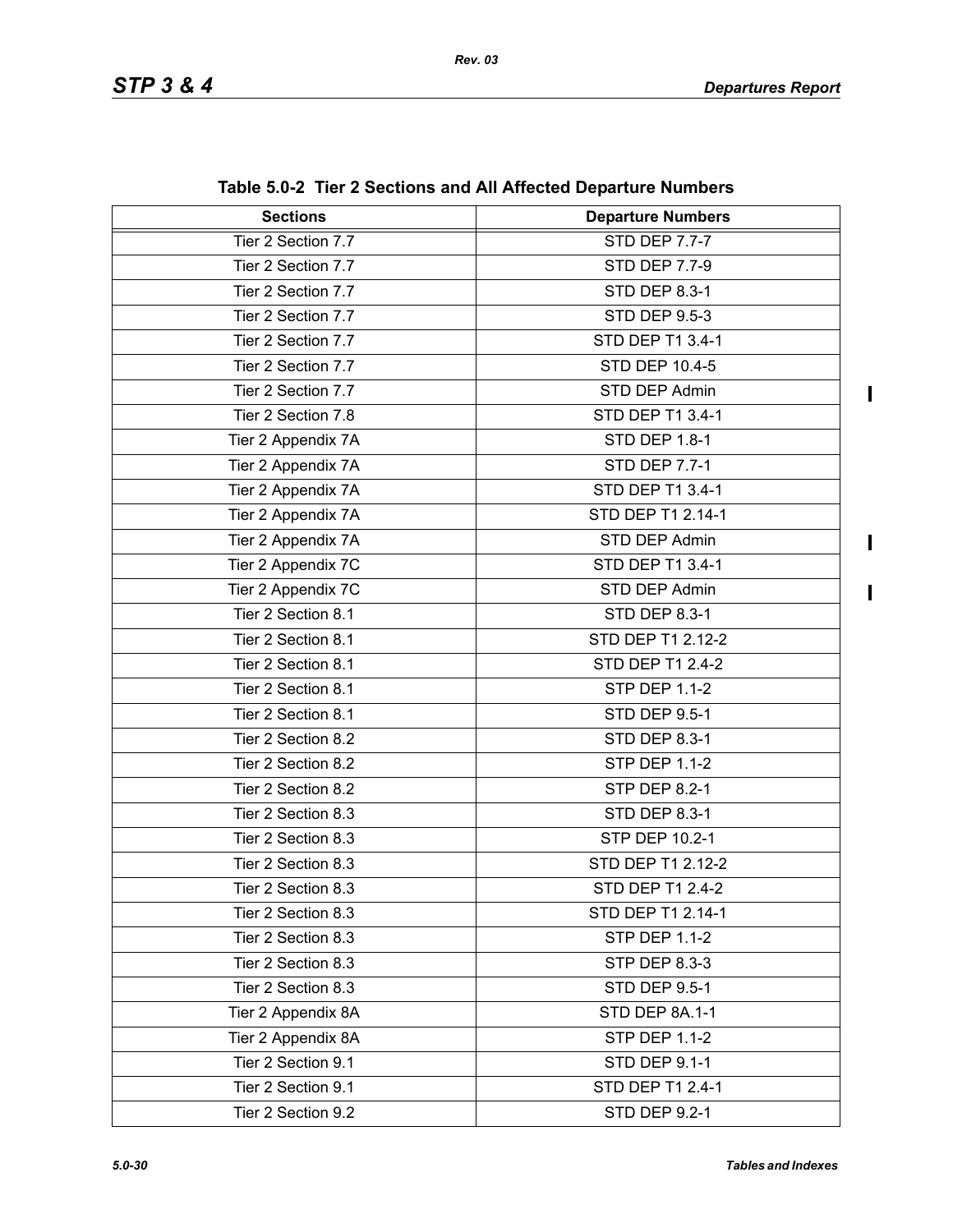| <b>Sections</b>    | <b>Departure Numbers</b> |
|--------------------|--------------------------|
| Tier 2 Section 9.2 | <b>STD DEP 9.2-7</b>     |
| Tier 2 Section 9.2 | STD DEP 9.4-7            |
| Tier 2 Section 9.2 | STD DEP T1 2.14-1        |
| Tier 2 Section 9.2 | <b>STP DEP 1.1-2</b>     |
| Tier 2 Section 9.2 | <b>STD DEP 1.8-1</b>     |
| Tier 2 Section 9.2 | <b>STP DEP 9.2-2</b>     |
| Tier 2 Section 9.2 | <b>STP DEP 9.2-3</b>     |
| Tier 2 Section 9.2 | <b>STP DEP 9.2-5</b>     |
| Tier 2 Section 9.2 | <b>STP DEP 9.2-8</b>     |
| Tier 2 Section 9.2 | <b>STD DEP 9.2-9</b>     |
| Tier 2 Section 9.2 | STP DEP 9.2-10           |
| Tier 2 Section 9.2 | <b>STD DEP 9.4-4</b>     |
| Tier 2 Section 9.2 | <b>STP DEP 9.4-8</b>     |
| Tier 2 Section 9.3 | <b>STP DEP 1.1-2</b>     |
| Tier 2 Section 9.3 | <b>STD DEP 9.3-1</b>     |
| Tier 2 Section 9.3 | <b>STD DEP 9.3-2</b>     |
| Tier 2 Section 9.3 | STP DEP 9.3-3            |
| Tier 2 Section 9.4 | <b>STP DEP 9.4-1</b>     |
| Tier 2 Section 9.4 | <b>STD DEP 9.4-2</b>     |
| Tier 2 Section 9.4 | <b>STD DEP 9.4-3</b>     |
| Tier 2 Section 9.4 | STD DEP 9.2-7            |
| Tier 2 Section 9.4 | <b>STD DEP 9.2-9</b>     |
| Tier 2 Section 9.4 | <b>STD DEP 9.4-4</b>     |
| Tier 2 Section 9.4 | <b>STD DEP 9.4-5</b>     |
| Tier 2 Section 9.4 | STD DEP 9.4-7            |
| Tier 2 Section 9.4 | STD DEP 9.4-6            |
| Tier 2 Section 9.4 | STD DEP 9.4-9            |
| Tier 2 Section 9.4 | STD DEP T1 2.14-1        |
| Tier 2 Section 9.4 | STD DEP T1 2.15-2        |
| Tier 2 Section 9.4 | STP DEP T1 5.0-1         |
| Tier 2 Section 9.4 | <b>STP DEP 9.4-8</b>     |
| Tier 2 Section 9.5 | STD DEP T1 3.4-1         |
| Tier 2 Section 9.5 | <b>STD DEP 8.3-1</b>     |
| Tier 2 Section 9.5 | STD DEP 9.4-2            |
| Tier 2 Section 9.5 | <b>STD DEP 9.5-1</b>     |
| Tier 2 Section 9.5 | <b>STD DEP 9.5-2</b>     |

**Table 5.0-2 Tier 2 Sections and All Affected Departure Numbers**

 $\mathbf I$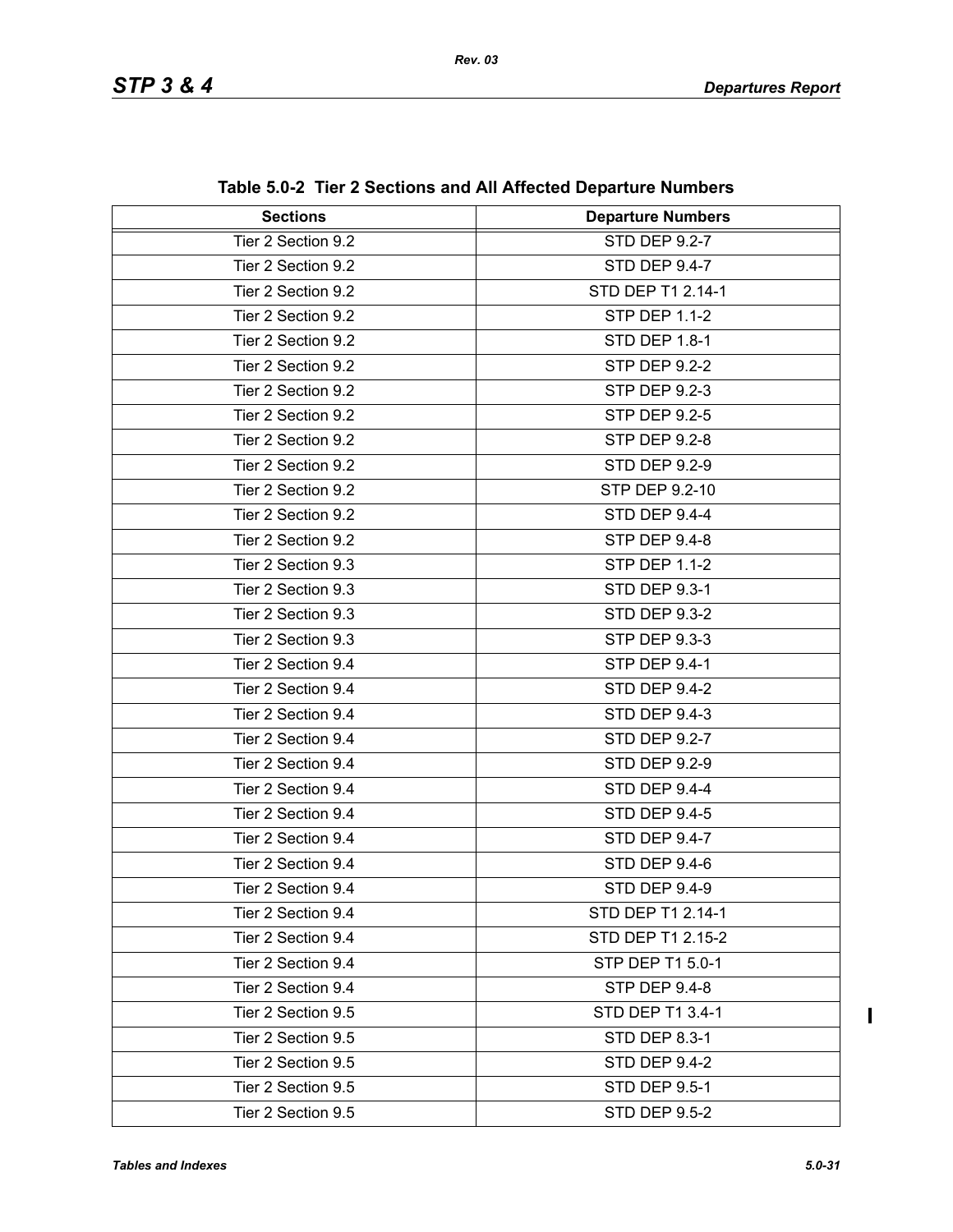$\blacksquare$  $\mathbf{I}$ 

| <b>Sections</b>     | 0.0 - The E Occupito and All Anceted Departal Frampels<br><b>Departure Numbers</b> |
|---------------------|------------------------------------------------------------------------------------|
| Tier 2 Section 9.5  | <b>STD DEP 9.5-3</b>                                                               |
| Tier 2 Section 9.5  | <b>STD DEP 9.5-4</b>                                                               |
| Tier 2 Section 9.5  | <b>STP DEP 1.1-2</b>                                                               |
| Tier 2 Section 9.5  | <b>STP DEP 9.5-6</b>                                                               |
| Tier 2 Section 9.5  | <b>STP DEP 9.5-7</b>                                                               |
| Tier 2 Appendix 9A  | STP DEP 1.2-1                                                                      |
| Tier 2 Appendix 9A  | STD DEP 3.8-1                                                                      |
| Tier 2 Appendix 9A  | STD DEP T1 2.4-1                                                                   |
| Tier 2 Appendix 9A  | STD DEP T1 2.14-1                                                                  |
| Tier 2 Appendix 9A  | STP DEP 11.5-1                                                                     |
| Tier 2 Appendix 9A  | <b>STP DEP 1.2-2</b>                                                               |
| Tier 2 Appendix 9A  | STD DEP T1 2.4-3                                                                   |
| Tier 2 Appendix 9A  | STD DEP T1 3.4-1                                                                   |
| Tier 2 Appendix 9B  | STD DEP T1 3.4-1                                                                   |
|                     | <b>STD DEP 1.8.1</b>                                                               |
| Tier 2 Appendix 9C  | STD DEP T1 3.4-1                                                                   |
| Tier 2 Section 10.1 |                                                                                    |
| Tier 2 Section 10.1 | <b>STD DEP 9.2-3</b>                                                               |
| Tier 2 Section 10.1 | STP DEP 10.1-1                                                                     |
| Tier 2 Section 10.1 | <b>STP DEP 10.1-2</b>                                                              |
| Tier 2 Section 10.1 | STP DEP 10.1-3                                                                     |
| Tier 2 Section 10.1 | STP DEP 10.1-4                                                                     |
| Tier 2 Section 10.1 | STP DEP 10.2-1                                                                     |
| Tier 2 Section 10.1 | STP DEP 10.4-2                                                                     |
| Tier 2 Section 10.1 | STP DEP 10.4-5                                                                     |
| Tier 2 Section 10.2 | STD DEP T1 2.4-2                                                                   |
| Tier 2 Section 10.2 | <b>STP DEP 1.1-2</b>                                                               |
| Tier 2 Section 10.2 | STP DEP 10.2-1                                                                     |
| Tier 2 Section 10.2 | STP DEP 10.2-2                                                                     |
| Tier 2 Section 10.2 | STP DEP 10.2-3                                                                     |
| Tier 2 Section 10.2 | STP DEP 10.2-4                                                                     |
| Tier 2 Section 10.3 | STP DEP 10.2-1                                                                     |
| Tier 2 Section 10.3 | <b>STD DEP 10.3-1</b>                                                              |
| Tier 2 Section 10.3 | STP DEP 10.4-1                                                                     |
| Tier 2 Section 10.3 | STP DEP 10.4-3                                                                     |
| Tier 2 Section 10.4 | <b>STP DEP 1.2-2</b>                                                               |
| Tier 2 Section 10.4 | <b>STD DEP 7.7-3</b>                                                               |

**Table 5.0-2 Tier 2 Sections and All Affected Departure Numbers**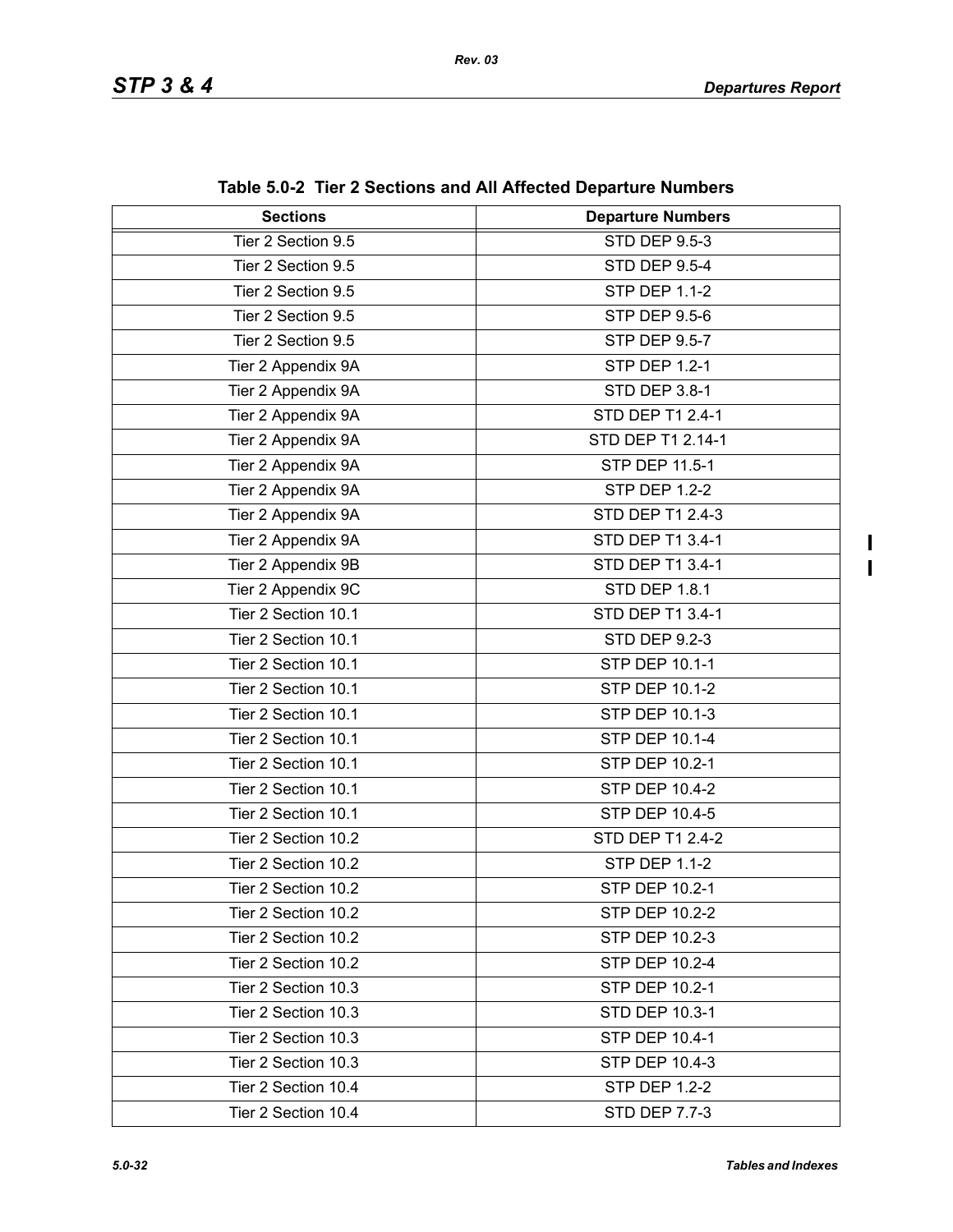| <b>Sections</b>     | <b>Departure Numbers</b> |
|---------------------|--------------------------|
| Tier 2 Section 10.4 | <b>STD DEP 10.4-6</b>    |
| Tier 2 Section 10.4 | STD DEP 10.4-7           |
| Tier 2 Section 10.4 | STD DEP T1 3.4-1         |
| Tier 2 Section 10.4 | STD DEP 9.2-3            |
| Tier 2 Section 10.4 | <b>STP DEP 10.4-1</b>    |
| Tier 2 Section 10.4 | <b>STP DEP 10.4-2</b>    |
| Tier 2 Section 10.4 | <b>STP DEP 10.4-3</b>    |
| Tier 2 Section 10.4 | <b>STP DEP 10.4-5</b>    |
| Tier 2 Section 11.1 | <b>STP DEP 10.1-3</b>    |
| Tier 2 Section 11.2 | STD DEP 11.2-1           |
| Tier 2 Section 11.3 | STD DEP 10.4-5           |
| Tier 2 Section 11.3 | <b>STD DEP 11.3-1</b>    |
| Tier 2 Section 11.3 | <b>STP DEP 10.4-3</b>    |
| Tier 2 Section 11.4 | STD DEP T1 2.15-1        |
| Tier 2 Section 11.4 | <b>STD DEP 11.4-1</b>    |
| Tier 2 Section 11.5 | STD DEP 11.5-1           |
| Tier 2 Section 11.5 | <b>STD DEP 7.1-1</b>     |
| Tier 2 Section 11.5 | STD DEP T1 3.4-1         |
| Tier 2 Section 11.5 | STD DEP T1 2.3-1         |
| Tier 2 Section 12.2 | STD DEP 11.2-1           |
| Tier 2 Section 12.2 | STD DEP 11.4-1           |
| Tier 2 Section 12.2 | STD DEP 5.4-1            |
| Tier 2 Section 12.2 | STD DEP T1 2.15-1        |
| Tier 2 Section 12.3 | STD DEP 1.8-1            |
| Tier 2 Section 12.3 | STP DEP 11.5-1           |
| Tier 2 Section 12.3 | STD DEP T1 2.14-1        |
| Tier 2 Section 12.3 | STD DEP 12.3-1           |
| Tier 2 Section 12.3 | STD DEP 12.3-2           |
| Tier 2 Section 12.3 | STD DEP 12.3-3           |
| Tier 2 Section 12.3 | <b>STD DEP 12.3-4</b>    |
| Tier 2 Section 12.3 | STD DEP 3.8-1            |
| Tier 2 Section 12.3 | STD DEP T1 3.4-1         |
| Tier 2 Section 12.3 | <b>STP DEP 1.2-2</b>     |
| Tier 2 Section 12.3 | <b>STP DEP 9.4-1</b>     |
| Tier 2 Section 12.4 | STD DEP 11.2-1           |
| Tier 2 Section 12.4 | STD DEP 9.1-1            |

**Table 5.0-2 Tier 2 Sections and All Affected Departure Numbers**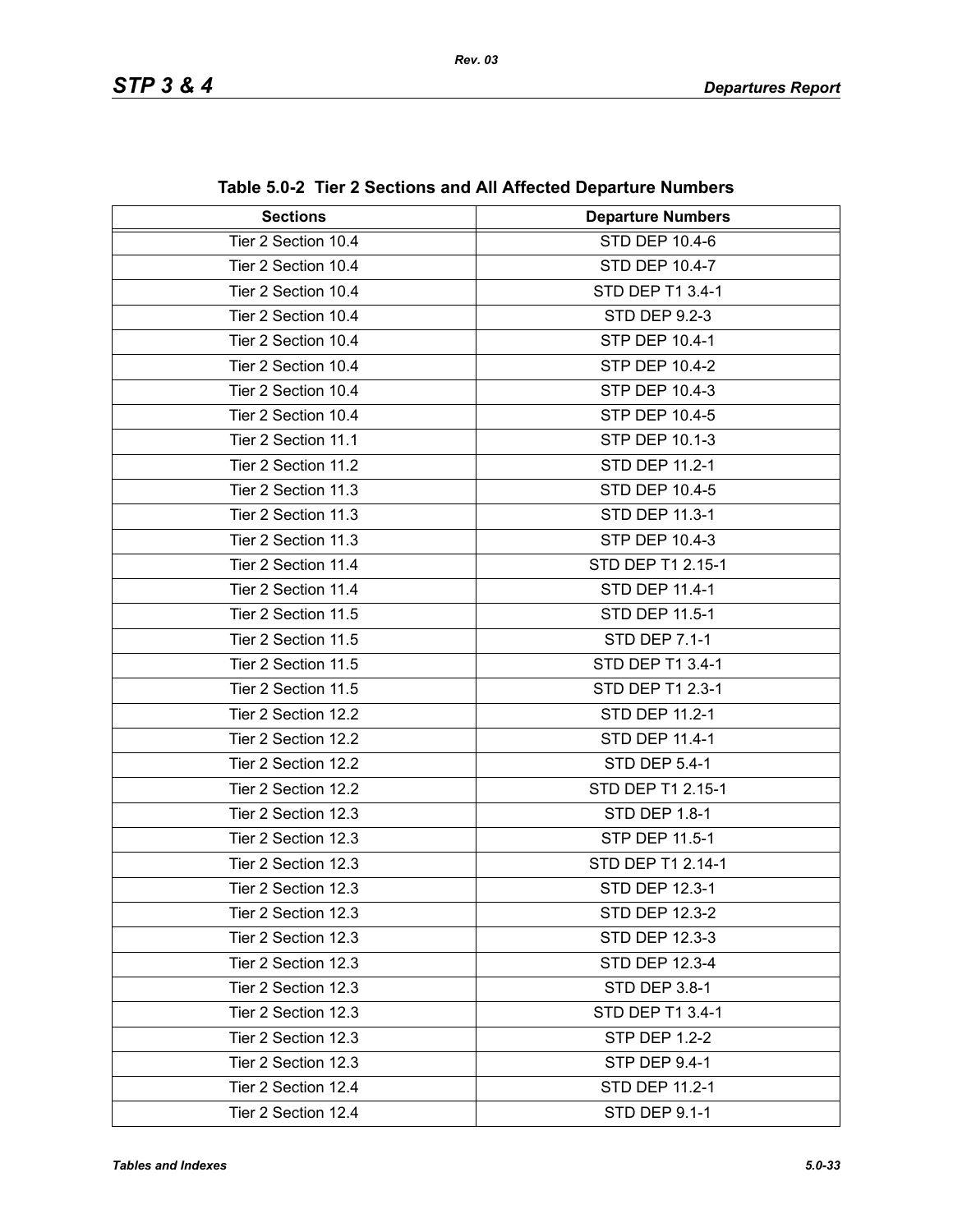| <b>Sections</b>           | <b>Departure Numbers</b> |
|---------------------------|--------------------------|
| Tier 2 Section 13.5       | STD DEP T1 2.14-1        |
| Tier 2 Section 14.2       | STD DEP 11.2-1           |
| Tier 2 Section 14.2       | STD DEP 11.4-1           |
| Tier 2 Section 14.2       | STD DEP 14.2-1           |
| Tier 2 Section 14.2       | STD DEP 8.3-1            |
| Tier 2 Section 14.2       | STD DEP 9.1-1            |
| Tier 2 Section 14.2       | STD DEP T1 2.14-1        |
| Tier 2 Section 14.2       | STD DEP T1 2.4-3         |
| Tier 2 Section 14.2       | STD DEP T1 3.4-1         |
| Tier 2 Section 14.2       | <b>STD DEP 9.5-1</b>     |
| Tier 2 Section 14.2       | STD DEP 4.6-1            |
| Tier 2 Section 14.3       | STD DEP T1 2.15-1        |
| Tier 2 Section 15.2       | <b>STD DEP 8.3-1</b>     |
| Tier 2 Section 15.2       | STD DEP T1 2.3-1         |
| Tier 2 Section 15.7       | STD DEP 11.3-1           |
| Tier 2 Section 15.7       | STD DEP T1 2.15-1        |
| Tier 2 Appendix 15A       | STD DEP T1 2.14-1        |
| Tier 2 Appendix 15B       | <b>STD DEP 7.7-1</b>     |
| Tier 2 Appendix 15B       | STD DEP T1 3.4-1         |
| Tier 2 Appendix 15E       | STD DEP T1 3.4-1         |
| Tier 2 Section 16.1.0     | STD DEP T1 3.4-1         |
| Tier 2 Section 16.2.0     | STD DEP 16.2-1           |
| Tier 2 Section 16.3.0     | STD DEP 16.3-1           |
| Tier 2 Section 16.3.2.3   | STD DEP 16.3-95          |
| Tier 2 Section 16.3.3.1.1 | STD DEP 16.3-84          |
| Tier 2 Section 16.3.3.1.1 | STD DEP T1 2.3-1         |
| Tier 2 Section 16.3.3.1.1 | STD DEP T1 2.4-2         |
| Tier 2 Section 16.3.3.1.1 | STD DEP T1 2.4-3         |
| Tier 2 Section 16.3.3.1.2 | STD DEP 16.3-81          |
| Tier 2 Section 16.3.3.1.4 | STD DEP 16.3-50          |
| Tier 2 Section 16.3.3.1.4 | STD DEP 16.3-86          |
| Tier 2 Section 16.3.3.1.4 | STD DEP 16.3-94          |
| Tier 2 Section 16.3.3.1.4 | STD DEP 8.3-1            |
| Tier 2 Section 16.3.3.1.4 | STD DEP T1 2.4-2         |
| Tier 2 Section 16.3.3.1.4 | STD DEP T1 2.4-3         |
| Tier 2 Section 16.3.3.1.4 | STD DEP T1 3.4-1         |

**Table 5.0-2 Tier 2 Sections and All Affected Departure Numbers**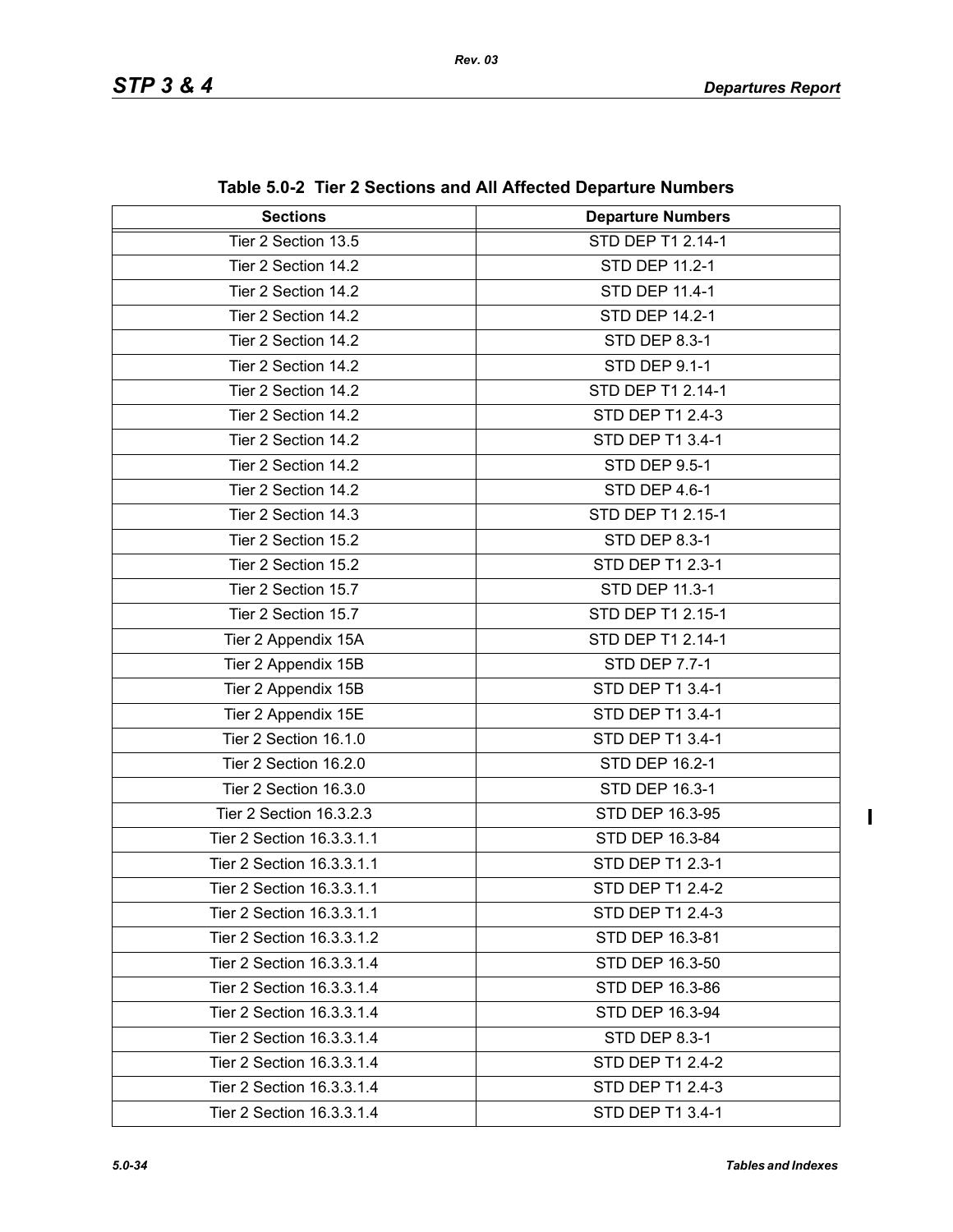| <b>Sections</b>           | <b>Departure Numbers</b> |
|---------------------------|--------------------------|
| Tier 2 Section 16.3.3.3.1 | STD DEP T1 3.4-1         |
| Tier 2 Section 16.3.3.4.2 | STD DEP 16.3-39          |
| Tier 2 Section 16.3.3.5.1 | STD DEP 16.3-64          |
| Tier 2 Section 16.3.3.5.1 | STD DEP 16.3-65          |
| Tier 2 Section 16.3.3.6.1 | STD DEP 16.3-78          |
| Tier 2 Section 16.3.3.6.1 | STD DEP 7.5-1            |
| Tier 2 Section 16.3.3.6.1 | STD DEP T1 2.14-1        |
| Tier 2 Section 16.3.3.6.1 | STD DEP T1 2.3-1         |
| Tier 2 Section 16.3.3.6.2 | STD DEP 16.3-59          |
| Tier 2 Section 16.3.3.6.2 | STD DEP 16.3-60          |
| Tier 2 Section 16.3.3.6.2 | STD DEP T1 2.14-1        |
| Tier 2 Section 16.3.3.7.1 | STD DEP 16.3-61          |
| Tier 2 Section 16.3.4.1   | STD DEP 16.3-5           |
| Tier 2 Section 16.3.4.1   | STD DEP 16.3-96          |
| Tier 2 Section 16.3.4.3   | STD DEP 7.3-12           |
| Tier 2 Section 16.3.5.1   | <b>STD DEP 8.3-1</b>     |
| Tier 2 Section 16.3.6.1.2 | STD DEP 16.3-69          |
| Tier 2 Section 16.3.6.1.3 | STD DEP 16.3-71          |
| Tier 2 Section 16.3.6.1.3 | STD DEP 16.3-72          |
| Tier 2 Section 16.3.6.2.1 | STD DEP 16.3-32          |
| Tier 2 Section 16.3.6.3.1 | STD DEP T1 2.14-1        |
| Tier 2 Section 16.3.6.4.1 | STD DEP 16.3-29          |
| Tier 2 Section 16.3.7.1   | STD DEP 16.3-16          |
| Tier 2 Section 16.3.7.2   | STD DEP 16.3-16          |
| Tier 2 Section 16.3.7.2   | STD DEP 16.3-46          |
| Tier 2 Section 16.3.7.3   | STD DEP 16.3-16          |
| Tier 2 Section 16.3.7.3   | STD DEP 16.3-46          |
| Tier 2 Section 16.3.7.4   | STD DEP 16.3-47          |
| Tier 2 Section 16.3.8.1   | STD DEP 16.3-49          |
| Tier 2 Section 16.3.8.1   | STD DEP 8.3-1            |
| Tier 2 Section 16.3.8.2   | STD DEP 16.3-41          |
| Tier 2 Section 16.3.8.3   | STD DEP 16.3-51          |
| Tier 2 Section 16.3.8.4   | STD DEP 8.3-1            |
| Tier 2 Section 16.3.8.6   | STD DEP 16.3-58          |
| Tier 2 Section 16.3.8.9   | <b>STD DEP 8.3-1</b>     |
| Tier 2 Section 16.3.8.11  | STD DEP 8.3-1            |

**Table 5.0-2 Tier 2 Sections and All Affected Departure Numbers**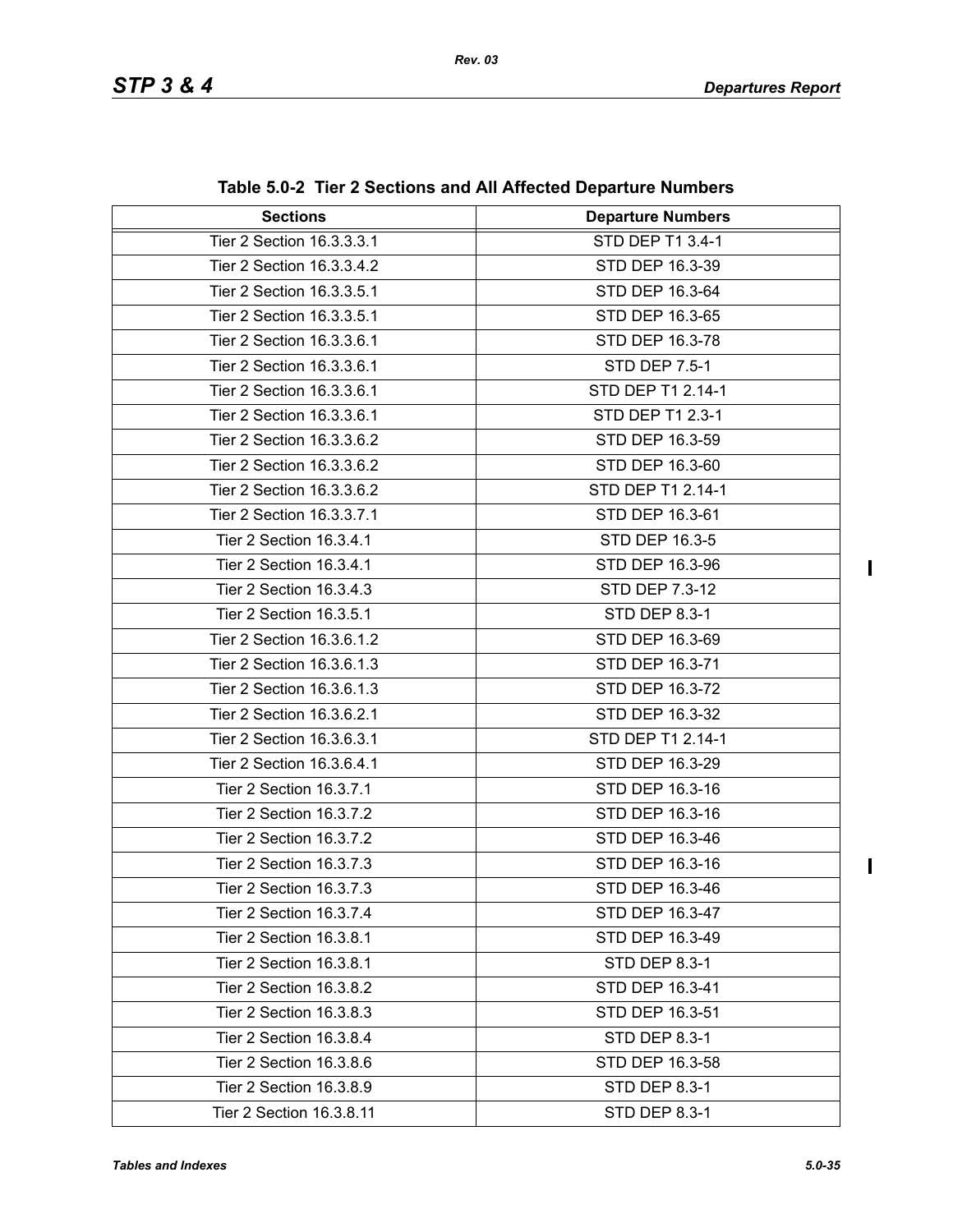| <b>Sections</b>            | <b>Departure Numbers</b> |
|----------------------------|--------------------------|
| Tier 2 Section 16.3.9.1    | STD DEP 16.3-25          |
| Tier 2 Section 16.3.9.5    | STD DEP 16.3-15          |
| Tier 2 Section 16.3.10.12  | STD DEP 16.3-17          |
| Tier 2 Section 16.3.10.4   | STD DEP 16.3-19          |
| Tier 2 Section 16.3.10.5   | STD DEP 16.3-21          |
| Tier 2 Section 16.3.10.7   | STD DEP 16.3-4           |
| Tier 2 Section 16.5.0      | STD DEP 16.3-8           |
| Tier 2 Section 16.5.0      | STD DEP 16.5-1           |
| Tier 2 Section 16.5.0      | <b>STD DEP 16.5-2</b>    |
| Tier 2 Section 16.5.0      | STD DEP 16.5-3           |
| Tier 2 Section 16.5.0      | <b>STD DEP 16.5-4</b>    |
| Tier 2 Section 16.5.0      | STD DEP 16.5-5           |
| Tier 2 Section 16.5.0      | STD DEP T1 2.14-1        |
| Tier 2 Section 16.5.0      | STD DEP T1 2.14-1        |
| Tier 2 Section 16.5.0      | STD DEP T1 3.4-1         |
| Tier 2 Section 16B.2.0     | STD DEP 16.2-1           |
| Tier 2 Section 16B.2.0     | <b>STD DEP 16.2-2</b>    |
| Tier 2 Section 16B.3.0     | STD DEP 16.3-1           |
| Tier 2 Section 16B.3.0     | STD DEP 16.3-2           |
| Tier 2 Section 16B.3.1.1   | <b>STD DEP 16.3-4</b>    |
| Tier 2 Section 16B.3.1.2   | STD DEP 16.3-89          |
| Tier 2 Section 16B.3.1.3   | STD DEP 16.3-68          |
| Tier 2 Section 16B.3.1.3   | STD DEP 16.3-90          |
| Tier 2 Section 16B.3.1.7   | STD DEP 16.3-3           |
| Tier 2 Section 16B.3.2.3   | STD DEP 16.3-95          |
| Tier 2 Section 16B.3.3.1.1 | STD DEP 16.3-85          |
| Tier 2 Section 16B.3.3.1.1 | STD DEP 16.3-91          |
| Tier 2 Section 16B.3.3.1.1 | STD DEP 16.3-92          |
| Tier 2 Section 16B.3.3.1.1 | STD DEP 16.3-93          |
| Tier 2 Section 16B.3.3.1.1 | STD DEP 8.3-1            |
| Tier 2 Section 16B.3.3.1.1 | STD DEP T1 2.3-1         |
| Tier 2 Section 16B.3.3.1.1 | STD DEP T1 2.4-2         |
| Tier 2 Section 16B.3.3.1.1 | STD DEP T1 2.4-3         |
| Tier 2 Section 16B.3.3.1.1 | STD DEP T1 3.4-1         |
| Tier 2 Section 16B.3.3.1.2 | STD DEP 16.3-57          |
| Tier 2 Section 16B.3.3.1.2 | STD DEP 16.3-81          |

**Table 5.0-2 Tier 2 Sections and All Affected Departure Numbers**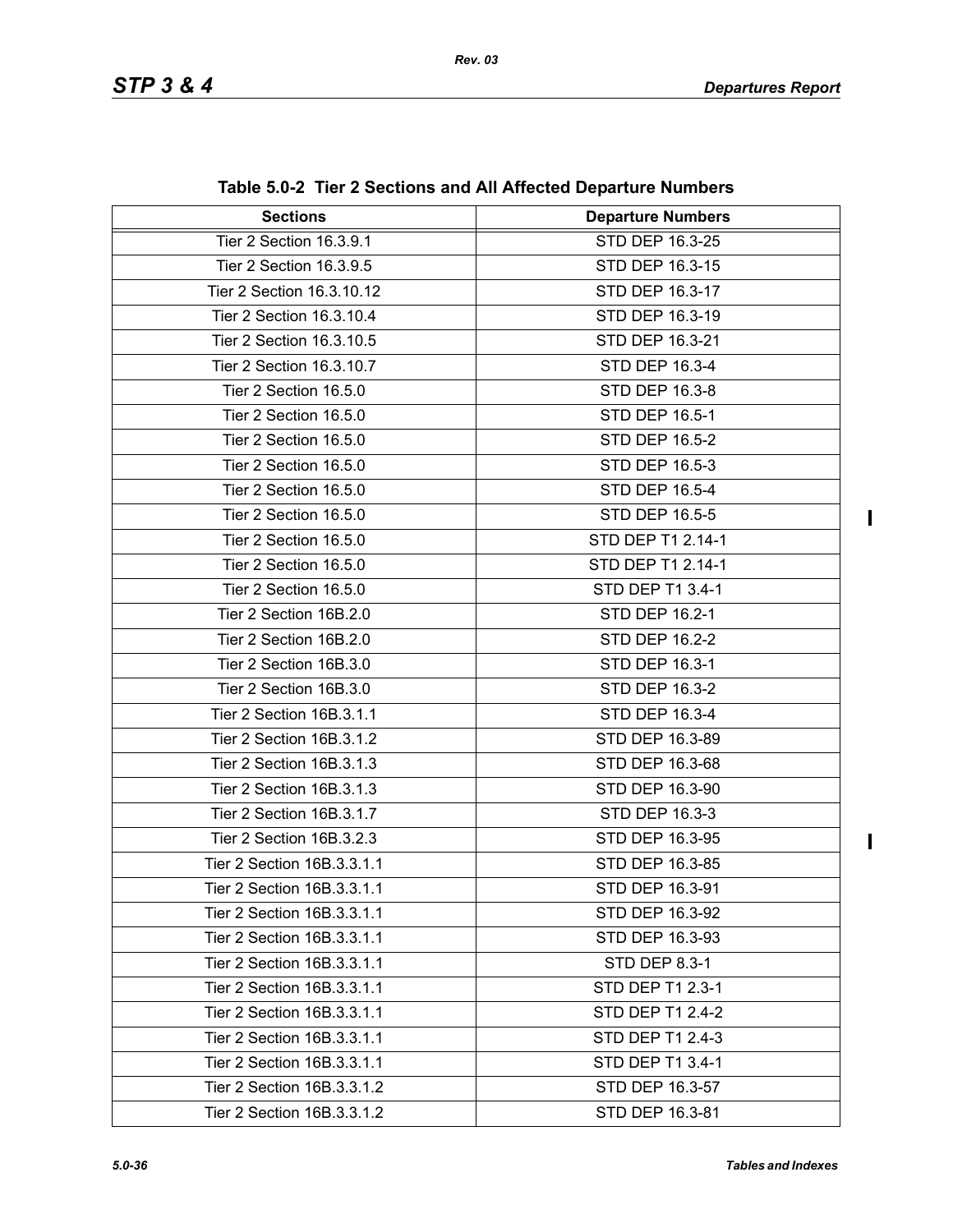$\begin{array}{c} \rule{0pt}{2.5ex} \rule{0pt}{2.5ex} \rule{0pt}{2.5ex} \rule{0pt}{2.5ex} \rule{0pt}{2.5ex} \rule{0pt}{2.5ex} \rule{0pt}{2.5ex} \rule{0pt}{2.5ex} \rule{0pt}{2.5ex} \rule{0pt}{2.5ex} \rule{0pt}{2.5ex} \rule{0pt}{2.5ex} \rule{0pt}{2.5ex} \rule{0pt}{2.5ex} \rule{0pt}{2.5ex} \rule{0pt}{2.5ex} \rule{0pt}{2.5ex} \rule{0pt}{2.5ex} \rule{0pt}{2.5ex} \rule{0$ 

| <b>Sections</b>            | <b>Departure Numbers</b> |
|----------------------------|--------------------------|
| Tier 2 Section 16B.3.3.1.2 | STD DEP 16.3-82          |
| Tier 2 Section 16B.3.3.1.2 | STD DEP T1 3.4-1         |
| Tier 2 Section 16B.3.3.1.3 | STD DEP 16.3-83          |
| Tier 2 Section 16B.3.3.1.4 | STD DEP 16.3-87          |
| Tier 2 Section 16B.3.3.1.4 | STD DEP 7.3-17           |
| Tier 2 Section 16B.3.3.1.4 | <b>STD DEP 8.3-1</b>     |
| Tier 2 Section 16B.3.3.1.4 | STD DEP T1 2.4-2         |
| Tier 2 Section 16B.3.3.1.4 | STD DEP T1 2.4-3         |
| Tier 2 Section 16B.3.3.1.4 | STD DEP T1 3.4-1         |
| Tier 2 Section 16B.3.3.3.1 | STD DEP T1 3.4-1         |
| Tier 2 Section 16B.3.3.4.1 | STD DEP 16.3-55          |
| Tier 2 Section 16B.3.3.4.1 | STD DEP T1 3.4-1         |
| Tier 2 Section 16B.3.3.4.2 | STD DEP 16.3-39          |
| Tier 2 Section 16B.3.3.4.2 | STP DEP 10.4-5           |
| Tier 2 Section 16B.3.3.5.1 | STD DEP 16.3-66          |
| Tier 2 Section 16B.3.3.5.1 | STD DEP 16.3-67          |
| Tier 2 Section 16B.3.3.5.1 | STD DEP T1 3.4-1         |
| Tier 2 Section 16B.3.3.6.1 | STD DEP 16.3-77          |
| Tier 2 Section 16B.3.3.6.1 | STD DEP 16.3-78          |
| Tier 2 Section 16B.3.3.6.1 | STD DEP 7.5-1            |
| Tier 2 Section 16B.3.3.6.1 | STD DEP T1 2.14-1        |
| Tier 2 Section 16B.3.3.6.1 | STD DEP T1 2.3-1         |
| Tier 2 Section 16B.3.3.6.1 | STD DEP T1 3.4-1         |
| Tier 2 Section 16B.3.3.6.2 | STD DEP 16.3-59          |
| Tier 2 Section 16B.3.3.6.2 | STD DEP 16.3-60          |
| Tier 2 Section 16B.3.3.6.2 | STD DEP T1 2.14-1        |
| Tier 2 Section 16B.3.3.6.2 | STD DEP T1 3.4-1         |
| Tier 2 Section 16B.3.3.6.2 | STD DEP 8.3-1            |
| Tier 2 Section 16B.3.3.8.1 | STD DEP 16.3-62          |
| Tier 2 Section 16B.3.3.8.2 | STD DEP 16.3-63          |
| Tier 2 Section 16B.3.4.1   | STD DEP 16.3-5           |
| Tier 2 Section 16B.3.4.1   | STD DEP 16.3-6           |
| Tier 2 Section 16B.3.4.1   | STD DEP 16.3-96          |
| Tier 2 Section 16B.3.4.2   | STD DEP 16.3-7           |
| Tier 2 Section 16B.3.4.3   | STD DEP 16.3-11          |
| Tier 2 Section 16B.3.4.3   | STD DEP 7.3-12           |

**Table 5.0-2 Tier 2 Sections and All Affected Departure Numbers**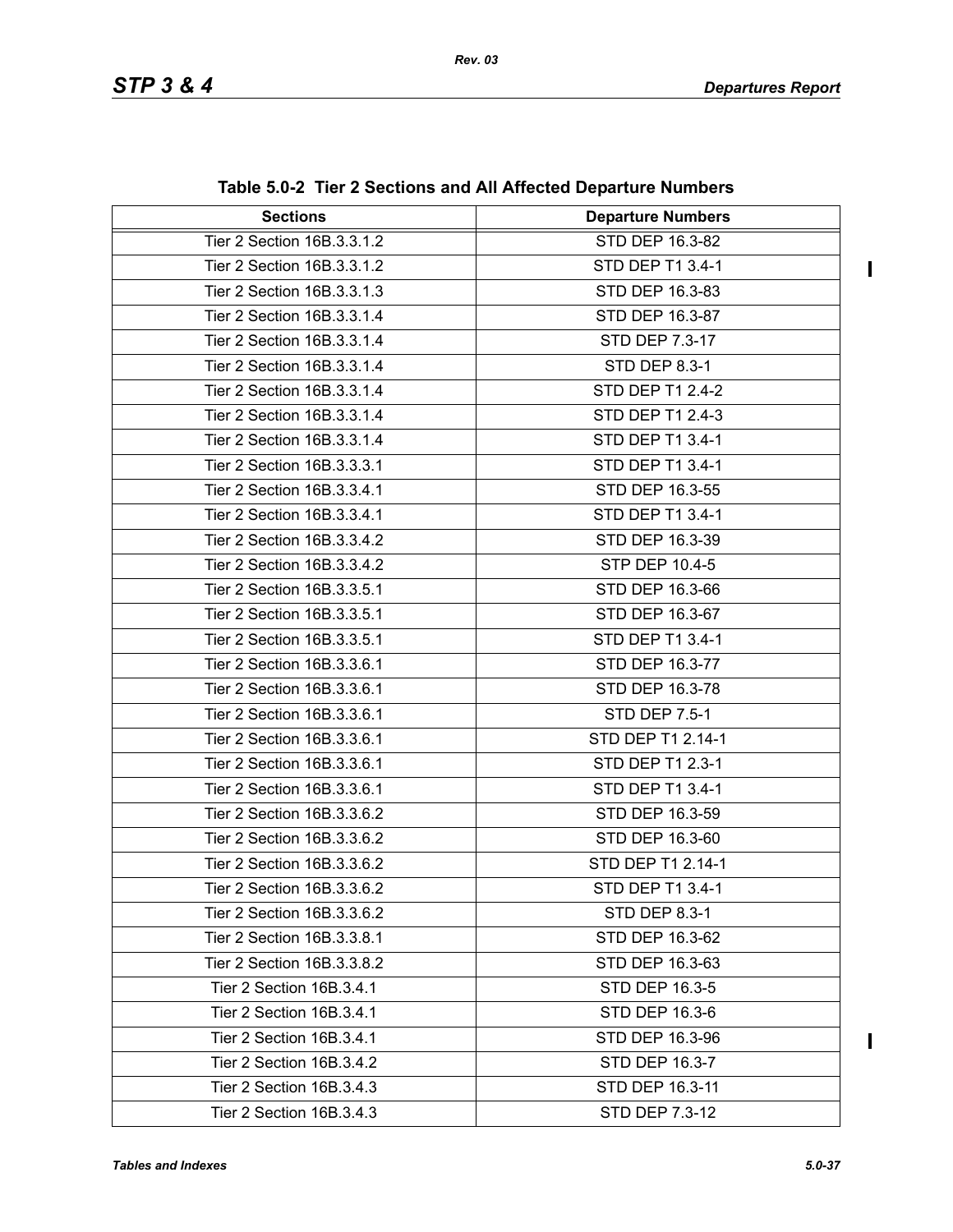| <b>Sections</b>            | <b>Departure Numbers</b> |
|----------------------------|--------------------------|
| Tier 2 Section 16B.3.4.7   | STD DEP 16.3-9           |
| Tier 2 Section 16B.3.4.8   | STD DEP 16.3-9           |
| Tier 2 Section 16B.3.4.9   | STD DEP 16.3-8           |
| Tier 2 Section 16B.3.5.1   | STD DEP 16.3-10          |
| Tier 2 Section 16B.3.6.1.1 | STD DEP 16.3-43          |
| Tier 2 Section 16B.3.6.1.1 | STD DEP 16.3-44          |
| Tier 2 Section 16B.3.6.1.1 | STD DEP 16.3-45          |
| Tier 2 Section 16B.3.6.1.1 | STD DEP 6.2-2            |
| Tier 2 Section 16B.3.6.1.2 | STD DEP 16.3-70          |
| Tier 2 Section 16B.3.6.1.2 | STD DEP 6.2-2            |
| Tier 2 Section 16B.3.6.1.3 | STD DEP 16.3-71          |
| Tier 2 Section 16B.3.6.1.3 | STD DEP 16.3-72          |
| Tier 2 Section 16B.3.6.1.3 | STD DEP 16.3-73          |
| Tier 2 Section 16B.3.6.1.3 | STD DEP 16.3-74          |
| Tier 2 Section 16B.3.6.1.4 | STD DEP 6.2-2            |
| Tier 2 Section 16B.3.6.1.6 | STD DEP 16.3-34          |
| Tier 2 Section 16B.3.6.2.1 | STD DEP 16.3-32          |
| Tier 2 Section 16B.3.6.2.1 | STD DEP 16.3-33          |
| Tier 2 Section 16B.3.6.2.3 | STD DEP 16.3-36          |
| Tier 2 Section 16B.3.6.2.3 | STD DEP 16.3-37          |
| Tier 2 Section 16B.3.6.3.1 | STD DEP T1 2.14-1        |
| Tier 2 Section 16B.3.6.3.2 | STD DEP T1 2.14-1        |
| Tier 2 Section 16B.3.6.4.1 | STD DEP 16.3-29          |
| Tier 2 Section 16B.3.6.4.1 | STD DEP 16.3-30          |
| Tier 2 Section 16B.3.6.4.3 | STD DEP 16.3-31          |
| Tier 2 Section 16B.3.7.1   | STD DEP 16.3-16          |
| Tier 2 Section 16B.3.7.2   | STD DEP 16.3-16          |
| Tier 2 Section 16B.3.7.2   | STD DEP 16.3-46          |
| Tier 2 Section 16B.3.7.3   | STD DEP 16.3-16          |
| Tier 2 Section 16B.3.7.3   | STD DEP 16.3-46          |
| Tier 2 Section 16B.3.7.4   | STD DEP 16.3-47          |
| Tier 2 Section 16B.3.7.4   | STD DEP 16.3-48          |
| Tier 2 Section 16B.3.7.5   | STD DEP 16.3-76          |
| Tier 2 Section 16B.3.7.6   | STD DEP 16.3-75          |
| Tier 2 Section 16B.3.8.1   | STD DEP 16.3-80          |
| Tier 2 Section 16B.3.8.1   | STD DEP 8.3-1            |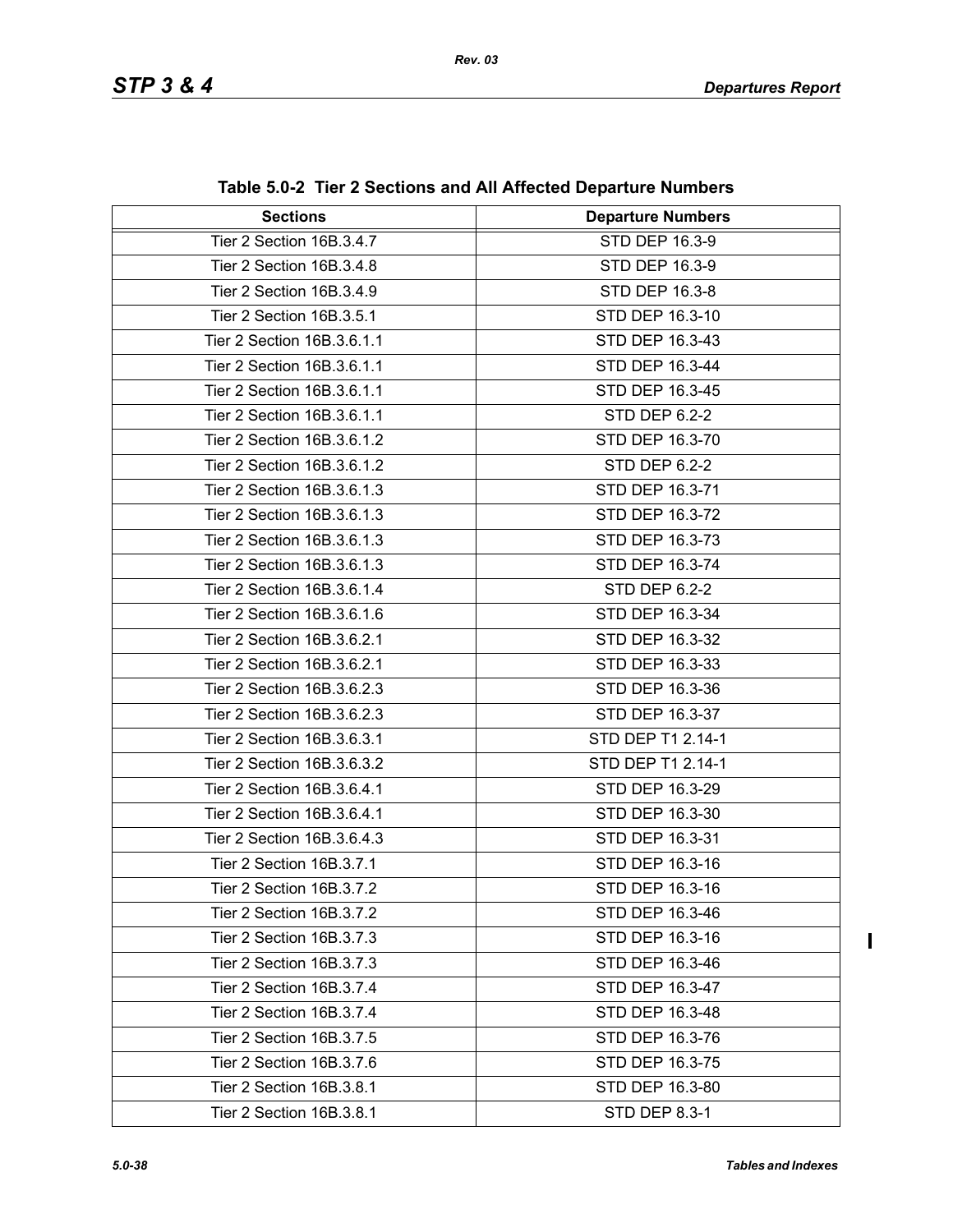| <b>Sections</b>            | <b>Departure Numbers</b> |
|----------------------------|--------------------------|
| Tier 2 Section 16B.3.8.2   | STD DEP 16.3-40          |
| Tier 2 Section 16B.3.8.2   | STD DEP 8.3-1            |
| Tier 2 Section 16B.3.8.3   | STD DEP 16.3-51          |
|                            |                          |
| Tier 2 Section 16B.3.8.4   | STD DEP 16.3-42          |
| Tier 2 Section 16B.3.8.4   | STD DEP T1 3.4-1         |
| Tier 2 Section 16B.3.8.7   | STD DEP 8.3-1            |
| Tier 2 Section 16B.3.8.8   | STD DEP 16.3-52          |
| Tier 2 Section 16B.3.8.8   | STD DEP 8.3-1            |
| Tier 2 Section 16B.3.8.9   | STD DEP 8.3-1            |
| Tier 2 Section 16B.3.8.9   | STD DEP T1 2.12-2        |
| Tier 2 Section 16B.3.8.9   | STP DEP 8.3-3            |
| Tier 2 Section 16B.3.8.11  | STD DEP 8.3-1            |
| Tier 2 Section 16B.3.9.1   | STD DEP 16.3-25          |
| Tier 2 Section 16B.3.9.2   | STD DEP 16.3-14          |
| Tier 2 Section 16B.3.9.3   | <b>STD DEP 7.7-18</b>    |
| Tier 2 Section 16B.3.9.4   | STD DEP 7.7-10           |
| Tier 2 Section 16B.3.9.6   | STD DEP 16.3-35          |
| Tier 2 Section 16B.3.9.7   | STD DEP 16.3-12          |
| Tier 2 Section 16B.3.9.7   | STD DEP 16.3-9           |
| Tier 2 Section 16B.3.9.8   | STD DEP 16.3-12          |
| Tier 2 Section 16B.3.9.8   | STD DEP 16.3-13          |
| Tier 2 Section 16B.3.9.8   | STD DEP 16.3-9           |
| Tier 2 Section 16B.3.10.1  | STD DEP 16.3-28          |
| Tier 2 Section 16B.3.10.2  | STD DEP 16.3-26          |
| Tier 2 Section 16B.3.10.2  | STD DEP 16.3-27          |
| Tier 2 Section 16B.3.10.3  | STD DEP 16.3-24          |
| Tier 2 Section 16B.3.10.3  | STD DEP 7.7-18           |
| Tier 2 Section 16B.3.10.4  | STD DEP 16.3-20          |
| Tier 2 Section 16B.3.10.4  | STD DEP 7.7-18           |
| Tier 2 Section 16B.3.10.5  | STD DEP 16.3-23          |
| Tier 2 Section 16B.3.10.5  | STD DEP 7.7-18           |
| Tier 2 Section 16B.3.10.7  | STD DEP 16.3-4           |
| Tier 2 Section 16B.3.10.8  | STD DEP 16.3-18          |
| Tier 2 Section 16B.3.10.12 | STD DEP 16.3-17          |
| Tier 2 Section 18.4        | <b>STD DEP 18.4-1</b>    |
| Tier 2 Section 18.4        | <b>STD DEP 7.5-1</b>     |

**Table 5.0-2 Tier 2 Sections and All Affected Departure Numbers**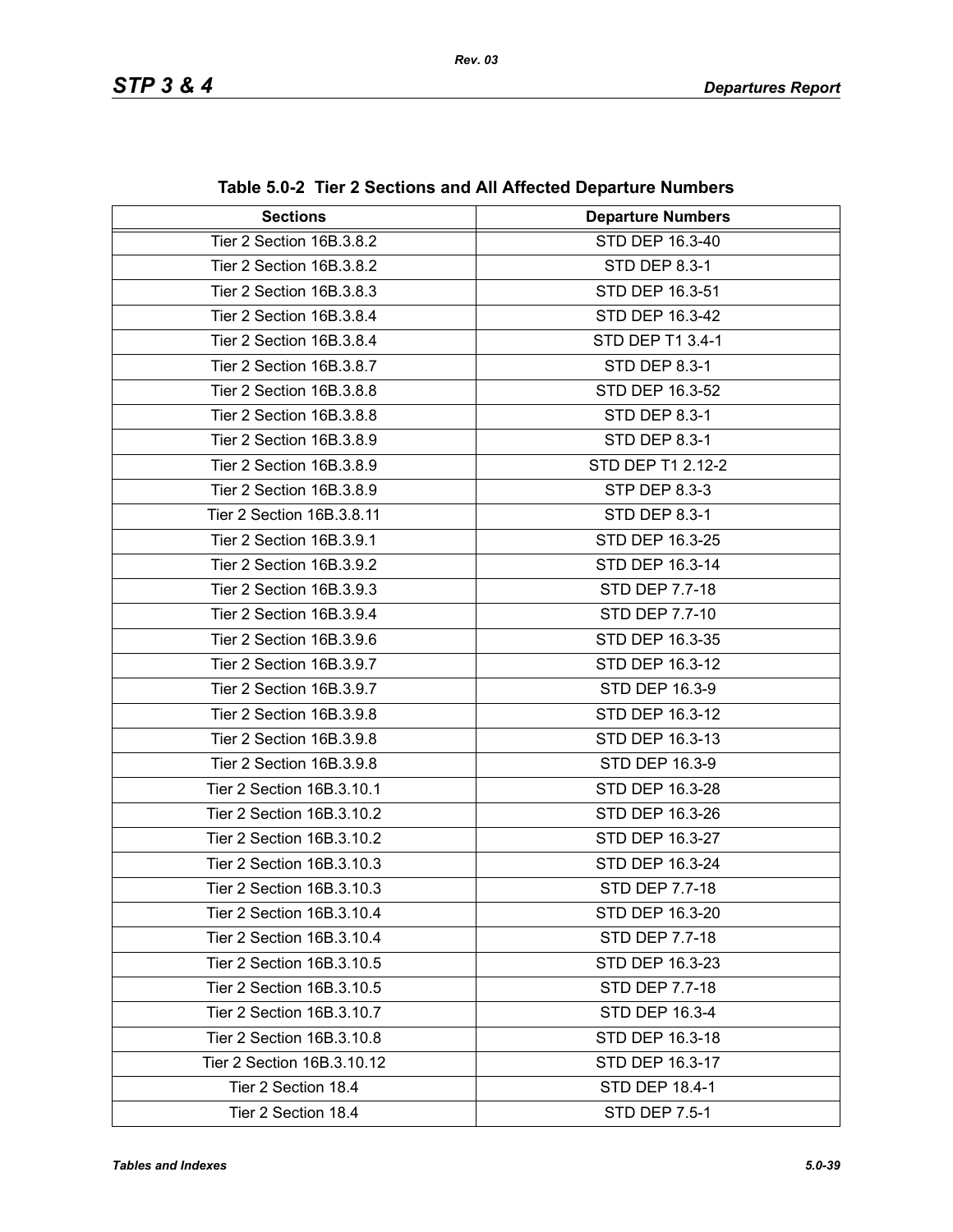$\mathbf I$ 

I  $\blacksquare$ 

 $\mathbf{I}$ 

 $\blacksquare$ 

 $\blacksquare$ 

| <b>Sections</b>     | <b>Departure Numbers</b> |
|---------------------|--------------------------|
| Tier 2 Section 18.4 | <b>STD DEP T1 3.4-1</b>  |
| Tier 2 Section 18.6 | STD DEP T1 3.4-1         |
| Tier 2 Section 18.8 | STD DEP T1 3.4-1         |
| Tier 2 Appendix 18A | STD DEP T1 2.14-1        |
| Tier 2 Appendix 18B | STD DEP T1 2.14-1        |
| Tier 2 Appendix 18C | STD DEP T1 3.4-1         |
| Tier 2 Appendix 18E | STD DEP T1 2.3-1         |
| Tier 2 Appendix 18E | STD DEP T1 3.4-1         |
| Tier 2 Appendix 18E | STD DEP 1.8-1            |
| Tier 2 Appendix 18E | STD DEP 10.4-5           |
| Tier 2 Appendix 18F | STD DEP T1 2.14-1        |
| Tier 2 Appendix 18F | STD DEP T1 2.3-1         |
| Tier 2 Appendix 18H | STD DEP T1 2.3-1         |
| Tier 2 Appendix 18H | STD DEP T1 2.14-1        |
| Tier 2 Appendix 18H | STD DEP 10.4-5           |
| Tier 2 Section 19.1 | STD DEP T1 3.4-1         |
| Tier 2 Section 19.1 | <b>STD DEP 10.4-5</b>    |
| Tier 2 Section 19.3 | STD DEP T1 2.4-3         |
| Tier 2 Section 19.3 | STD DEP T1 3.4-1         |
| Tier 2 Section 19.3 | STP DEP T1 5.0-1         |
| Tier 2 Section 19.3 | <b>STD DEP 2.2-5</b>     |
| Tier 2 Section 19.3 | <b>STD DEP 8.3-1</b>     |
| Tier 2 Section 19.3 | <b>STP DEP 9.2-5</b>     |
| Tier 2 Section 19.3 | <b>STD DEP 10.4-5</b>    |
| Tier 2 Section 19.3 | STD DEP 19.3-1           |
| Tier 2 Section 19.4 | STD DEP T1 2.15-1        |
| Tier 2 Section 19.7 | STD DEP T1 3.4-1         |
| Tier 2 Section 19.7 | STD DEP 8.3-1            |
| Tier 2 Section 19.7 | <b>STD DEP 19.7-1</b>    |
| Tier 2 Section 19.7 | STP DEP 19R-1            |
| Tier 2 Section 19.8 | STD DEP T1 3.4-1         |
| Tier 2 Section 19.8 | STP DEP T1 5.0-1         |
| Tier 2 Section 19.8 | STP DEP 19R-1            |
| Tier 2 Section 19.9 | <b>STD DEP T1 2.4-3</b>  |
| Tier 2 Section 19.9 | STD DEP T1 3.4-1         |
| Tier 2 Section 19.9 | STP DEP T1 5.0-1         |

**Table 5.0-2 Tier 2 Sections and All Affected Departure Numbers**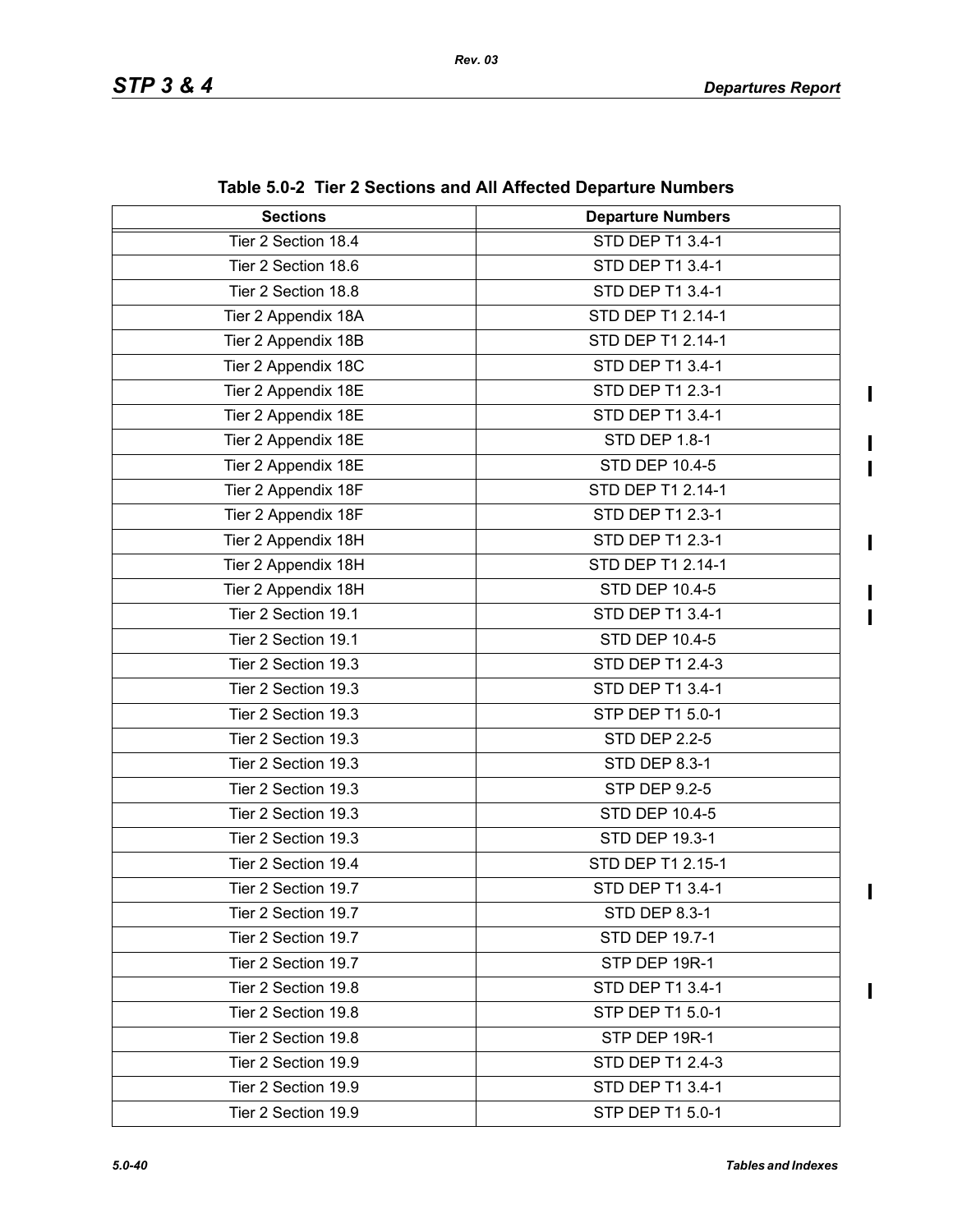$\begin{array}{c} \rule{0pt}{2.5ex} \rule{0pt}{2.5ex} \rule{0pt}{2.5ex} \rule{0pt}{2.5ex} \rule{0pt}{2.5ex} \rule{0pt}{2.5ex} \rule{0pt}{2.5ex} \rule{0pt}{2.5ex} \rule{0pt}{2.5ex} \rule{0pt}{2.5ex} \rule{0pt}{2.5ex} \rule{0pt}{2.5ex} \rule{0pt}{2.5ex} \rule{0pt}{2.5ex} \rule{0pt}{2.5ex} \rule{0pt}{2.5ex} \rule{0pt}{2.5ex} \rule{0pt}{2.5ex} \rule{0pt}{2.5ex} \rule{0$  $\overline{\phantom{a}}$ 

 $\begin{array}{c} \hline \end{array}$ 

 $\mathbf{I}$ 

 $\overline{\phantom{a}}$ 

| <b>Sections</b>      | <b>Departure Numbers</b> |
|----------------------|--------------------------|
| Tier 2 Section 19.9  | <b>STP DEP 9.2-5</b>     |
| Tier 2 Section 19.9  | STD DEP 10.4-5           |
| Tier 2 Section 19.9  | STP DEP 19R-1            |
| Tier 2 Section 19.10 | STP DEP 19R-1            |
| Tier 2 Section 19.11 | STD DEP 8.3-1            |
| Tier 2 Section 19.11 | STD DEP T1 2.4-3         |
| Tier 2 Section 19.11 | STD DEP T1 3.4-1         |
| Tier 2 Section 19.11 | STP DEP T1 5.0-1         |
| Tier 2 Section 19.13 | STD DEP T1 3.4-1         |
| Tier 2 Section 19.13 | STP DEP T1 5.0-1         |
| Tier 2 Appendix 19A  | STD DEP T1 2.14-1        |
| Tier 2 Appendix 19B  | STD DEP T1 2.14-1        |
| Tier 2 Appendix 19B  | STD DEP 8.3-1            |
| Tier 2 Appendix 19E  | <b>STD DEP 2.2-5</b>     |
| Tier 2 Appendix 19E  | <b>STD DEP 9.5-2</b>     |
| Tier 2 Appendix 19E  | STD DEP T1 2.14-1        |
| Tier 2 Appendix 19H  | STD DEP T1 2.15-1        |
| Tier 2 Appendix 19I  | <b>STP DEP 1.1-2</b>     |
| Tier 2 Appendix 19I  | STD DEP 191.7-1          |
| Tier 2 Appendix 19K  | STD DEP 8.3-1            |
| Tier 2 Appendix 19K  | STD DEP T1 2.4-3         |
| Tier 2 Appendix 19K  | STD DEP T1 3.4-1         |
| Tier 2 Appendix 19K  | <b>STP DEP 9.2-5</b>     |
| Tier 2 Appendix 19K  | STP DEP T1 5.0-1         |
| Tier 2 Appendix 19K  | STP DEP 19.3-1           |
| Tier 2 Appendix 19K  | STP DEP 19R-1            |
| Tier 2 Appendix 19L  | <b>STD DEP 5.4-1</b>     |
| Tier 2 Appendix 19L  | STD DEP 6C-1             |
| Tier 2 Appendix 19L  | STD DEP 8.3-1            |
| Tier 2 Appendix 19L  | <b>STD DEP 2.4-1</b>     |
| Tier 2 Appendix 19L  | STD DEP T1 2.4-1         |
| Tier 2 Appendix 19L  | STD DEP T1 2.12-2        |
| Tier 2 Appendix 19L  | <b>STP DEP 1.1-2</b>     |
| Tier 2 Appendix 19L  | STD DEP 10.4-5           |
| Tier 2 Appendix 19M  | STD DEP T1 2.4-3         |
| Tier 2 Appendix 19M  | STD DEP T1 2.14-1        |

**Table 5.0-2 Tier 2 Sections and All Affected Departure Numbers**